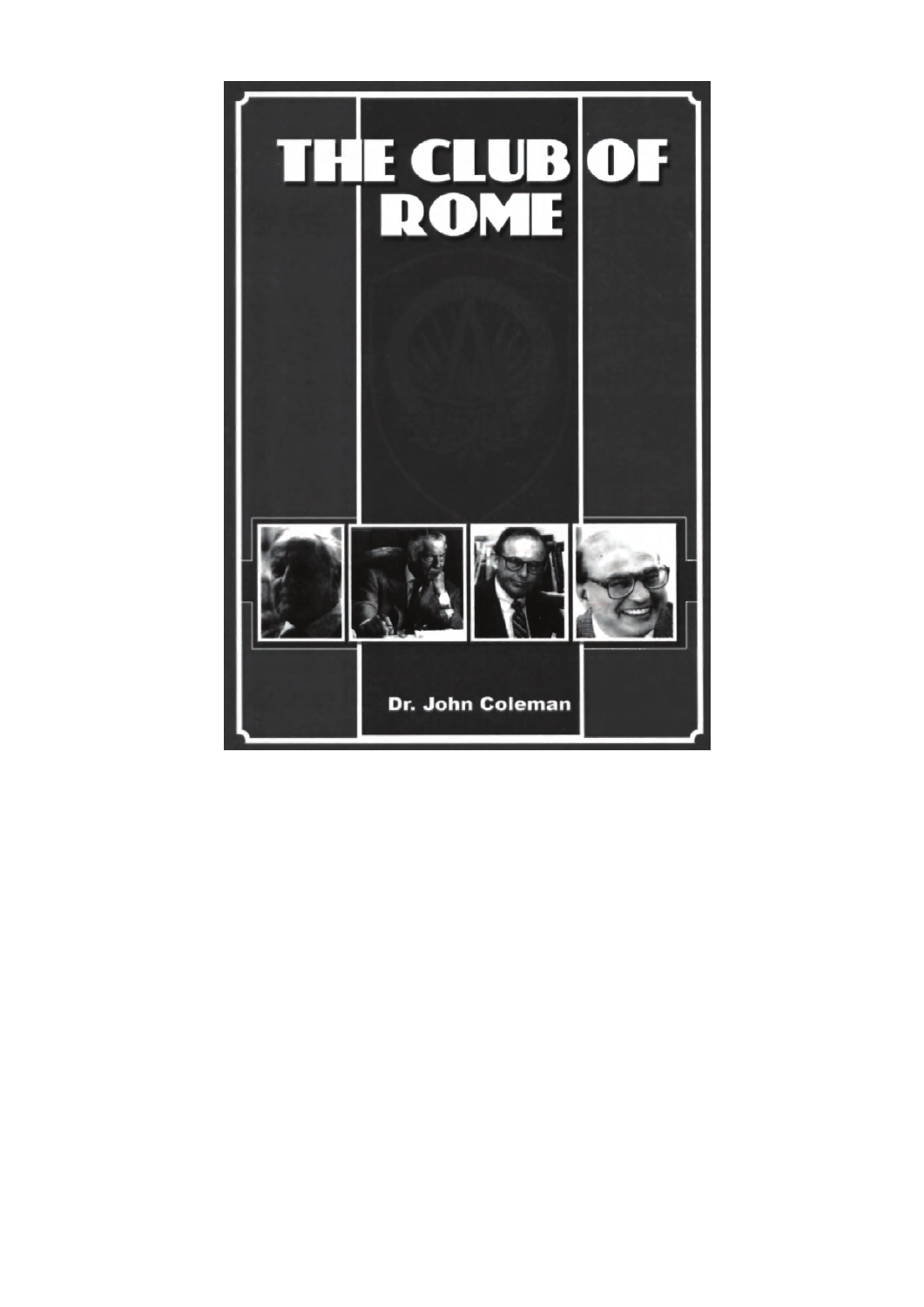The Club of Rome (COR) is the chief "think tank" for the New World Order that was unknown in America until exposed by Dr. Coleman in 1969 for the very first time and published under the same title in 1970. Set up on the orders of the Committee of 300, its existence was denied until the silver anniversary celebrations of its founding held in Rome 25 years later. The COR plays a vital role in all U.S. overnment planning, internal and external. It has nothing to do with Rome, Italy or the Catholic Church.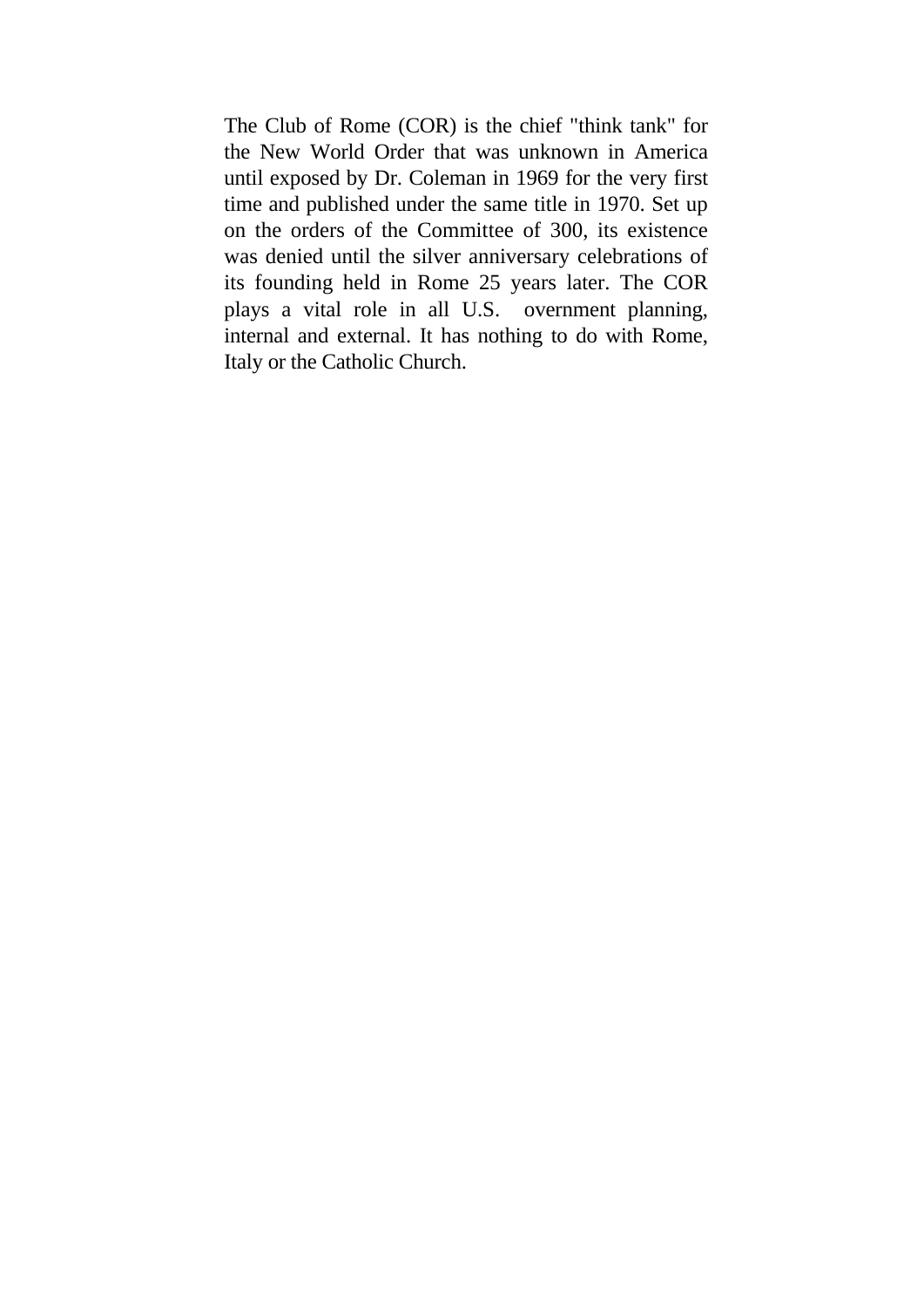**COVER:**

**Left to right:**

**Dr. Alexander King, Samuel P. Huntington, Aurellio Peccei**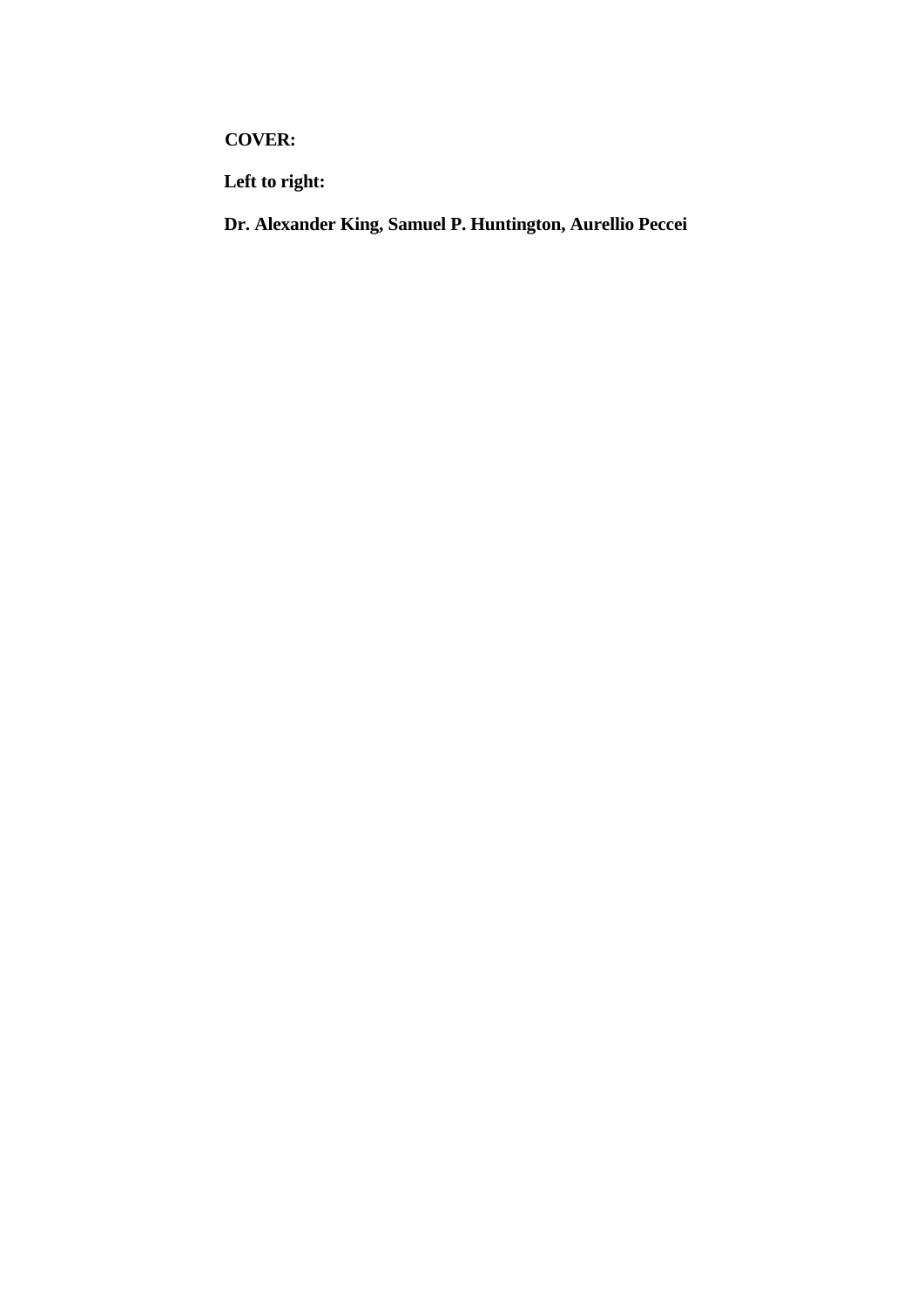## **CONTENTS**

| <b>CHAPTER 1</b>  |
|-------------------|
| <b>CHAPTER 2</b>  |
| <b>CHAPTER 3</b>  |
| <b>CHAPTER 4</b>  |
| <b>CHAPTER 5</b>  |
| <b>CHAPTER 6</b>  |
| <b>CHAPTERT</b>   |
| <b>CHAPTER 8</b>  |
| <b>CHAPTER 9</b>  |
| <b>CHAPTER 10</b> |
| <b>CHAPTER 11</b> |
| <b>CHAPTER 12</b> |
| <b>CHAPTER 13</b> |
| <b>CHAPTER 14</b> |
| <b>CHAPTER 15</b> |
| <b>CHAPTER 16</b> |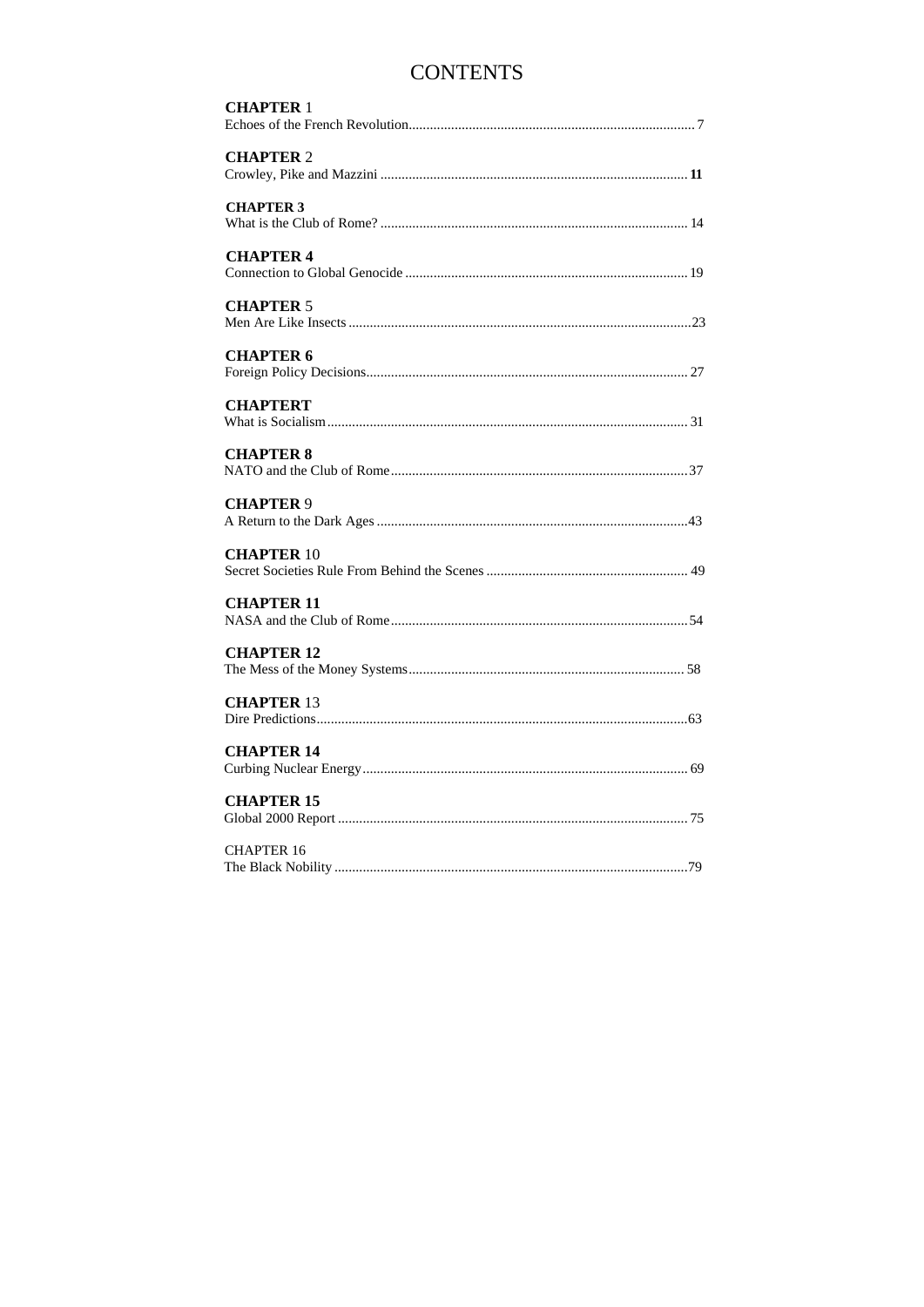#### **ECHOES OF THE FRENCH REVOLUTION**

**An** order to begin to understand world events, it is necessary for us to realize that the many tragic and explosive events of the  $20<sup>th</sup>$ century did not just happen by themselves; but that they were planned according to a well laid out blueprint. Who were the planners and creators of significant events?

The creators of these often violent and revolutionary events belong in the main to secret societies that infest our world, just as they have always done. Mostly, these secret societies are based upon the occult and occult practices, but as with all secret societies to make up secret governments, they are controlled by the **Committee of 300.** Those poorly informed persons, who believe that devil worship, demons and witchcraft have vanished from modern society, are misinformed. Today, occult-based secret societies along with Luciferianism, Black Magic and Voodoo, are flourishing and appear to be far more widespread than was originally thought.

It is the tolerating of these secret societies in our midst, many of whose principals pose as Christians, added to our permissible attitude toward these organizations and their leaders who are the cause of our problems, national and international. Every unrest, revolution and war can inevitably be traced back to one or another or a combination of several secret societies. Secrecy indicates a problem, for if the secret societies were working for the good of the individual and the state, why the need for such profound secrecy in which they cloak themselves, their organizations and their deeds? I recall that the practice of voodoo, attributed to black Africa, really sprang from Jethro,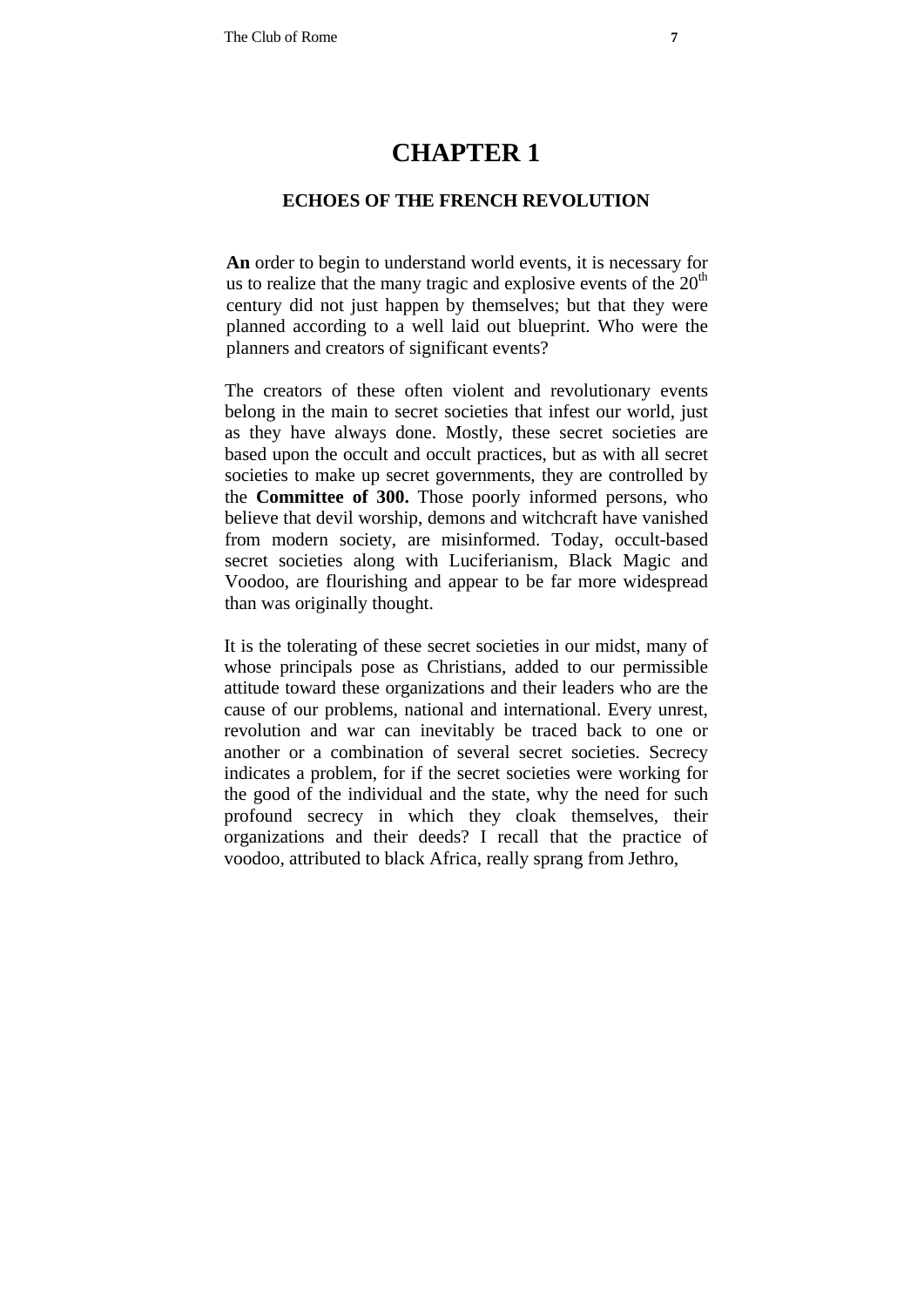the Ethiopian. Like Voodoo, most occult practices and their attendant secret societies are anti-Christian, and they make no apology for it, although some in Freemasonry try to dissemble or hide their anti-Christian teachings.

Yet, to their credit, Masons realize that Christ was far more than a religious leader. Masons believe that Christ came to change the face of the world and that He set His face against secret societies. That is why so many secret societies turn their adherents against Christianity. Right from the moment Christ began his ministry, Gnosticism sprang up in opposition to the perfect ideals of Christianity. Christ warned the world that we wrestle not against flesh and blood, but against the forces of darkness and spiritual wickedness in high places. What this means is that the bottom line of our struggle against Communism, Marxism, Socialism, Liberalism and a One World Government is a spiritual one. Show me a secret society and I will show you a Christ-hating occult theocracy. Christ said: **"Know the truth and the truth shall make you free."**

Note that Christ used the word "shall," which is much stronger than "will." Christ was talking about the people who were in bondage to secret societies — as they are today — the ordinary people who are despised by the leaders of occult theocracies, who have no use for them, other than as servants and slaves.

These leaders think it perfectly normal to kill off millions of people they consider as "surplus to their requirements." This evil "kill" philosophy has crept into the U.S. military through men like Richard Cheney, Donald Rumsfeld, Richard Perle and Paul Wolfowitz. It is a thoroughly alien concept that does not belong in a Republican form of Government. The leaders of evil secret societies threaten our entire civilization. Some of the secret cults who are very active in our affairs today are Gnosticism, the cult of Dionysus and the subject of this work, the cult of the Club of Rome. But I must return to the starting point of this work, which is found in modern history under the heading of "The French Revolution."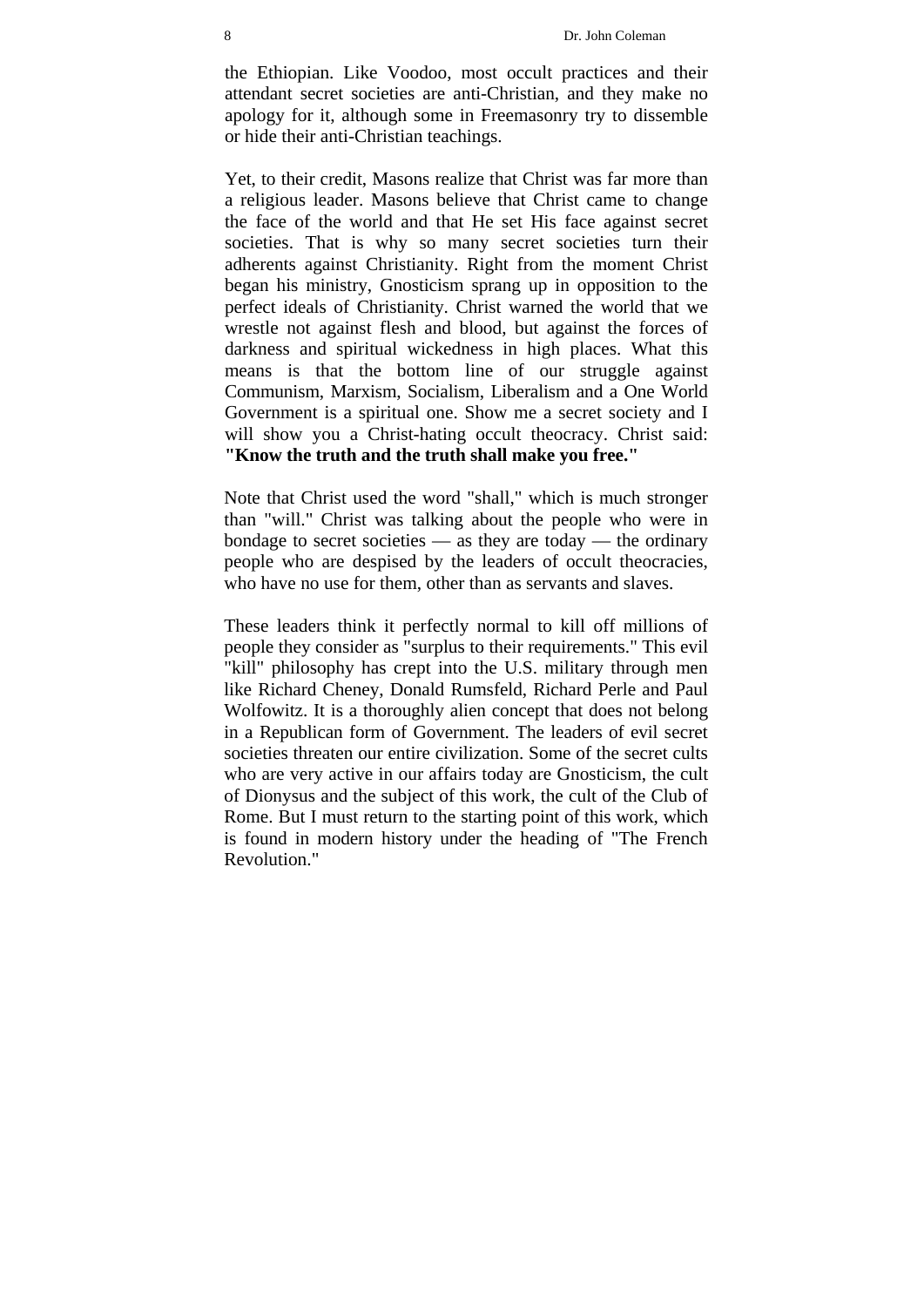Modern history books do not teach that the so-called French Revolution had its roots in England, where a demonist, William Petty, the Earl of Shelburne, trained economists Malthus and Adam Smith of the British East India Company (BEIC), and mass murderers Danton and Marat. After their time spent with Shelburne in England, Danton and Marat were spirited to Paris to be unleashed upon an unsuspecting and defenseless French people and the monarchy, in an orgy of blood lust. Years later, Lord Alfred Milner was to unleash Lenin on an unsuspecting Christian Russia in an almost carbon copy of the French Revolution.

The driving force behind the French Revolution was a secret society called the Illuminati, orchestrated by the London Qator Coronati Freemason Lodge in London, and the Nine Sisters Freemason (Orient) Lodge of Paris. A brief history of the Illuminati is essential if we are to understand how the Club of Rome came to be constituted. There is disagreement concerning the origins of the Illuminati, but there is also a good deal of agreement that the Illuminati sprang from the Rosicrucians, the so-called master holders of abundant secrets such as the Philosopher's Stone, which Rosicrucianists say they received from the ancient Chaldeans, the Magi and the Egyptian priesthood.

Rosicrucian's say they can protect human life by the use of certain nostrums and also claim to be able to restore youth. They are also known by the title, "the Immortals," and teach that all mysteries have been revealed to them. In their earlier days, they were known as the "Invisible Brothers," and later as, "The Rosicrucian Brethren." A branch of the Rosicrucians calls itself, "The Rite of Swedenbourg," or the "Illuminati of Stockholm," which was founded in 1881 by Emmanuel Swedenbourg, a Master Mason, whose signature is still on the list of members of the Lodge of Lund, Sweden, where Swedenbourg was born. The Rite of Swedenbourg is merely a modification of the Order of the Illuminati of Abingdon, established in 1783. Then, as now, it was the cream of royalty,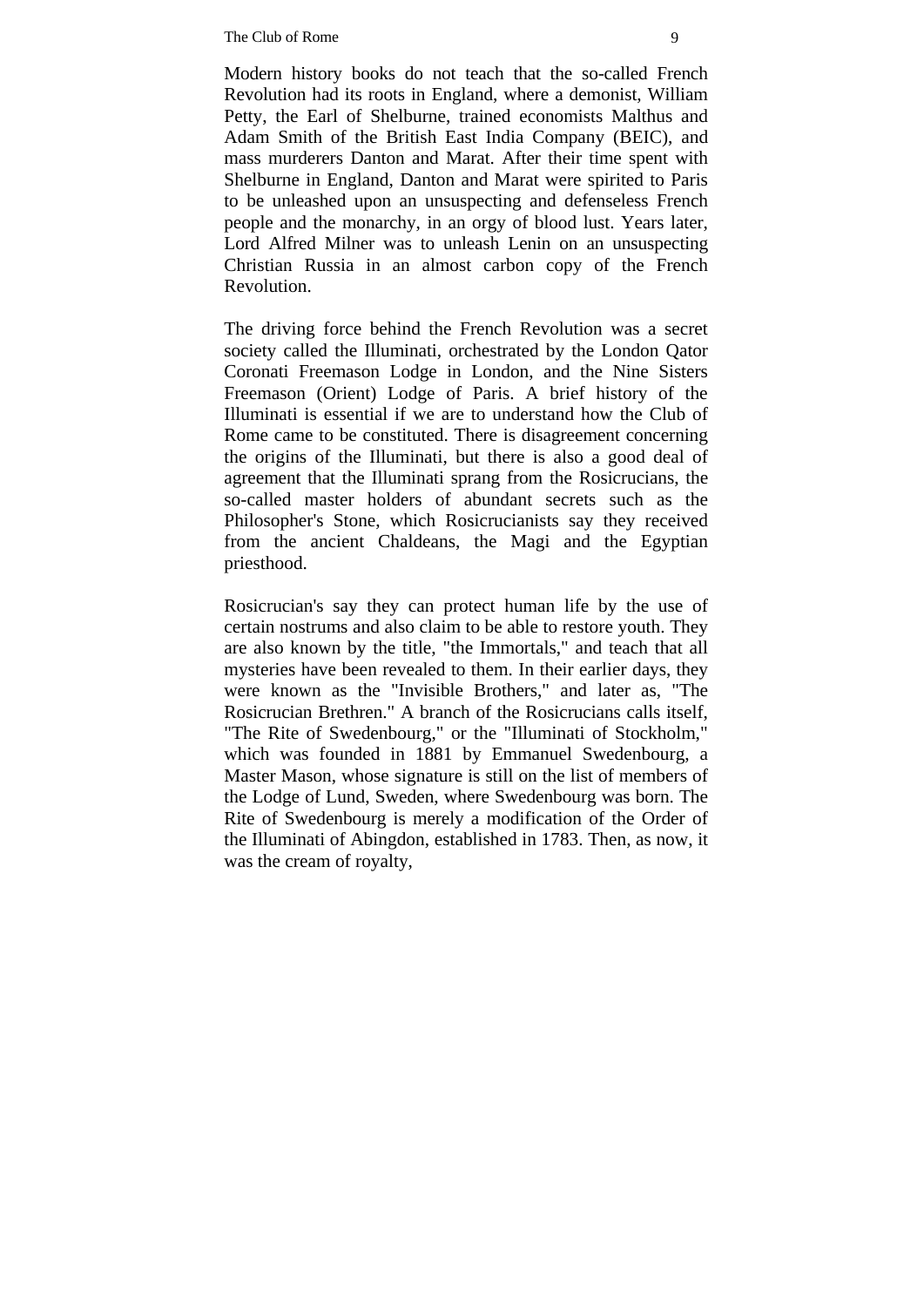titled nobility and high society who were the leaders of this secret order. But the main Order of Illuminati was founded in Bavaria on May 1, 1776, by one Adam Weishaupt, professor of Canon Law at the University of Ingolstadt.

Weishaupt was a product of Jesuit education, and the Illuminati bear a close resemblance to the Order of the Golden Cross. Here again, Illuminism is clearly tied in with Masonry, the Order of the Rosicrucian's, the Templars — or Order of French Masonic Degrees. Behind of all these orders stood Moses Mendelsohn, a student of the Kabal, with his stated objective to move to establish a One World Government-New World Order. The principal business of the Illuminati was, and is, carrying on war against Christianity, which battle it carries out through shameful accusations against the life and teachings of Christ. Politically speaking, Illuminism is working to overthrow the existing order of all governments, more especially those who practice the Christian religion. Its members are pledged to blind obedience to their superiors and their secret, revolutionary plans to bring about the New World Order, which first went into operation with the French Revolution.

Illuminati plans to destroy the Christian monarchy of France were discovered when an Illuminati messenger by the name of Jacob Lang was killed by lightning as he rode his horse to deliver revolutionary instructions to the Bavarian lodges. Subsequently, Lang's papers fell into the hands of the Bavarian authorities, and later, an iron box full of papers giving details of the coming plot against France was also discovered. Illuminism was introduced to France by the Marquis de Mirabeau and then adopted by the Duc de Orleans, Grand Master of Orient Freemasonry in France. By the way, it was decided to induct Tallyrand as one of the most notable figures of his day, into Illuminism. One of the acts of putridity performed by adherents of Order of the Illuminati is castration. Janos Kadar, the former dictator of Hungry, publicly announced that he had actually had this rite performed on him.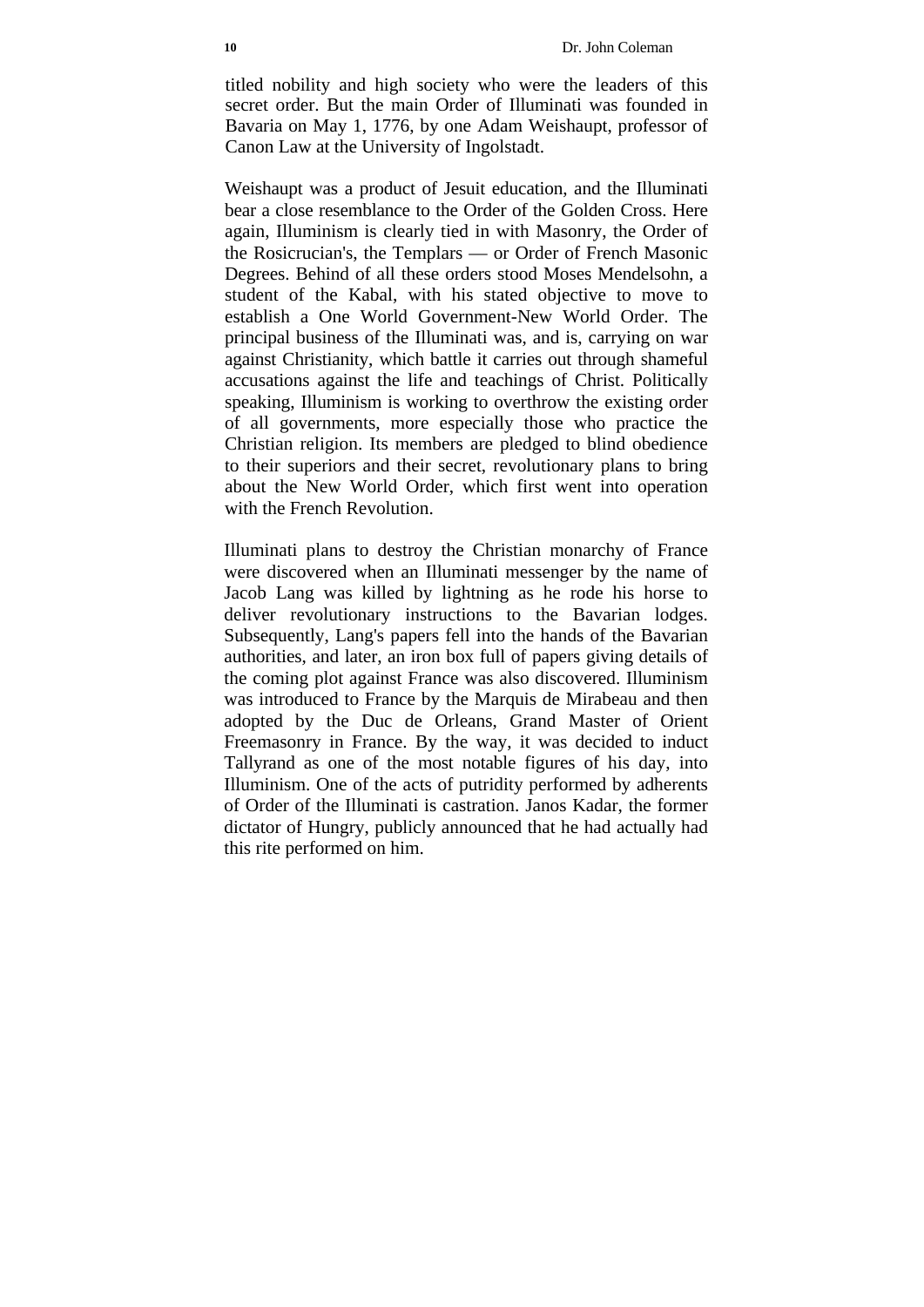#### **CROWLEY, PIKE** AND **MAZZINI**

Neither Freemasonry nor Illuminism has died out. There are those in intelligence circles who believe both to be stronger now than they were at the time of the French Revolution.

The death of Illuminist/Mason world leaders, Guiseppe Mazzini and Albert Pike, did not signal any change in growth and direction of either organization.

No doubt there will be some who will be offended by my references to Masonry. I do not mean to cause offense to Masons. I am merely trying to present a true account of how and why certain events occur in the world.

American Masons claim quite erroneously that their Masonry differs from European Masonry. Let me correct the error: The Rosicrucian cabalists, Leon Templer and Jacob Leon, jointly designed the English Grand Lodge of Masonry, as well as its emblem.

This is a very definite tie between Anglo-Saxon Masonry and the occult European Grand Orient masonry. I say, "occult," because that is what the great German General Ludendorff called it. The connection between European Rosicrucian Masonry and American Masonry was always close, and remains so to this day.

The three main Masonic rites are:

■ The Scottish Rite of Freemasonry which has 33 **degrees.**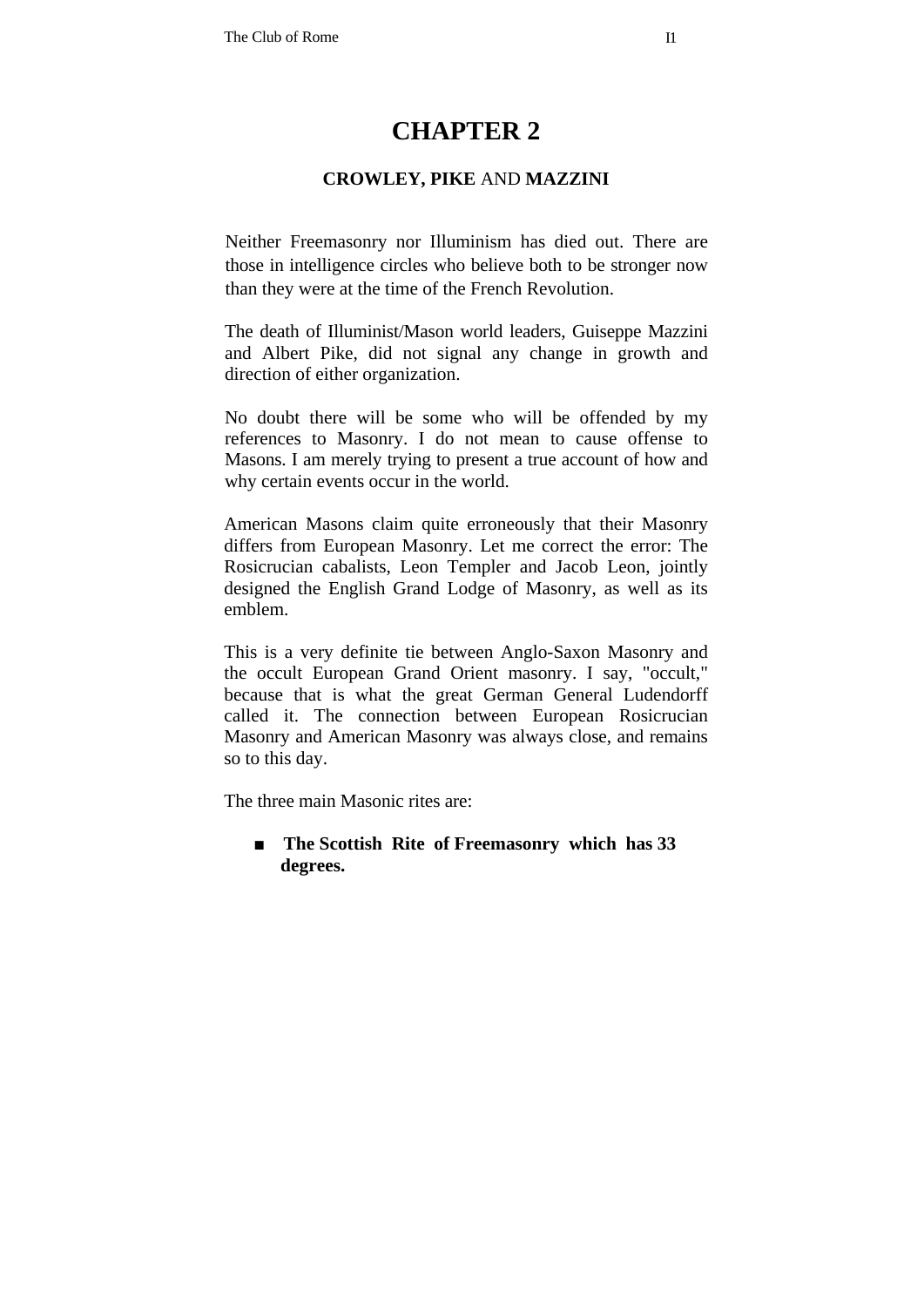- **The Rite of Mizraem, or Egyptian Rite, with 96 degrees.**
- **The Orient Rite which is basically the one followed by European masonry.**

John Harker, author of *Grand Mystic Temple,* stated as follows:

*We the English have thus joined with the Scottish Rite, allied with the Mizraem, and now with Memphis. In the case of the former, we established relations with various supreme grand councils and revised the statutes of 1862 in preference to the forged constitution of 1786, in the year 1884, in Mizraem, with the old bodies of Naples and Paris and Memphis with America, Egypt, Romania and various bodies working that Rite. We also in these three Rites accepted foreign charters to confirm our original powers.*

This should dispose of the mistaken belief often quoted by American Masons that Anglo-Saxon Masonry has nothing to do with European Masonry. Harker should have known, after all, as he was the Grand Mystic.

On November 11, 1912, Harker was elected Grand Imperial Master, a degree higher than the  $96<sup>th</sup>$  degree of the Rite of Mizraem. After his death in 1913, Harker was succeeded first by Henry Mayer and then by Alistair Crowley,  $33<sup>rd</sup>$ ,  $90<sup>th</sup>$  and  $96<sup>th</sup>$ Degree Patriot Grand Master. Thus it is clear that American Masons are part and parcel of European Masonry, whether they know it or not, and the truth is, most do not. Crowley was one of the most beastly figures in the history of secret societies; a man who was to greatly influence the policies of the Club of Rome (COR.)

Crowley was fond of quoting Malthus and Adam Smith, servants of the British East India Company (BEIC) today known as the **Committee of 300.** Both men played a leading role in the concerted drive by King George III to ruin the American colonists through the one-way street of "free trade."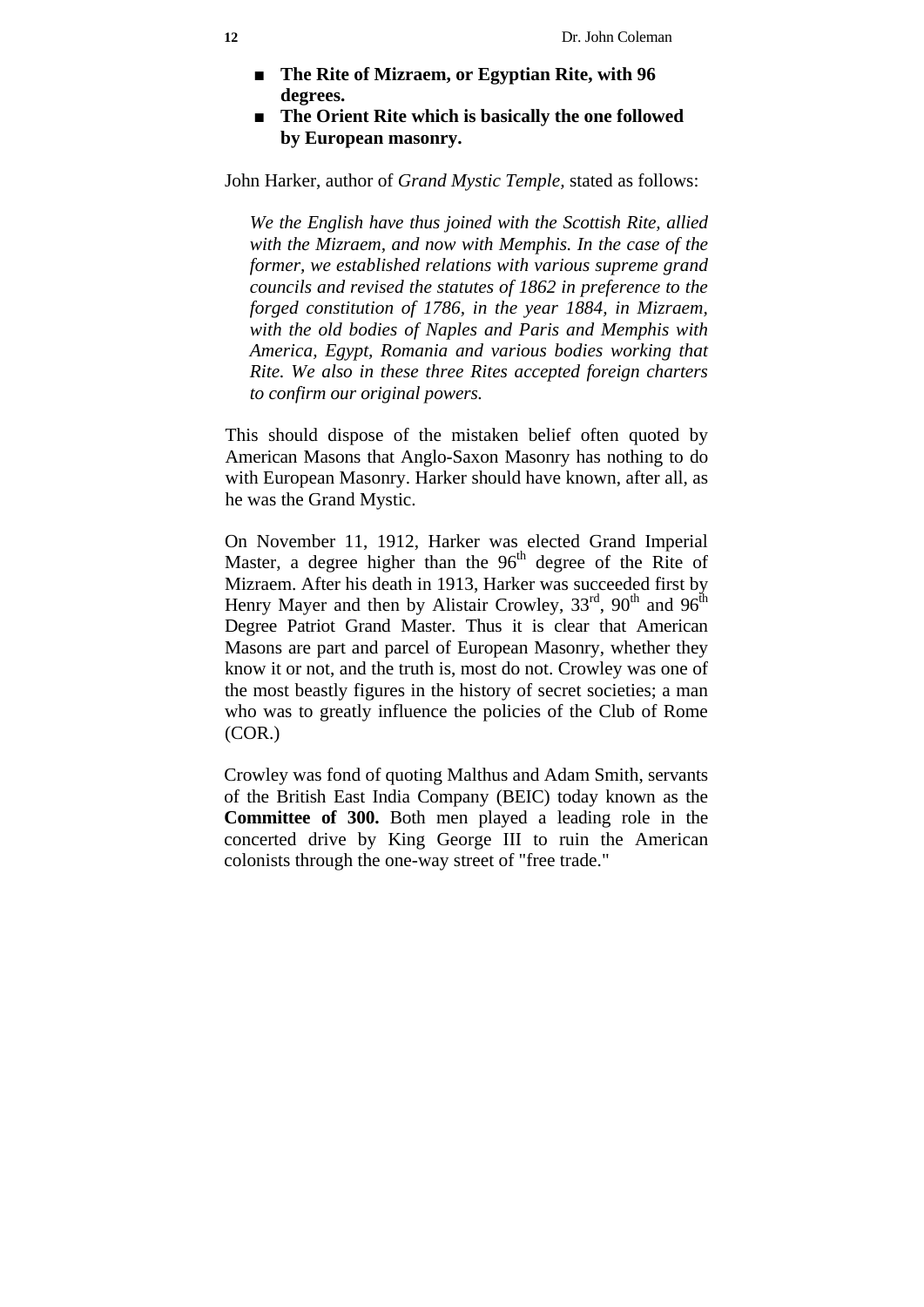Malthus and Smith became "favorite sons" of the COR. It is very easy to see the connecting link between the plans of the BEIC and the present policies of the COR, particularly in the COR "Post Industrial Zero-Growth" policies to put an end to the industrial dominance of the United States. The basic religion followed by the Club of Rome is Gnosticism and the cult of the Bogomils and Catharis. Members of the British monarchy are firm believers in these "religions" and in the main, it is accurate to say that certainly, the royal family members are not Christians. It is also quite easy to see the connection to the **"Committee of 300."**

Crowley is believed to have taken part in more than 150 ritual murders, an important part of occult demonology. Most of the victims were children, slain with a silver knife. Such bestialities continue to this very day, which may account for the large number of missing children who are never found. Crowley is still greatly admired by COR hierarchy, as he was by several of the leading British figures in the atom spy case. Anthony Blunt, the Keeper of the Queen's Art (a very high title) before he was unmasked as a KGB agent, was a great devotee of Crowley. The bottom line is that Masonry starting at the *Knights of Kadosh*  degree is an ongoing revolt against the existing order of things and dedicated to the overthrow of Christianity and the Republic of the United States of America — as indeed is the COR. As long as Masonry continues to flourish in our midst, for so long will chaos and unrest continue, for that is the intent and purpose of all revolutionary secret societies. The modern Club of Rome is but an ongoing, unbroken succession of secret societies that have as their goal, the destruction of liberty and freedom, which happened in the period we now know as the Dark Ages. Thus, it may be safely assumed that the COR is a New World Order-One World Government project designed to facilitate a swifter transition to universal slavery known as the New Dark Age, under the control of the **Committee of 300.**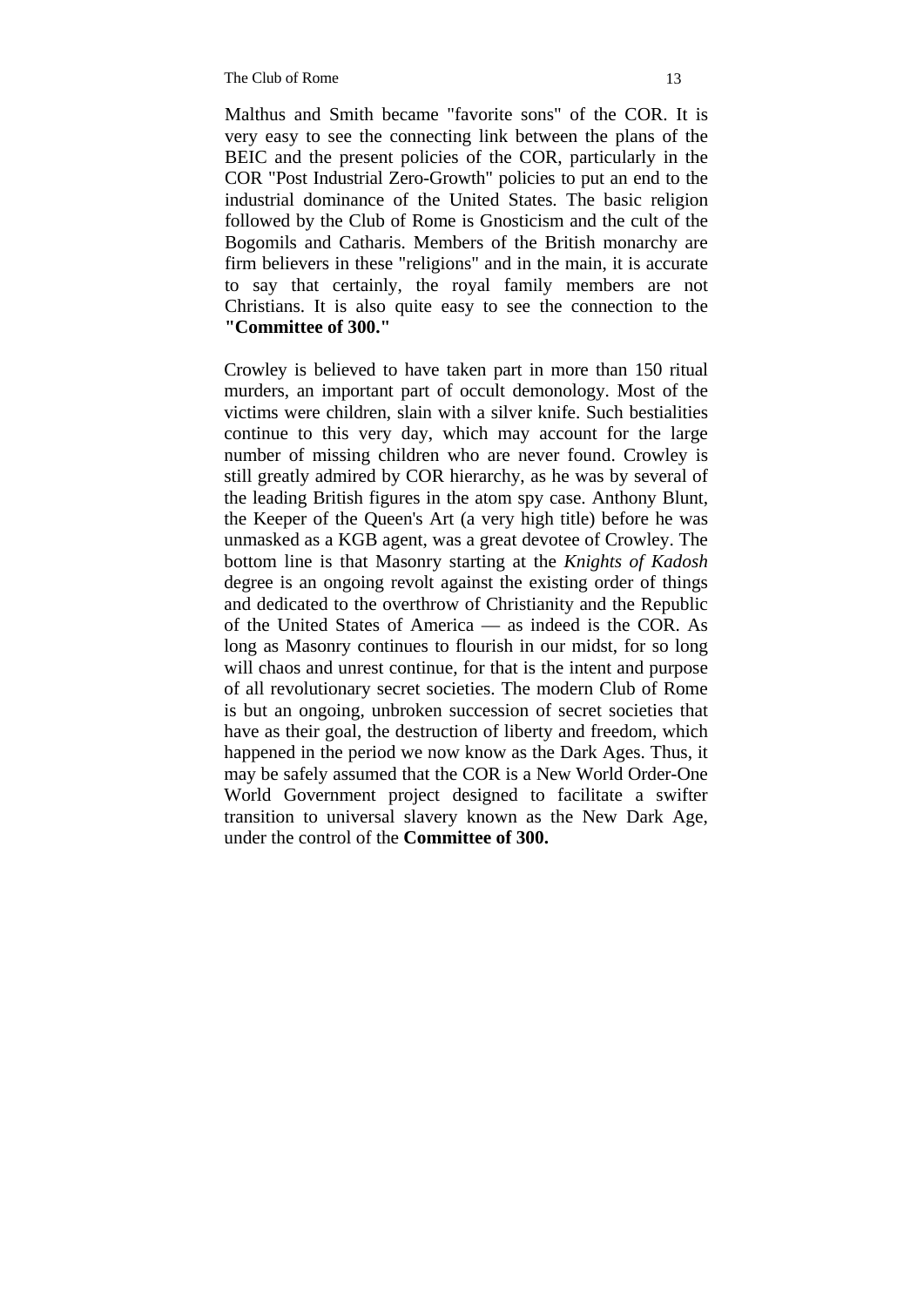#### **WHAT IS THE CLUB OF ROME?**

The very name was chosen to deceive the unwary, because the Club of Rome has nothing to do with the Vatican or the Catholic Church. While the evildoers work night and day, Christian America slumbers on. When I wrote the First Edition of this work back in 1970, only a handful of people in intelligence knew of the existence of this, the most powerful secret society in the hands of the Committee of 300.

The Club of Rome consists of the oldest members of the socalled Black Nobility of Europe, decedents of the ancient families, who owned, controlled and ran Genoa and Venice in the  $12<sup>th</sup>$  century. They are called "Black Nobility" because of their use of dirty tricks, murder, terrorism, unethical behavior, and worship of Satan -- "black" deeds. They never hesitated to use force against anyone who dared to stand in their way, and this is no less true today than it was during the  $13<sup>th</sup>$  to the  $18<sup>th</sup>$ Centuries.

The Venetian Black Nobility is closely allied with the so-called German Marshall Fund, another name - like the Club of Rome — chosen to deceive the unwary. The Venetian Black Nobility consists of the richest and most ancient of all European families, their wealth far surpassing that of the Rockefellers, for instance, and they are part of the Committee of 300, the most powerful controlling body in the world. One of the oldest of the Venetian Black Nobility dynasties is the Guelph dynasty. Queen Elizabeth II, for instance, is a Black Guelph - her great grandmother Victoria descended from that family. The Black Nobility and European royalty are prominent members of the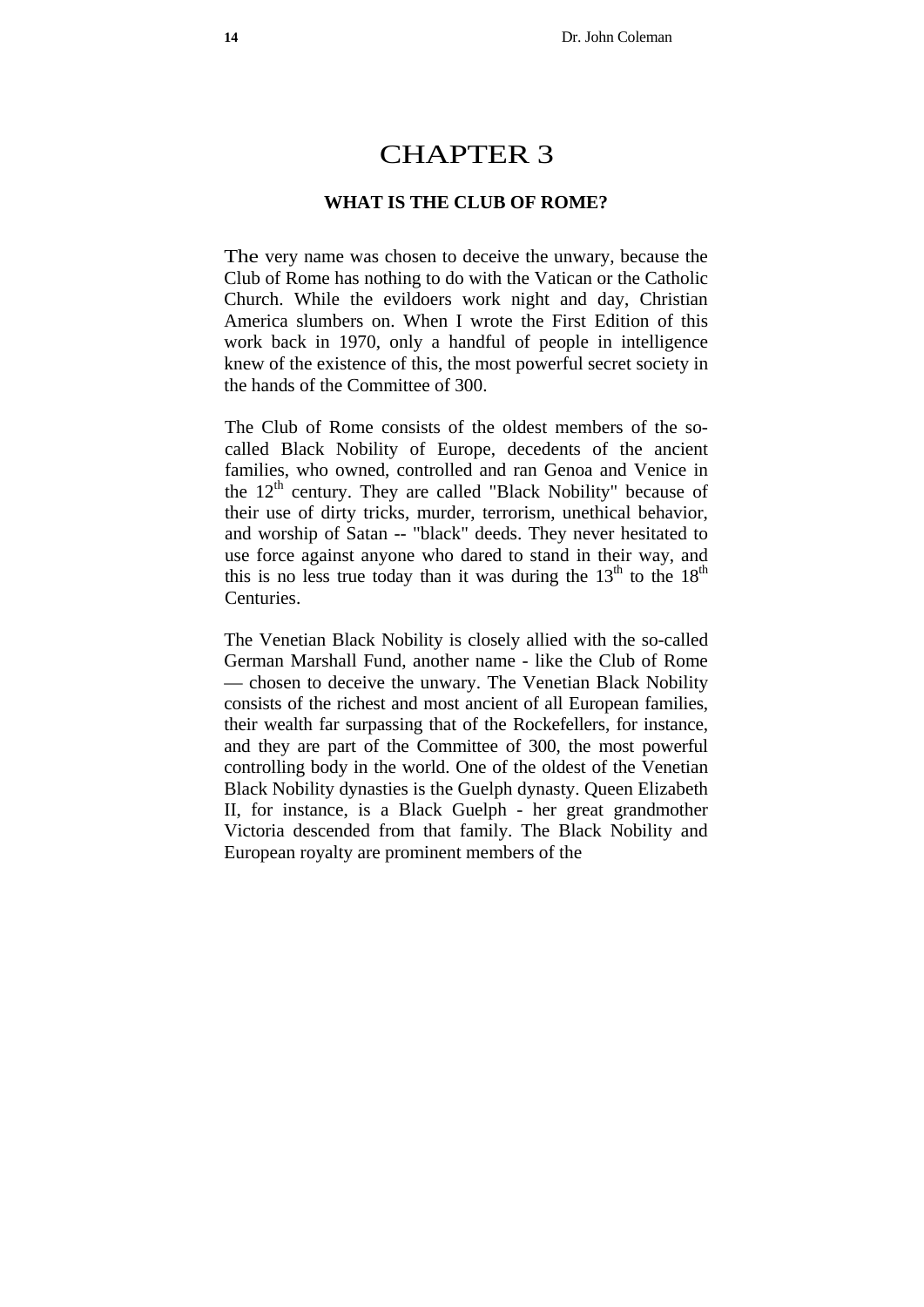COR, which has as its objective, the dissolution of the United States as an industrial and agricultural power. Its other goals are not so readily visible and of a more complex nature, so I shall begin with the details of the COR's special conference and detail what was said and who said it.

As if to show their utter contempt for the election victory of Ronald Reagan in the November of 1980 elections, the group chose to meet in Washington, D.C. According to minutes of the meeting secretly recorded by an intelligence officer, the agenda was about how best to dismember the industrial heart of the United States and get rid of what one delegate referred to as, "the surplus population." This was consistent with the blueprint of Sir Bertrand Russell, as openly laid out in his book, *The Impact of Science on Society.* Other discussions dealt with methods to be used to gain control of the internal affairs of the United States. As several of the delegates came from the old Black Nobility families, or had worked for them for years, the dirty tricks, sedition, terror-tactics that were discussed, represented a direct challenge to the government and the people of the United States.

The problem was that the American people knew nothing of this meeting of dangerous satraps of the Black Nobility, and the jackals of the media were not about to enlighten them about the intent and purpose of the conclave. It was one of the best-kept secrets of all time. The conference was initiated and financed by the German Marshall Fund, which consists of the inner-core members of the WWII Morganthau Planning Group, who are themselves under the control of three or four members of the venerable Order of St. John of Jerusalem.

This was the organization that originated the plan to deindustrialize post-war Germany, partition it, and turn what was left of the country into agricultural land. The attempted total eradication of the German nation originated with Morganthau, a Zionist and a violent hater of Germany. The German Marshall Fund drew its vast resources from the companies of the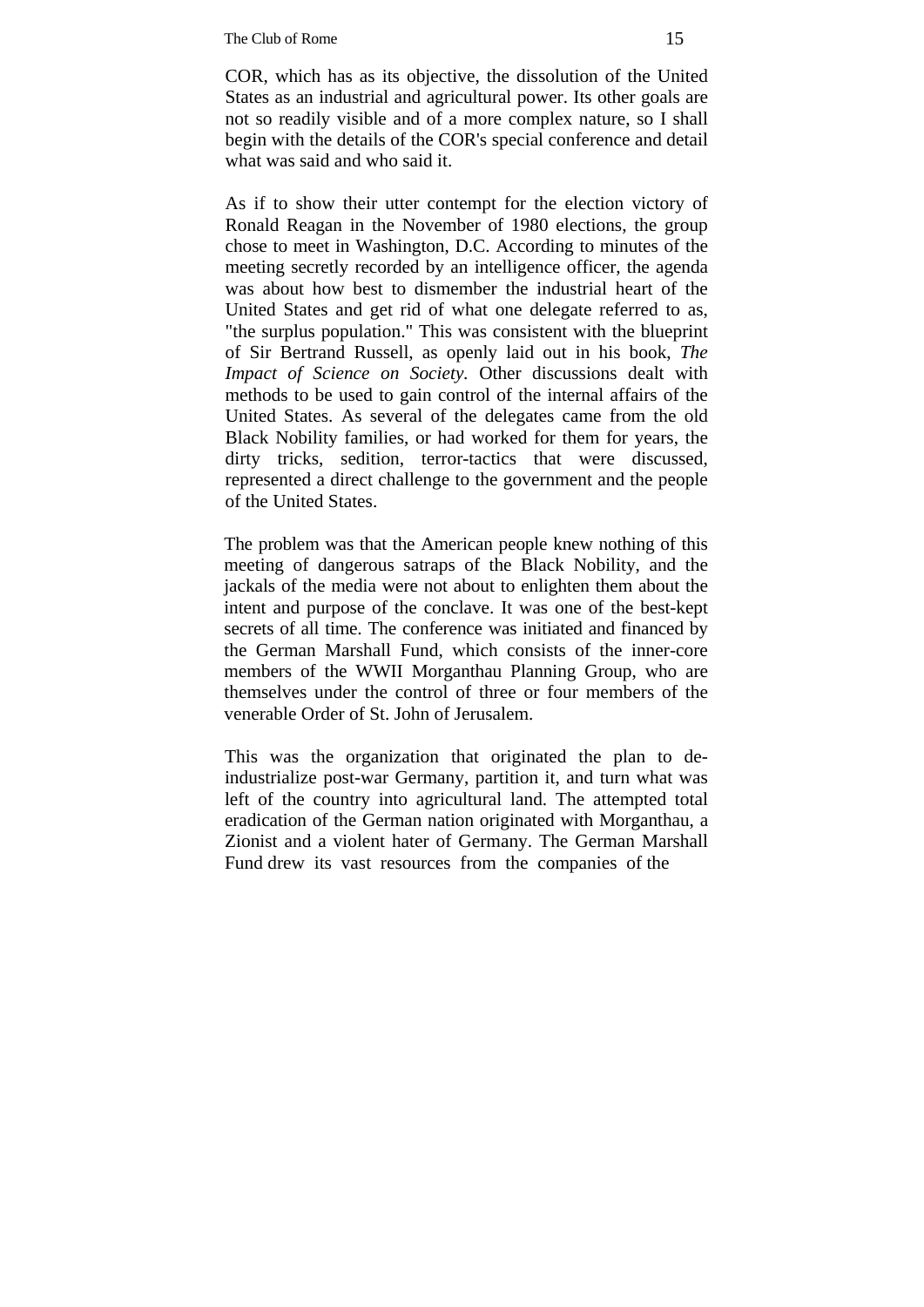Committee of 300 and the Wall Street and City of London international bankers, the very same crowd who bankrolled the Bolshevik Revolution which established the largest slave state on earth, and resulted in the verified deaths of millions of Christians, as chronicled by the notable writer, Alexander Solzenhytson. The chairman of the German Marshall Fund was David Rockefeller, no stranger to funding revolutionary groups of every color and stripe, ever since he and his family gained wealth and prominence.

The COR conference agenda included the best ways to nullify the Reagan Presidency, which had come as something of a surprise to the Club's members. Emphasis was laid on blocking the economic recovery promised by then candidate Reagan. In order to accomplish this, the delegates were told that the Democrat Party had to be radicalized. There is no such thing a "Democratic Party." There cannot be a Democratic Party in a Confederated Republic or a Constitutional Republic, which is what the U.S. is. It was suggested that the best way to Socialize President-elect Reagan, was to drive out conservative members of his inner circle and then turn the Democrats into a strong anticapitalist Socialist party along the lines laid down by the Communist Manifesto of 1848. (The Capital Gain Tax was passed in 1989 as a direct result of COR planning).

In fact, since 1980, the Democrat Party have assumed the role of the Socialist/Communist Party and should be called, "The Socialist/Communist Party of the United States." Among those in attendance at the 1980 Washington meeting was Anthony Wedgewood Benn, leader of the British Socialists and chief Fabian Socialist strategist. Benn talked about the task of drawing up a comprehensive contingency plan for this purpose, to which he added a proposed "class war" between Reagan and the American people. One month after their first meeting, the Club of Rome plotters returned to Washington for a second conference. The meeting heard from a delegate representing the so-called conservative *Heritage Foundation,* a Washingtonbased "think tank" funded by brewery magnate Joseph Coors.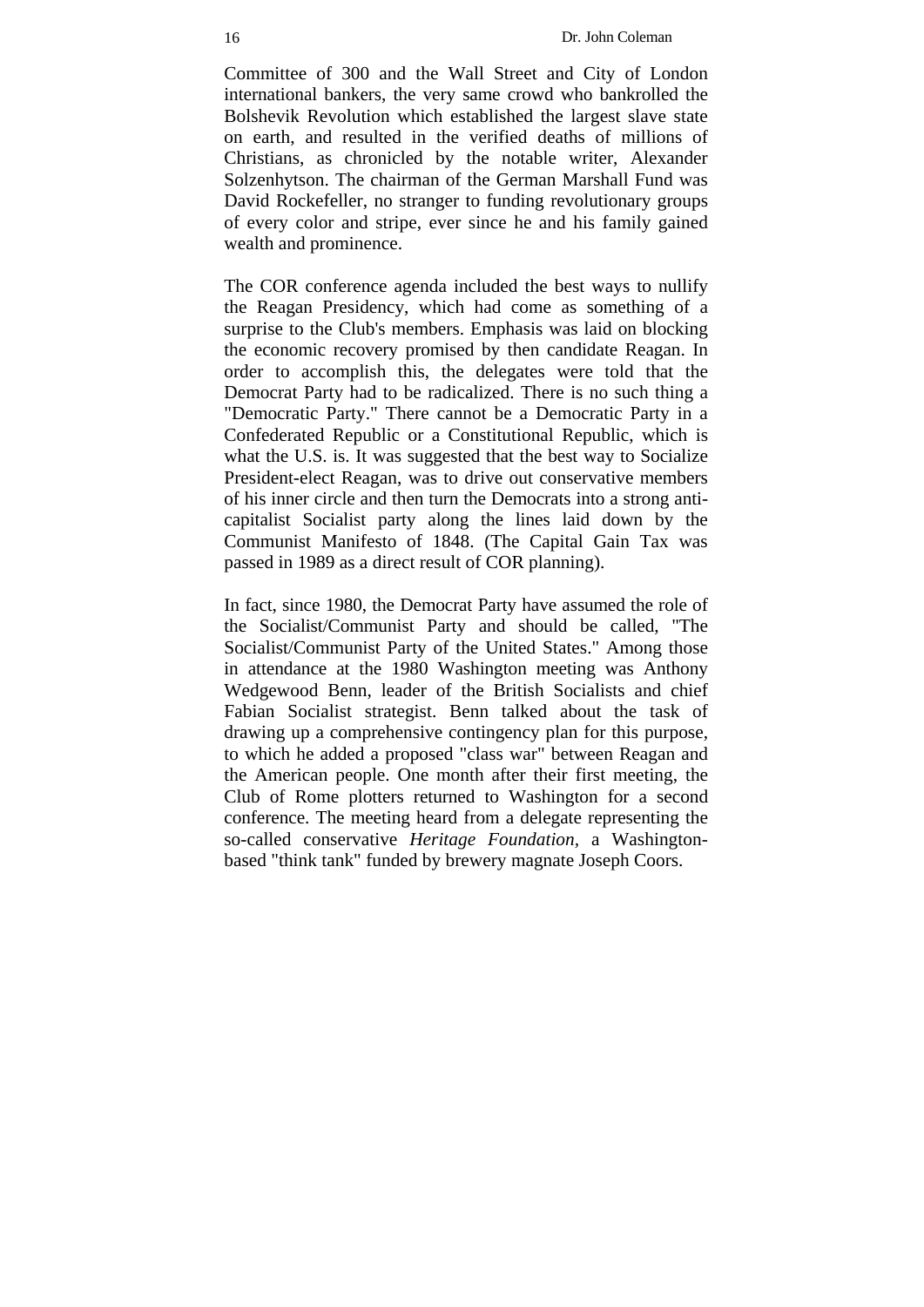Heritage subsequently acted as the de facto employment agency for the Reagan Presidency, submitting a list of 3000 names of people it deemed suitable to fill key Reagan administration positions. Most of Heritage's recommendations were Liberals and far left of Marx career Socialists.

In 1980, Heritage Foundation was controlled from behind the scenes by arch-Fabian Socialist, Sir Peter Vickers Hall, whose antecedents belonged to the Milner Group. (It will be recalled that Milner was the instigator of the cruel war of genocide, the Anglo-Boer War fought to gain control of the gold and diamonds in South Africa.) Other prominent Socialists in attendance were the late Willy Brandt, a leading European contact for the KGB, and the late Olaf Palme, Francoise Mitterand, then unemployed, but soon to be returned to power in France by the Committee of 300, Philip Agee, a renegade ex-CIA officer, Bettino Craxi, a leading Italian Socialist, Michael Harrington of the Institute of Democratic Social Studies in Washington, D.C. and an unknown Spanish Socialist by the name of Felipe Gonzalez, who had stopped over in Havana to consult with Castro before flying on to Washington.

The COR appointed Gonzalez as its case officer for Nicaragua and El Salvador, and it would be interesting to know just how involved Gonzalez became in the wars in Central and Latin America, in which Castro had a hand. More than 2000 delegates attended this amazing gathering, yet it was completely blacked out by the media. It is a tribute to my intelligence connections, that within 3 days of the meeting, in November of 1980, I was in possession of full documentation of this unholy watershed meeting of Socialist leaders. COR delegates attended what they perceived was the funeral oration of the United States, and among the Americans in attendance — apart from Agee and Harrington — were Jerry Rifkin, Gar Apelrovich of the Institute for Policies Studies (IPS), the most prominent Socialists in the country,) Ron Dellums of California and Gloria Steinham, organizer of the Women's Lib/ERA counterculture derived from the writings of Madame Kollontei, the Communist leader who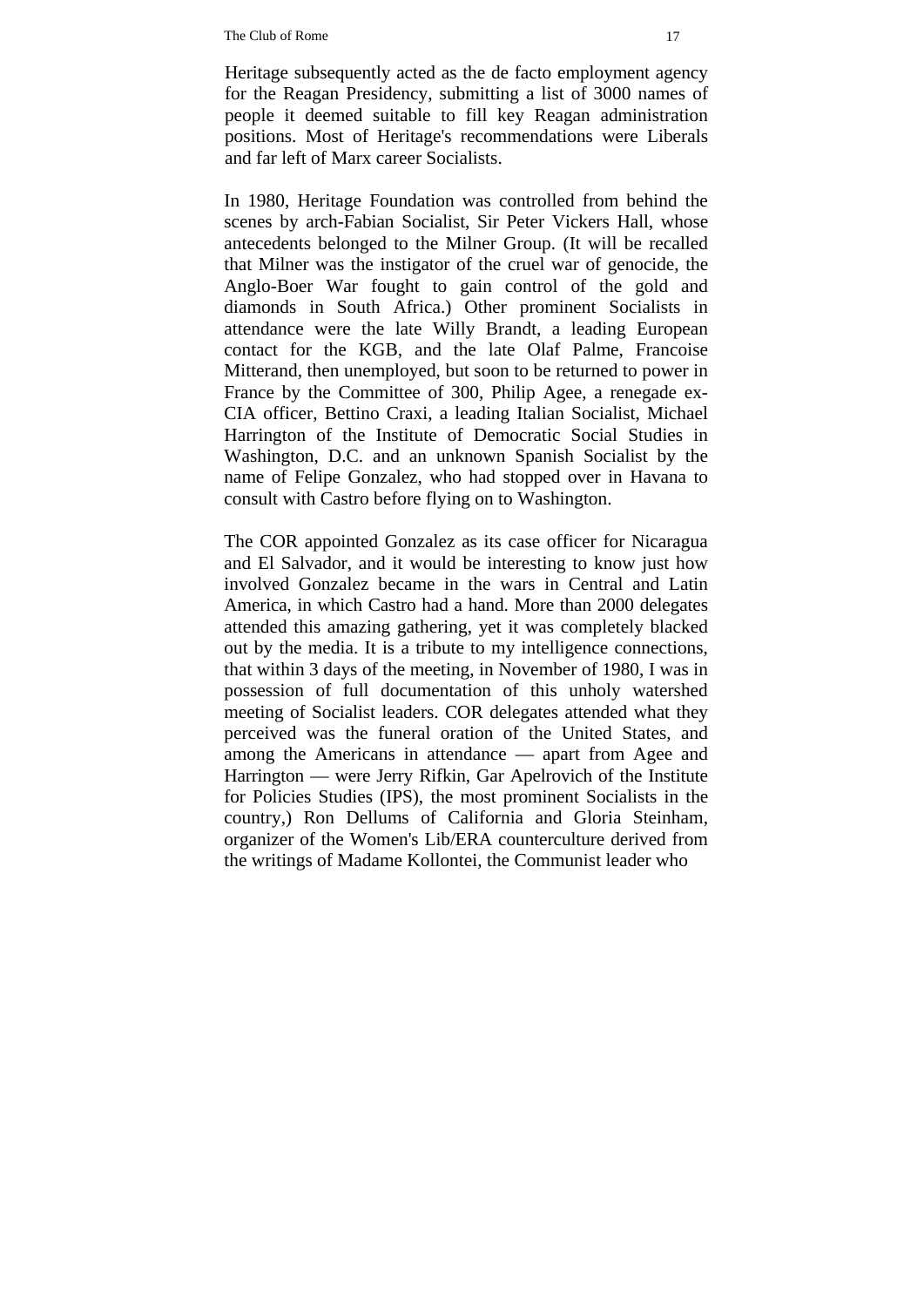toured the United States in the 1920s-1930s. Together, the delegates were as destructive a crew as could be mustered. Many of the leading delegates taking part, other than Palme, Brandt and Benn, were members of the Socialist International who met in daily sessions with State Department officials including Cyrus Vance and Henry Kissinger.

In case it is not known, the Socialist International is a particularly dangerous, subversive organization, which fully supports legalization of drugs and pornography as "destabilization tools," to be used against the United States. Details of the discussions were never made public, but according to the documents with which I was provided, the COR planned to isolate the United States, leaving open a single channel to the worst elements in the State Department and the KGB. Here was a situation that smacked of treason and sedition, not to mention conspiracy charges that should have been filed against those who attended the two COR meetings.

Apparently, a full day was devoted to how best to implement Lord Russell's plan to stifle industry and rid the world of more than 2 billion "useless eaters." It was resolved to redouble efforts to end construction of nuclear power stations and promote the policy of zero growth in conformity with the Adam Smith and Malthus economic theories and the writings of Russell. (See my coming book, "Nuclear Power.")

The Socialist International (SI) has long championed the idea of breaking up large cities and moving the population into smaller, more manageable (i.e., more easily controlled) towns and the countryside.

The first experiment in this regard was carried out by the Pol Pot regime in Cambodia, with the knowledge of Thomas Enders, a high-ranking U.S. State Department official.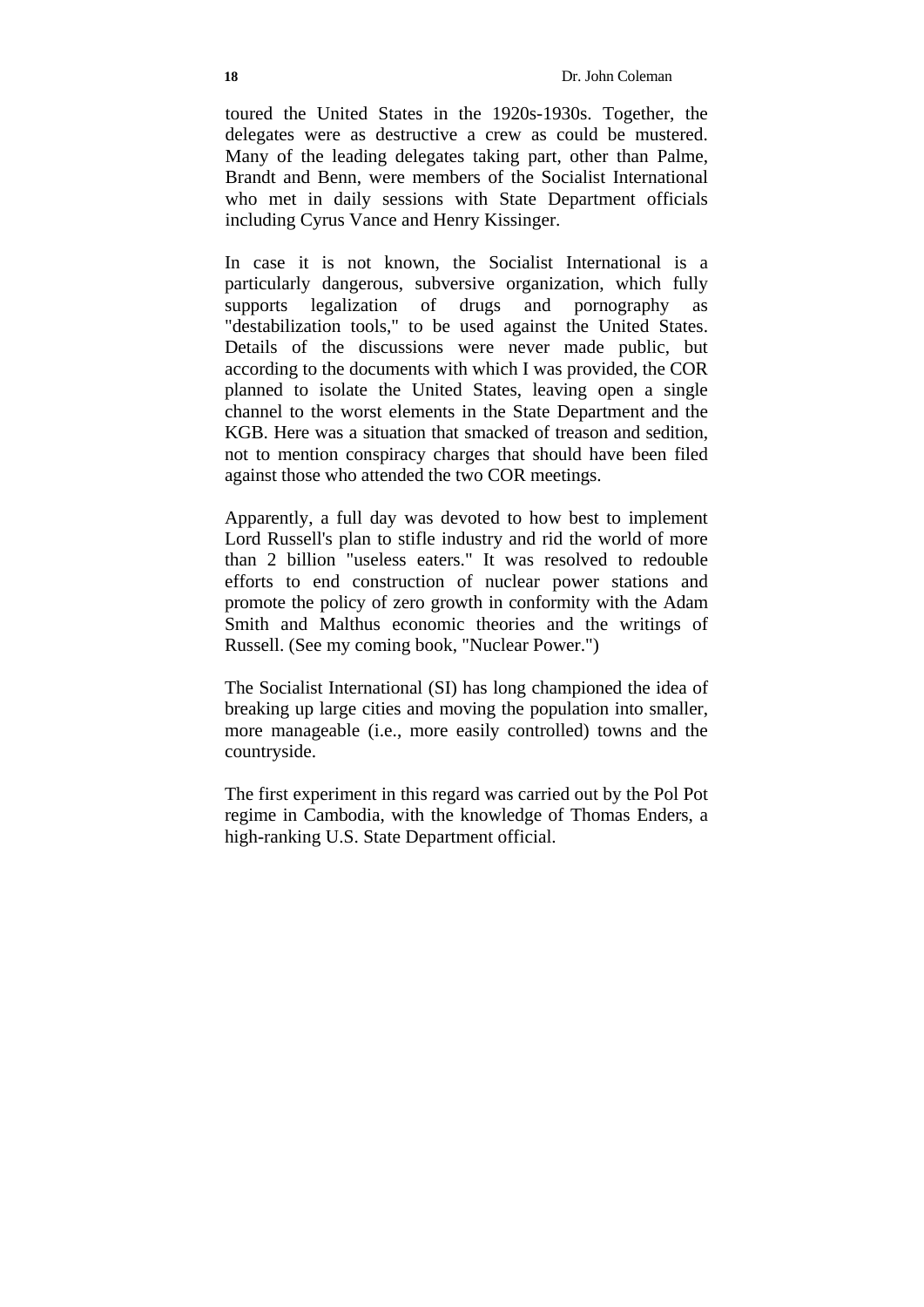## CONNECTION TO GLOBAL GENOCIDE

*The* Club of Rome, like the SI is strongly anti-national and favors the suppression of scientific development in the United States, Britain and Europe, and latterly, Japan. COR is believed to have maintained some connections with terrorist organizations like the Red Brigades.

This was implemented through arch-Socialist Bettino Craxi, a former leading player in the COR and a man known by intelligence agencies in France and Germany, to have had contacts in the Bader-Meinhoff gang, a notorious band of thugs who robbed banks and kidnapped public figures for ransom.

It was Craxi, who repeatedly tried to break the resolve of the Italian government not to negotiate with the Red Brigades for the release of kidnapped U.S. General Dozier.

Craxi was very close to Richard Gardner, a Committee of 300 executive, and Henry Kissinger. Gardner married into the Luccatti family, one of the most powerful of the Venetian Black Nobility families, known for centuries as able performers of dirty tricks and terrorism.

Neither Craxi nor the former Prime Minister of France, Francois Mitterand held official positions in 1980, but as I reported in several issues of World in Review (WIR) in 1971, Craxi was destined to play a leading role in Italian politics, and Mitterand was to be returned to power in France - courtesy of the Club of Rome.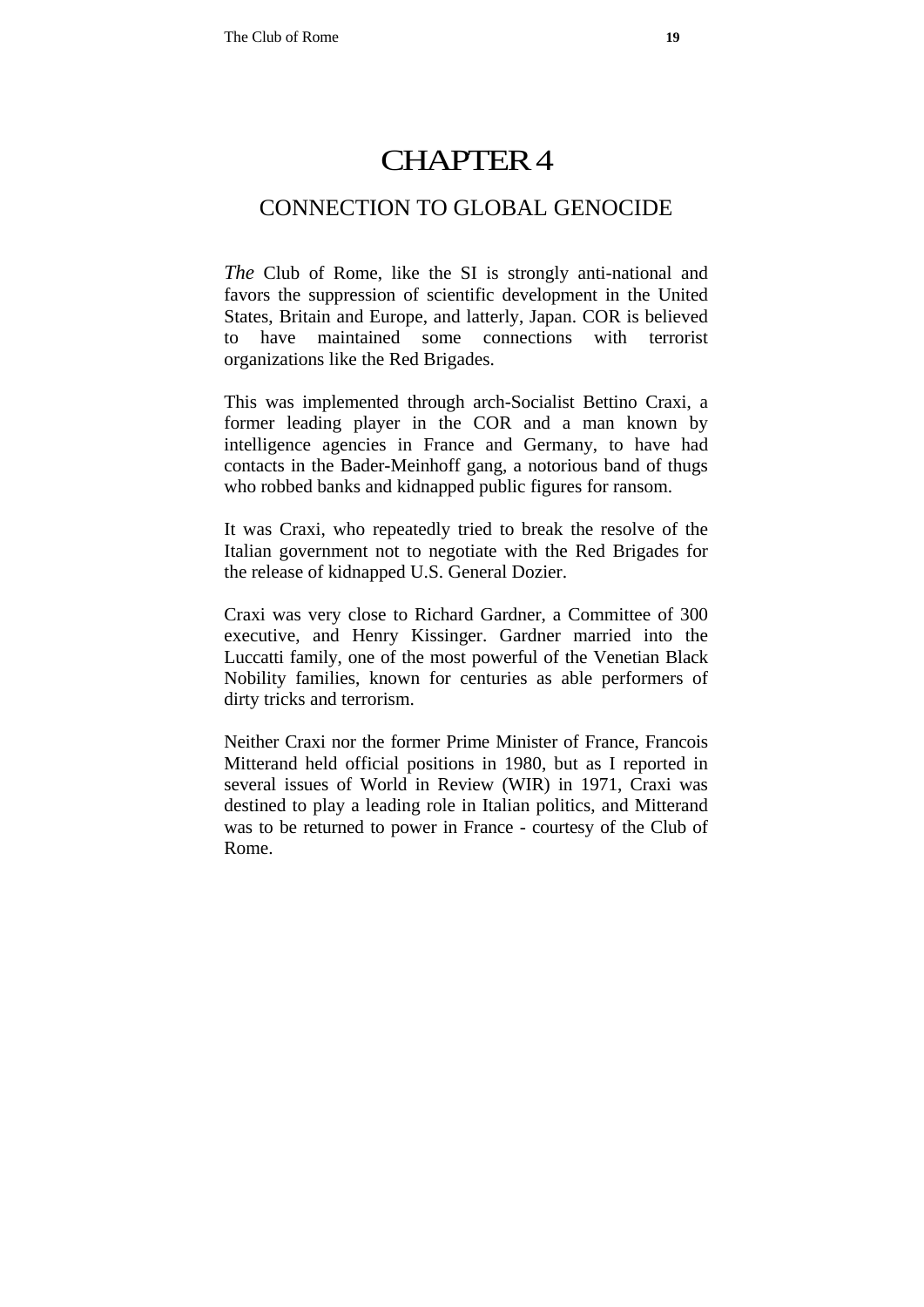These predictions and that of Gonzalez later proved to be 100 percent accurate. The December 5, 1980 follow-up to the original COR meeting in Washington D.C., endorsed and accepted the COR's *Global 2000 Report* - *a blueprint for global genocide.* The report called for the death of 2 billion people by the year 2010 (hence the title). There is much evidence to tie the plan into several catastrophic events that are taking place throughout the world, like the recent disastrous earthquake in China.

The second conference also adopted the policy of euthanasia as policy for getting rid of the growing population of elderly people, and the delegates enthusiastically adopted the Russell term, "useless eaters," as a code word to describe millions of people who, in the eyes of the COR, are "surplus to requirements."

There are some who may consider "depopulation" of blacks, Asians and other colored races as a good idea. "There are far too many Indians (Asian Indians), Chinese and blacks already," a man wrote me, "so why are you against this?"

The truth is that it is not only these races that are slated to be culled; the "surplus to requirements" industrial workers in the United States are also the targets of the Global 2000 Report. Delegates to both COR meetings, one after another, expressed confidence in the ability to successfully promote their plans.

Twenty-fifth anniversary celebrations held in Germany in December of 1993 were to mark what had been achieved thus far.

It was also a personal vindication for me, because when I first revealed the existence of the COR in 1969, I was mocked and laughed to scorn. "The whole idea is the figment your overripe imagination," one man wrote. Another said. "Where is the documentation for your Club of Rome Report?" So momentous was the December of 1980 meeting that one would have thought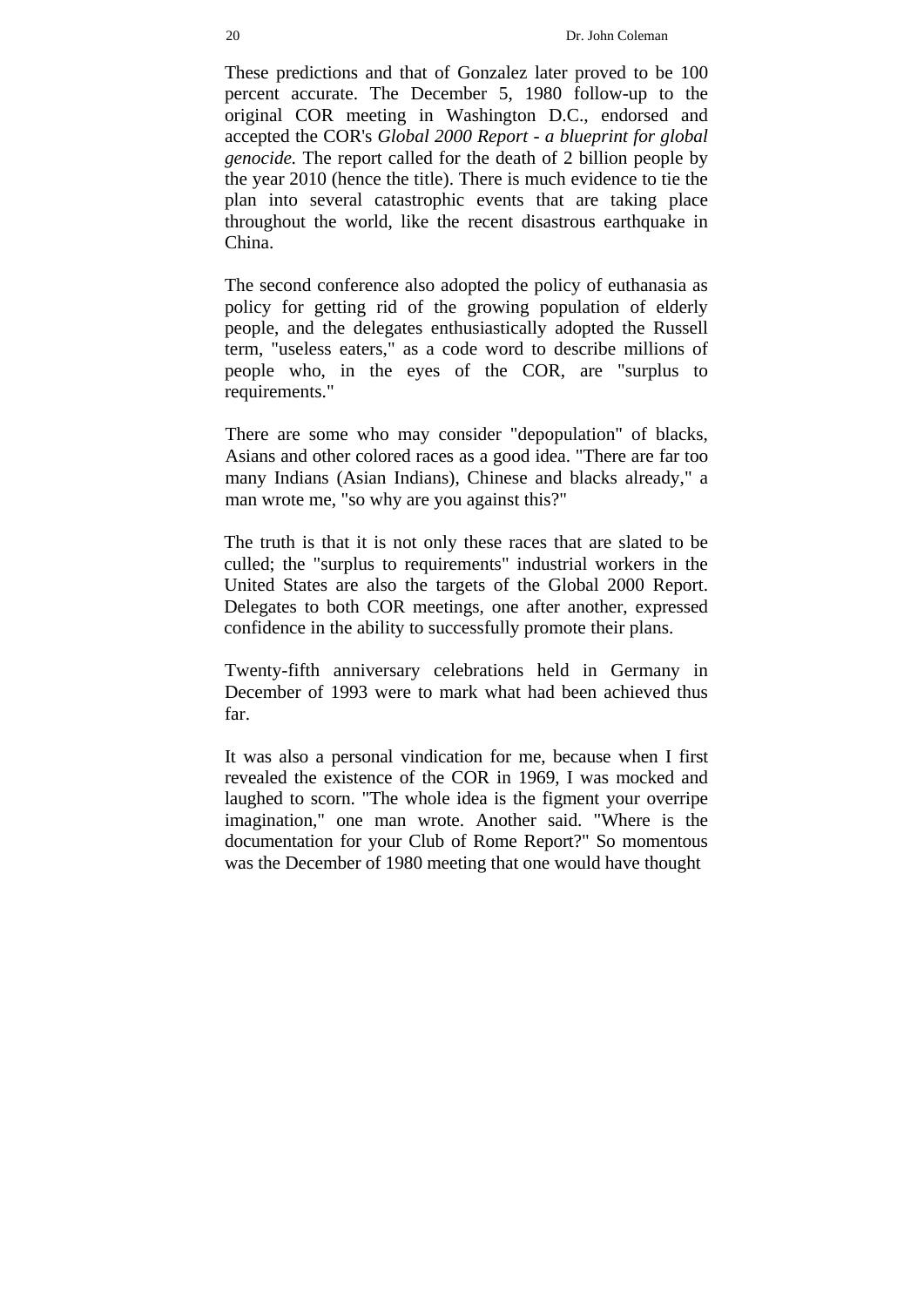the media would have done everything in its power to get a scoop. But this was not to be. The media threw a blanket of silence over the proceedings, with not a mention of it in the conventional press or on radio and television. This is called "freedom of the press" — American style. The American people are the most lied to, connived and cheated people in the world. We are also the most censored people - in this case, censorship by omission.

What did the delegates want? Michael Harrington explained it: "Willy Brandt wants social upheaval in Europe," and we should remember that the present social upheaval taking place in Germany is part of that plan. It is no accident. We should not think that social upheaval will not come to the United States.

The COR had the cooperation of the most Socialist government America has ever had; the Carter administration, which is dedicated to implementing the Communist Manifesto of 1848, as we saw in the Carter foreign policy which sat the blaze of revolution in South Africa, the Philippines, Iran, Central America and South Korea. President Clinton and G.W. Bush picked up the mantel as we saw in Yugoslavia.

Poland was destabilized through the removal of President Gereck, which was arranged by Richard Gardner, the former U.S. ambassador to Rome.

One of the principal achievements arising out of the COR meeting was the pressure applied to President Reagan to retain the service of the Bank of International Settlements representative in the U.S., Paul Volcker, as head of the illegal Federal Reserve Banks. The Federal Reserve is not a U.S. Government institution, well-described by Louis T. McFadden, who called it "the greatest swindle in history."

It was Anthony Wedgewood-Benn, a very prominent Labor leader in Britain who insisted on the retention of Volcker, notwithstanding Reagan's campaign promises to rid America of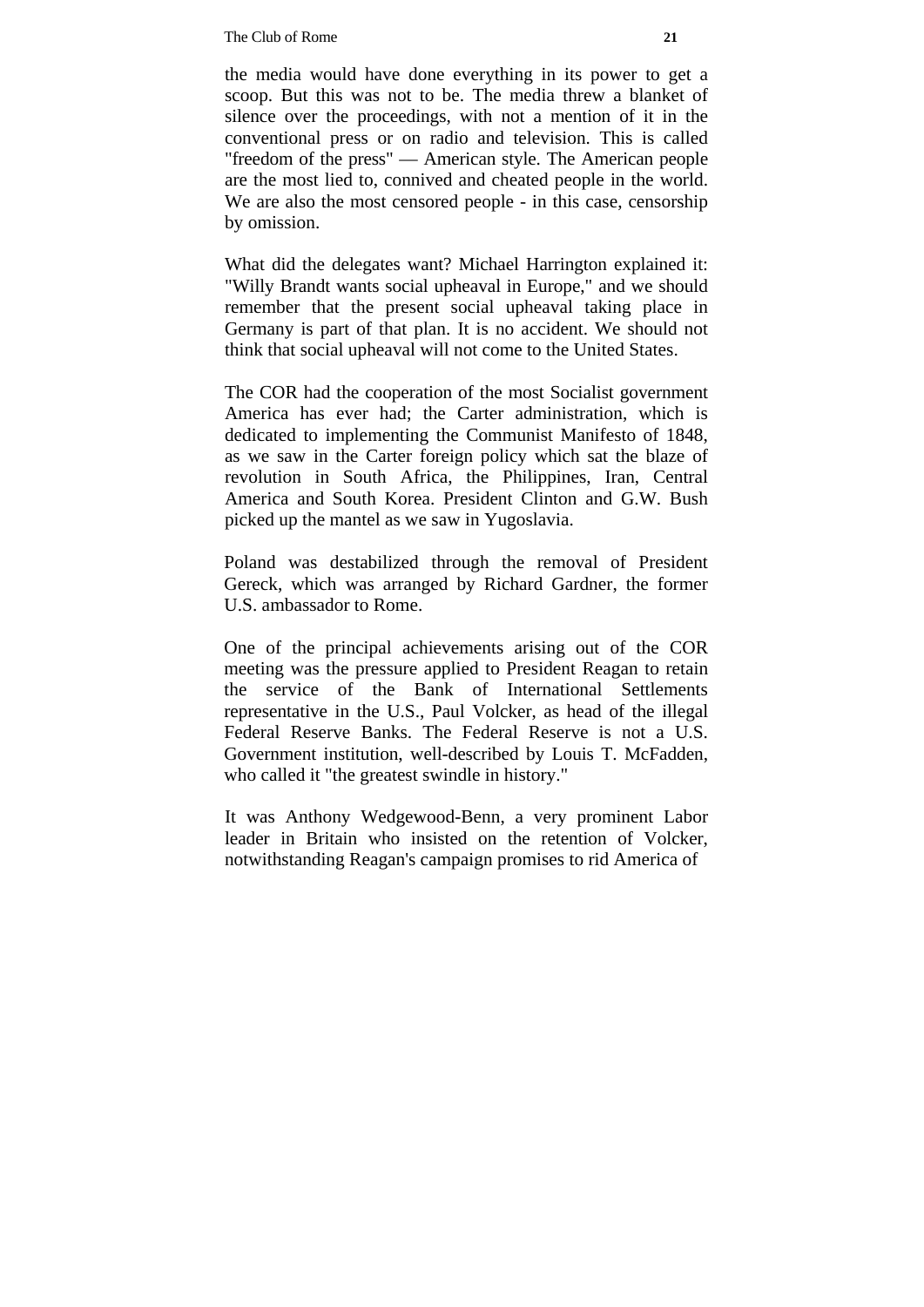the Volcker scourge. Benn felt that Volcker was the best man to bring "class war" to America. Benn nominated Rifkin to assist Volcker in this endeavor, which he said, "will polarize the Americans." The COR adopted a plan to destabilize currency through higher, and constantly fluctuating interest rates.

They wanted to get rid of Helmut Schmidt, then Chancellor of Germany, because he had been instrumental in stabilizing international interest rates. Sir Peter Vickers Hall called for interest rates in the United States to be hiked to 20 percent, as the best way to end capital investments in industry. Volcker was careful not to show his face at the COR meeting, but it is believed that he was briefed by Hall of the Heritage Foundation. Stuart Butler, who was chief executive officer at Heritage, had this to say to the COR delegates:

*In the Reagan administration we have a right-wing government that will impose some radical left-wing ideas. There is no reason why Communists, anarchists, libertarians or religious sects* (he was talking about Satanism, Voodoo, Black Magic, witchcraft etc.) *should not put their philosophies forward.*

Butler suggested the old Socialist doctrine of "free enterprise zones" be pushed onto the Reagan administration. Free enterprise zones are found in places like Manila and Hong Kong, not to mention Mainland China. They are literally, "slave shops."

Butler called for free enterprise zones to be established in areas where industries had been uprooted and destroyed. Butler envisaged silent steel mills, shuttered machine tool factories and closed shipyards.

Cottage-type "industries" so common in Hong Kong would be a suitable means of employment for displaced persons from depopulated cities, according to the Post Industrial Zero Growth plan.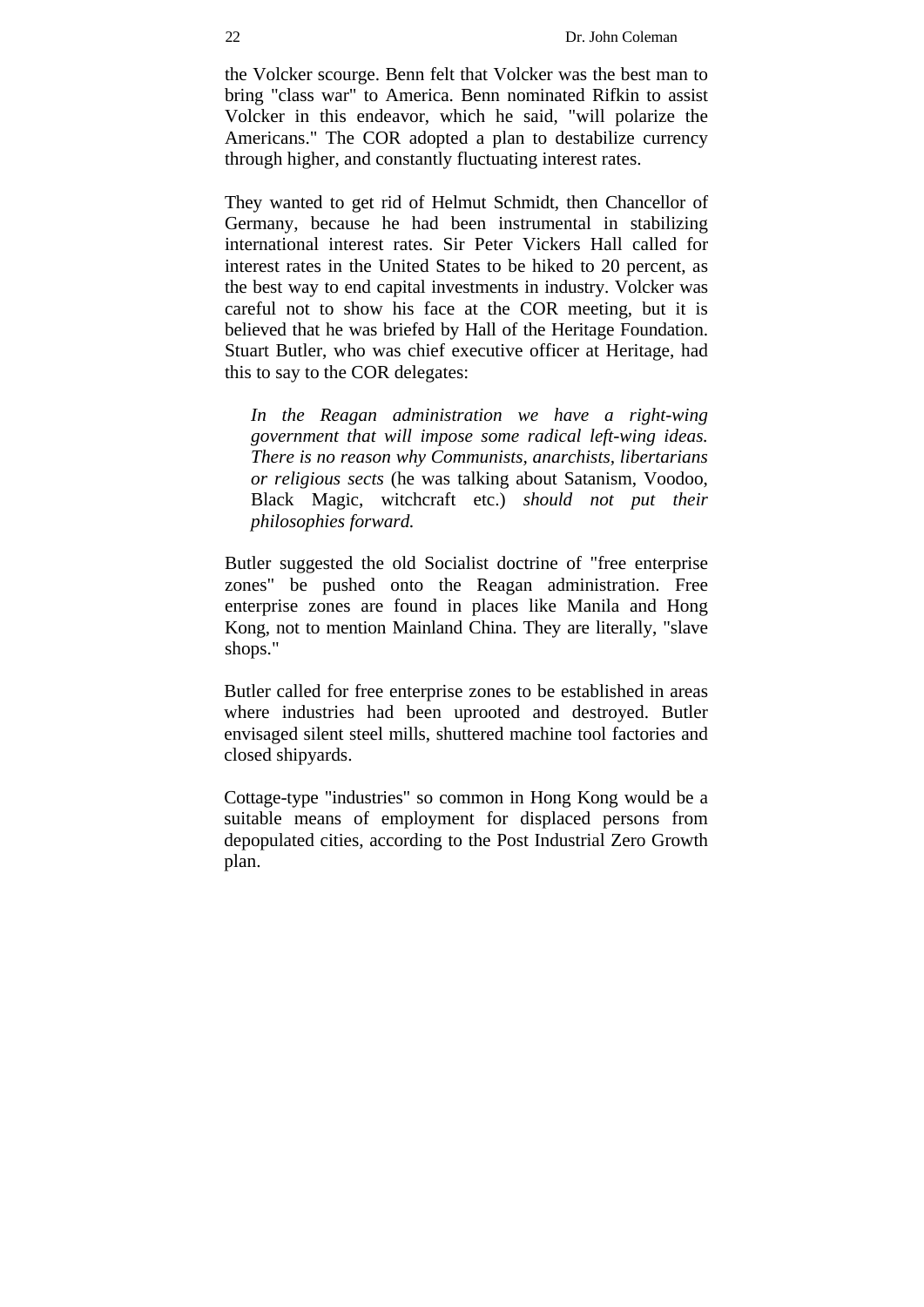#### **MEN ARE LIKE** INSECTS

I knew that not many readers were going to pay attention to this warning, written in 1981 a promise of a boom under the Reagan administration. But remember, nobody believed the documents that were found on the body of Lange, messenger of the Illuminati. The crowned heads of Europe were not in any mood to listen to "scare reports" issued by the Bavarian government about the Illuminati's plans for a bloody upheaval in France! People do not like their equanimity disturbed. As pointed out earlier, the COR represents the command structure of the Illuminati and the 13 top Illuminati families in the United States. Remember that the French Revolution Jacobin plan called for the murder of millions of "surplus to requirements" French nationals, especially Breton Celtic Christians who bore the brunt of the savagery. With that in mind, the statement made by Mitterand at the COR meeting in December of 1980 is not to be taken lightly:

*Industrial capitalist development is the enemy and the opposite of freedom.*

By that Mitterand meant industrial development has given people a better life through cooperation, i.e. industrial development, and when people have a better life they are inclined to have larger families. Therefore, industrial capitalist development is the "enemy of freedom," simply because large areas of cooperation (industrial development) are prone to consume more of their (the Committee of 300) natural resources. This was the twisted logic behind the Club of Rome policies.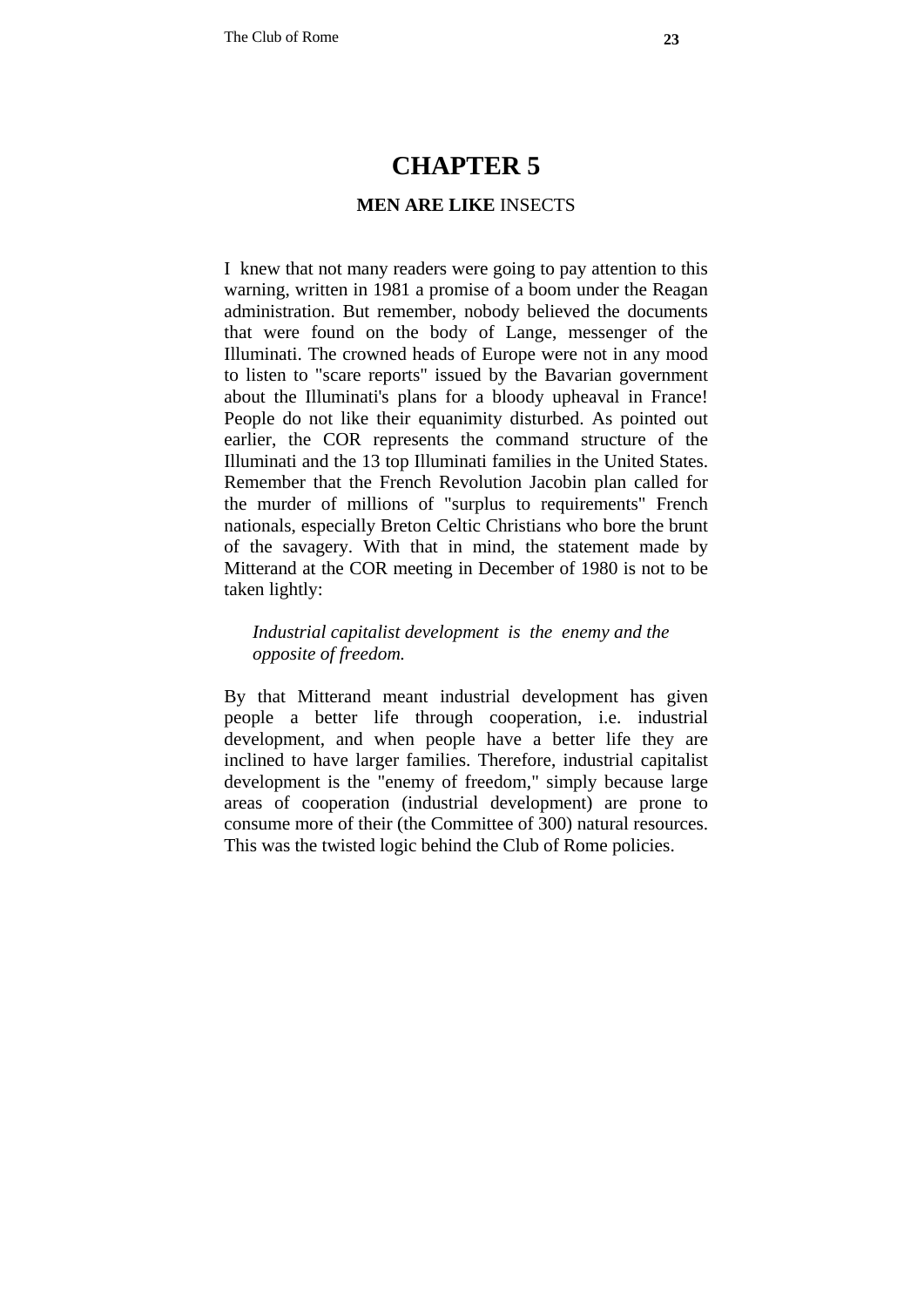In a follow-up COR meeting held in Paris in March of 1982, Aurellio Peccei, founder of **the** Club, made **the** following statement:

*Men are like insects. They proliferate too much . . . It is about time to put on trial the concept of nation states obstacles to world culture. Christianity makes proud men; a mercantile society, which creates nothing but dead culture and classical music, oppressive signs on paper.*

Whether believed or not, my paper is intended as a warning to **the** citizens of the United States that the equivalent of the Jacobin terror mobs will be unleashed upon our unsuspecting nation in due time. Jacobin-style mobs will be employed to bring about drastic changes in the way that we live in America, changes which could last for as long as a thousand years.

The COR's policy is *fewer and fewer people, consuming less and less and requiring less services, by whatever means.* **It** is a complete reversal of our society where more and more people demand better goods, services and life style, which is the essence of a productive society in a republican form of government. Significantly, Peccei said nothing about the one occult theocracy which passes itself off as a religion, but which it is not, being a political and economic system designed to control the lives of men, down to the last detail, as we saw in the Bolshevik Revolution. Peccei and the Club of Rome are the successors of the French and Bolshevik Revolutions, the Socialists, Illuminati and the myriads of secret societies that are seeking to transform the United States into a slave-state, which they euphemistically call, a democracy. The United States **is** a Confederated Republic or a Constitutional Republic. It can never be a democracy, which has a long history as the wrecker of free societies.

As our Founding Fathers once said, *every pure democracy in history has been a total failure,* and they did not intend that the United States should end up as a failed democracy.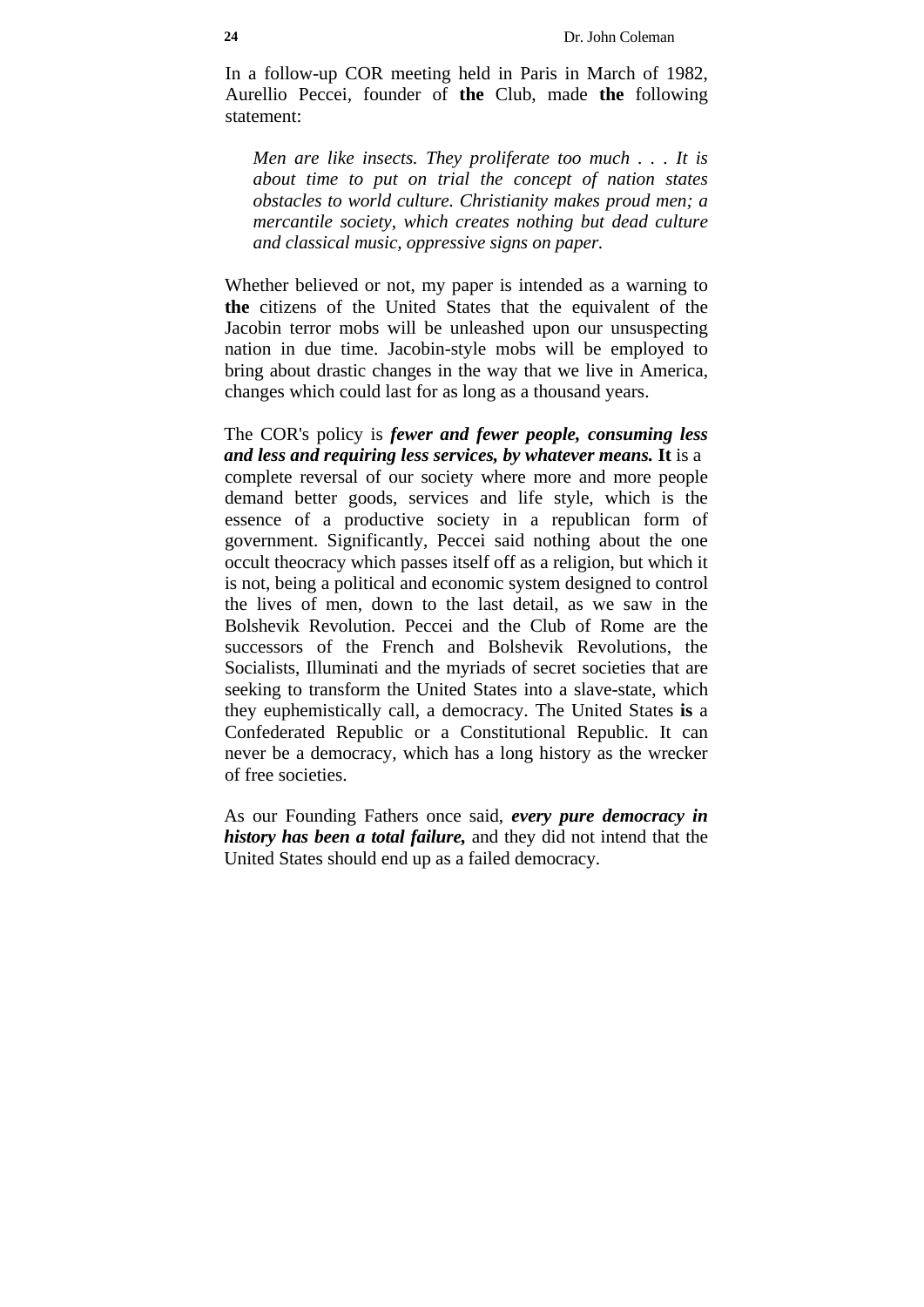Club of Rome delegates undertook to prevent deployment of U.S. nuclear missiles in Europe, the fulfillment of which we saw on December 5, 1981. Hundreds of COR-instigated "Jacobin" mobs took to the streets of Paris and Hamburg: there were riots and civil commotions, which went on for several days and nights.

Note: Mob action succeeded in 1989. Because France's Giscard d'Estaing favored a nuclear umbrella for Europe, the COR disposed of him and replaced him with Socialist Mitterand. One of Mitterand's leading advisers was Jacques Atally, an occultist, who believed in suicide: *In a democratic society, the right to commit suicide is the most fundamental of human rights.* This is consistent with Peccei's beliefs that man is some kind of an accident within creation and that the majority of the world's population groups are not needed and should not have their views considered. This is the type of occult theocracy that thrived in Egypt, Judea and Syria and in many other parts of the ancient world, in which the cult of Dionysus played such an important role. It emerged very clearly from Club of Rome meetings that its main purpose and objective was to:

- **retard industrial development,**
- **hold back scientific research.**
- **depopulate cities, especially the formerly industrialized cities of North America,**
- **move population to rural areas,**
- **cull the population of the world by at least 2 billion people,**
- **prevent reorganization of political forces who oppose COR plans,**
- **destabilize the United States through massive layoffs and loss of jobs and class and racial wars,**
- **destroy capital incentive through high interest rates and high capital gains taxes.**

Now, for the doubters, who find my report "bizarre," and "farfetched," as has been said of this work, take a look at the bills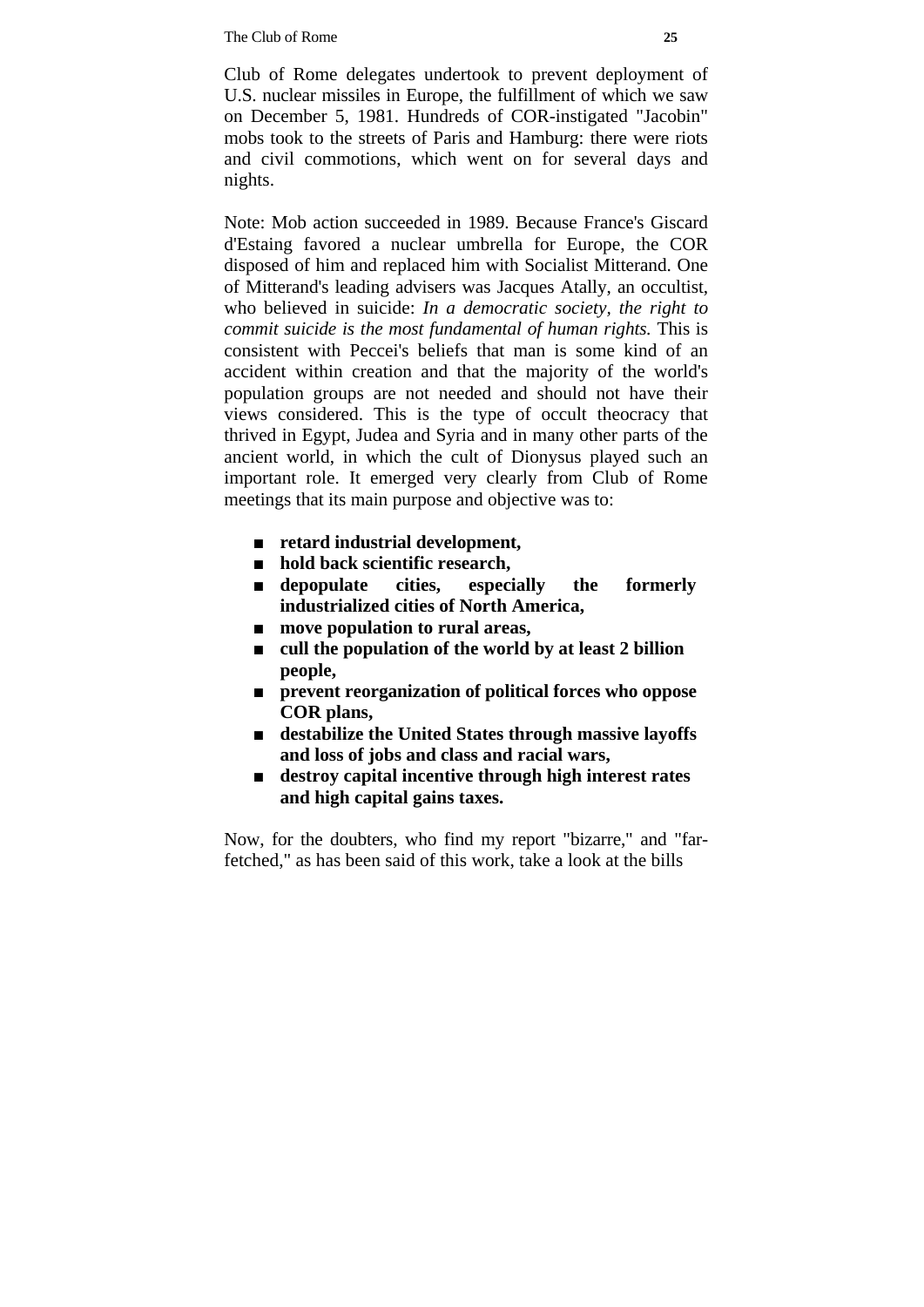that have been passed by the House and Senate since this group met in November and December of 1980, and subsequently, on December 5, 1981. Because the media has subjected Americans to intense censorship — whether by omission or commission  $\sim$ does not make this report inaccurate and fanciful. It is worth remembering that when, the Jekyll Island plotters met to bring about a coup d'etat against our monetary system in America, which they later called the Federal Reserve Act, nobody knew about it — the press covered the banker's tracks and the innocent American nation went on as if nothing untoward was happening. The same set of conditions applies to COR planning.

The ultimate aim of Florence Kelley's legislative action was to Socialize America, and it began to take shape with frightening speed under the administration of Franklin D. Roosevelt and James Earl Carter. Florence Kelly was a notable Fabian Socialist from whom Roosevelt sought and obtained advice that went into the making of many of his policy decisions. Looking back, we see that large areas of our industrial heartland have been laid waste, 40 million industrial workers are permanently laid off, and racial conflicts are a daily occurrence. There are also many Socialist bills that impinge directly on the future of this great country, agricultural bills designed to rob the American farmer of his lands, "crime" bills, and "education bills," which are 100 percent unconstitutional.

Do not think our government will hesitate to carry out Socialist undertakings in the United States, and they won't need foreign troops to carry out these plans. Europe and the United States are being decimated by drugs, sex, rock music and hedonism. We are losing our cultural heritage, so despised by Aurellio Peccei. The United States hierarchy has been the biggest troublemaker in the world. Since the close of WWII, we have been responsible for destabilizing countries and destroying their national character and identity. Look at South Africa, Zimbabwe (formerly Rhodesia), South Korea, the Philippines, Nicaragua, Panama, Yugoslavia and Iraq to name but a few countries that have been betrayed by the United States.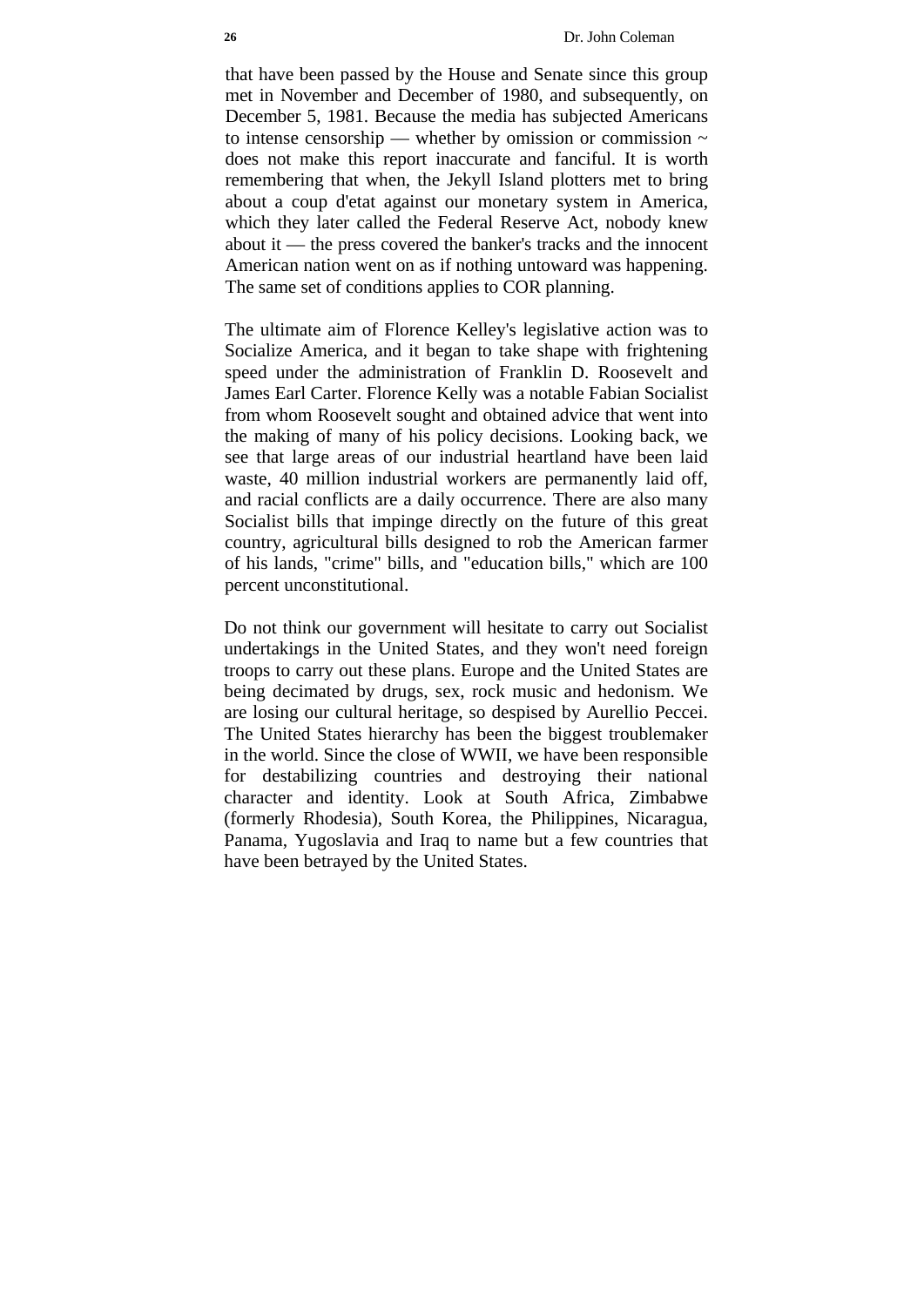### **FOREIGN POLICY DECISIONS**

We, the People, are being shut out of government; we are being ignored and our fate is in the hands of gun grabbers and those who have no regard for the Constitution-abortionists-babymurderers, Socialist power grabbers and all manner of modern day carpetbaggers. The common denominator, easy to trace through all ancient and modern occult theocracies, is blood **lust.**

Looking back in history, we see that the pages of history books are stained with the blood of the martyrs of Christianity; of decent republican representative governments. These actual holocausts are barely remembered, let alone memorialized. The Club of Rome has an American chapter, which grows stronger each year. Here follows a list of its members:

- **William Whipsinger.** International Association of Machinists
- **Sir Peter Vickers Hall.** Behind-the-scenes controller of the Heritage Foundation
- **Stuart Butler.** *Heritage Foundation*
- **Steven Hessler.** Heritage Foundation
- **Lane Kirkland.** *AFL CIO chief executive*
- **Irwin** Suall. M16 and ADL operative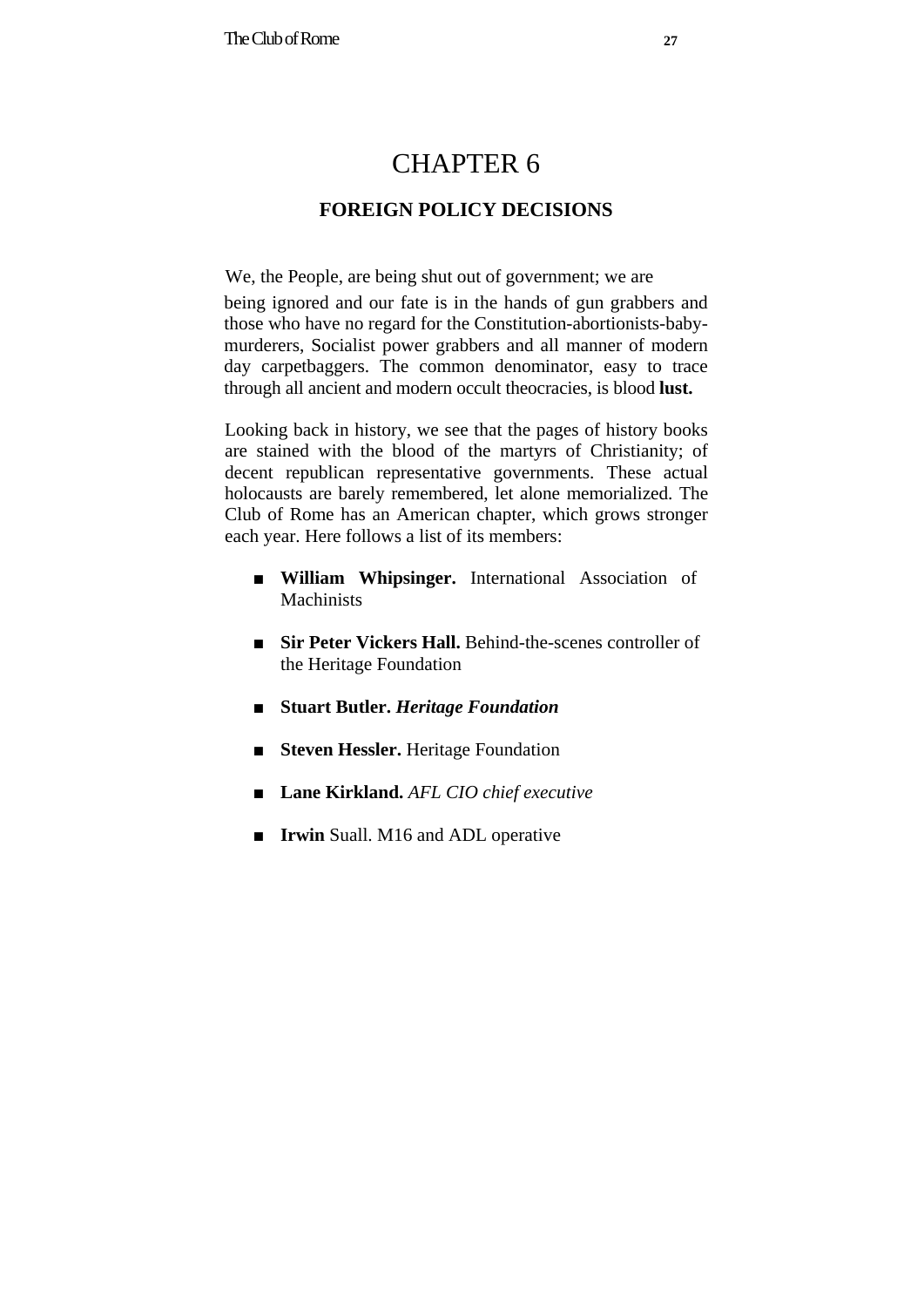- **Roy Maras Cohn.** Former Counsel to the late Sen. Joe **McCarthy**
- **Henry Kissinger.** Needs no introduction
- **Richard Falck.** Princeton University (selected by the COR to wage war on South Africa, Iran and South Korea)
- **Douglas Frazier.** United Auto Workers Union
- **Max Fisher.** United Brands Fruit Company
- **Averill Harriman.** Doyen of the Democrat Party, Socialist confidant of the Rockefeller family
- **Jean Kirkpatrick.** Former U.S. Ambassador to the U.N.
- **Elmo Zumwalt.** Admiral, U.S. Navy
- **Michaeel Novak.** American Enterprise Institute
- **Cyrus Vance.** Former secretary of state
- **April Glaspie.** Former Ambassador to Iraq
- **Milton Friedman.** Economist
- **Paul Volcker.** Federal Reserve banks
- **Gerald Ford.** Former President
- **Charles Percy.** Former U.S. Senator
- **Raymond Matthius.** Former U.S. Senator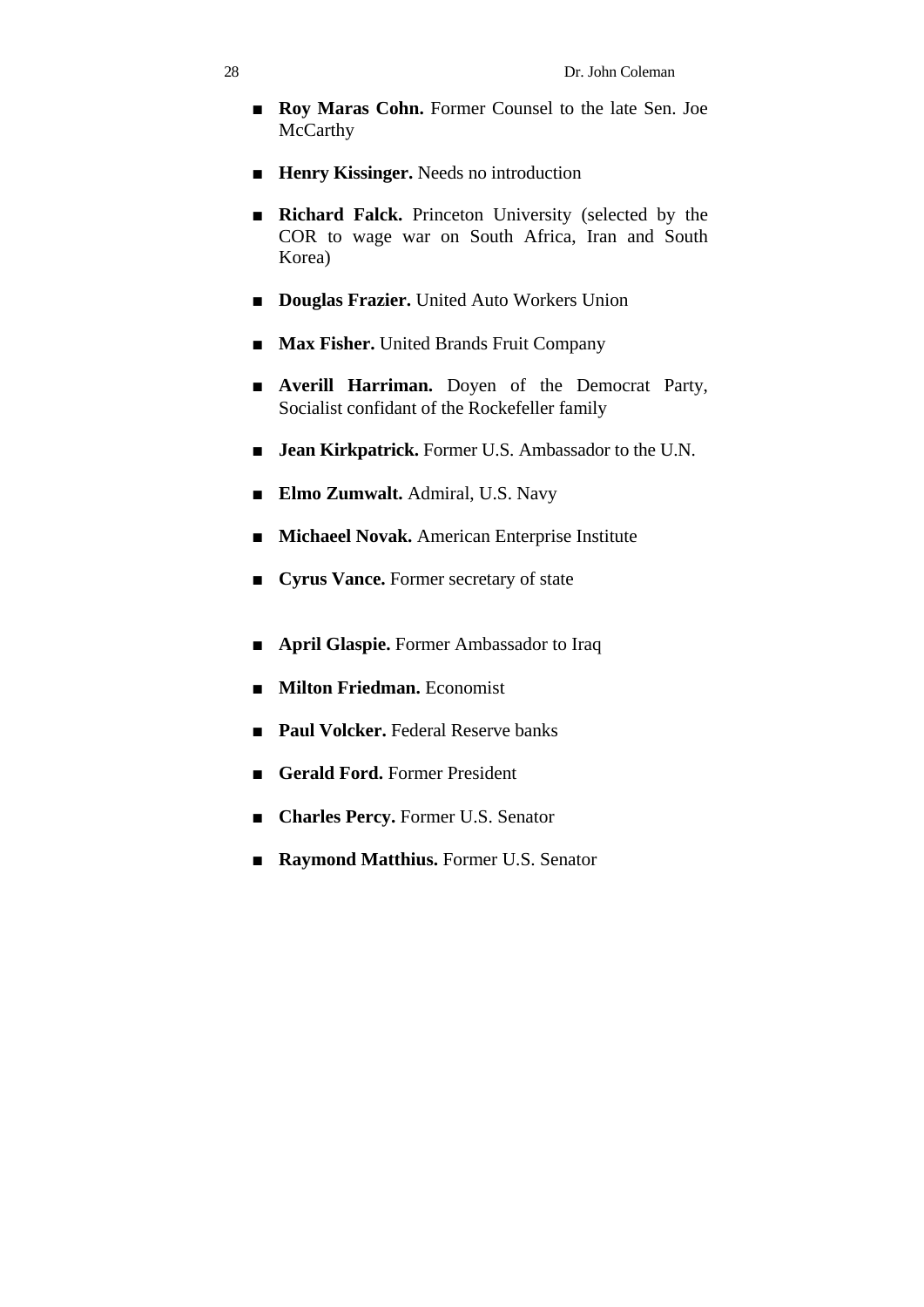- **Michael Harrington.** Member of Fabian Society
- **Samuel Huntington.** Chief planner destroying nations targeted by the COR
- **Claiborne Pell.** U.S. Senator
- **Patrick Leahy.** U.S. Senator

This is by no means a complete list of the COR's members of the American chapter. Few people have the full list. The Club of Rome is an important international foreign policy arm of the Committee of 300.

It is the executor and overseer of the Committee's foreign policy decisions. The COR gets financial backing from the German Marshall Fund, which has nothing whatever to do with Germany, the name chosen with the intent to dissemble. German Marshall Fund members include, but are not limited, to the following:

- **Milton Katz.** Ford Foundation
- **David Rockefeller.** Chase Manhattan Bank
- **Russell Train.** President of the World Wildlife Fund, Aspen Institute
- **James A. Perkins.** Carnegie Corp., a branch of Carnegie Trust of the U.K. and Society of Friends (Quakers)
- **Paul G. Hoffman.** Designer, Morganthau Plan, New York Life Insurance Co.
- **Irving Bluestone.** United Auto Workers Exec Board
- **Elizabeth Midgeley.** CBS producer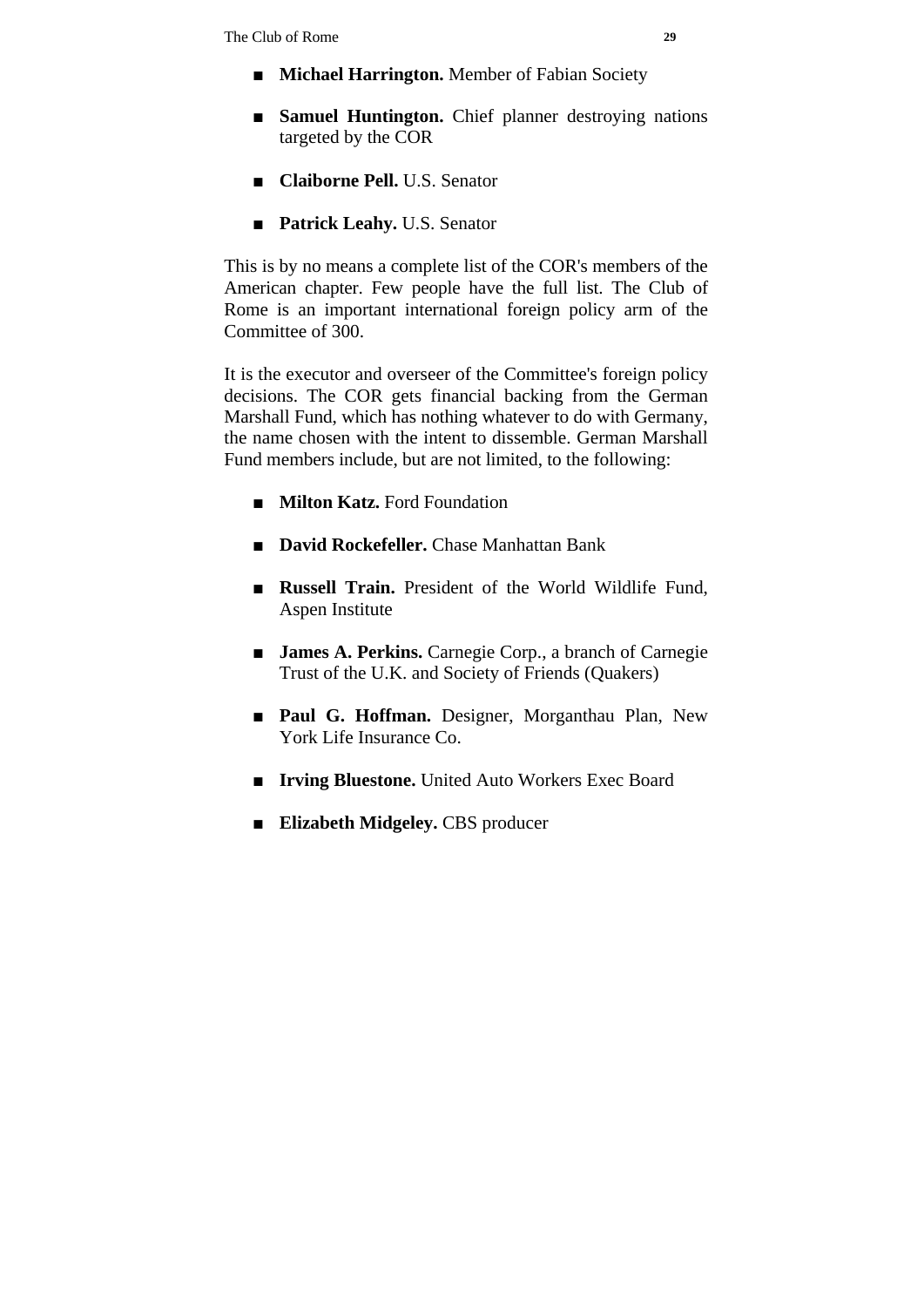- **B.R. Gifford.** Russell Sage Foundation
- **Willy Brandt.** Former President, Socialist International
- **Douglas Dillon.** Former U.S. Treasury Sec.
- **John J. McCloy.** Harvard University, overseer of the Morganthau Plan
- **Derek C. Bok.** Harvard University
- **John B. Cannon.** Harvard University

A short summary follows of the objectives of the German Marshall Fund sponsors of the COR meetings in Washington, D.C. It is a strong supporter of Socialism around the world. Its core leaders are drawn from the old Black Nobility and European aristocracy. Their political aims are to introduce all of the worst features of autocracy, theocracy and occult theocracy into government.

The destruction of national identity and sovereignty of nations is one of its top goals. There are literally hundreds of their agents in government in the United States at local, State and Federal levels.

We have only to examine the record of scores of members of the House to see just how far the German Marshall Fund has progressed in the overall plan to socialize the United States. People ask me, "Why are you bothered by Socialism?"

The answer is; because Socialism is the most dangerous of the "isms" faced by Western civilization. It is in essence, creeping Communism.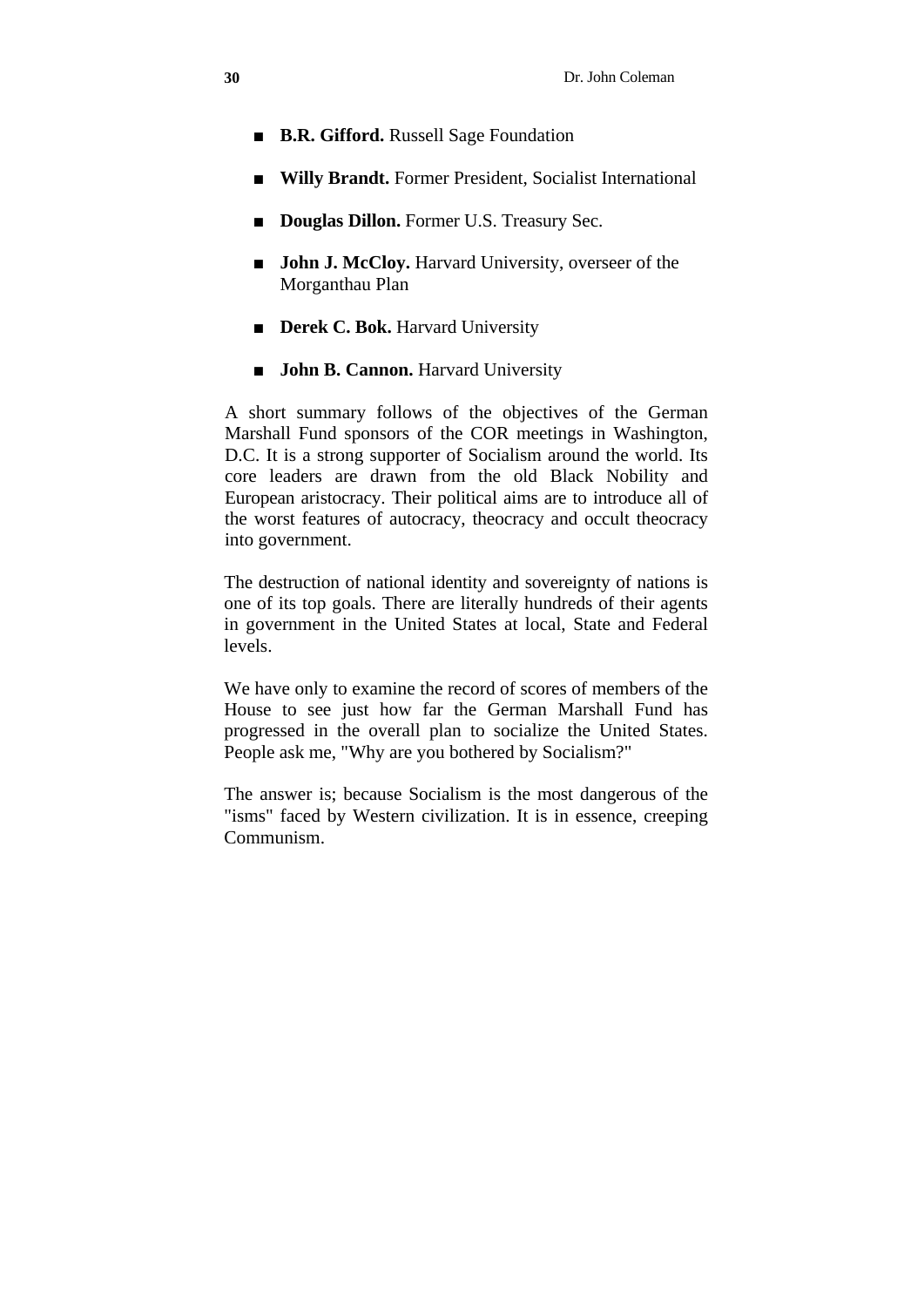#### **WHAT IS SOCIALISM?**

#### **As one of the leaders of Fabian Socialism once said:**

#### **"Socialism has nowhere to go, but to Communism and Communism is merely Socialism in a hurry."**

The American people will not accept outright Communism; hence it is necessary to feed the unsuspecting masses doses of Socialism until the Communizing process has been completed.

In the case of the COR, they utilized hard cores Socialists like the late Willy Brandt, the former German Socialist President, and John J. McCloy, who were inner-sanctum members of the Morganthau Group.

McCloy was the post-WWII "high commissioner" of a defeated Germany and lobbied hard to turn it into a pastoral nonindustrialized nation.

In this he was greatly aided by Leslie Gelb and Jimmy Carter's Secretary of State Cyrus Vance, both deeply committed Socialists. Gelb and Vance worked tirelessly to disadvantage the United States during the protracted SALT treaty talks.

The dominant inner-group of the Morganthau planning commission who are members of the German Marshal Fund, include the following: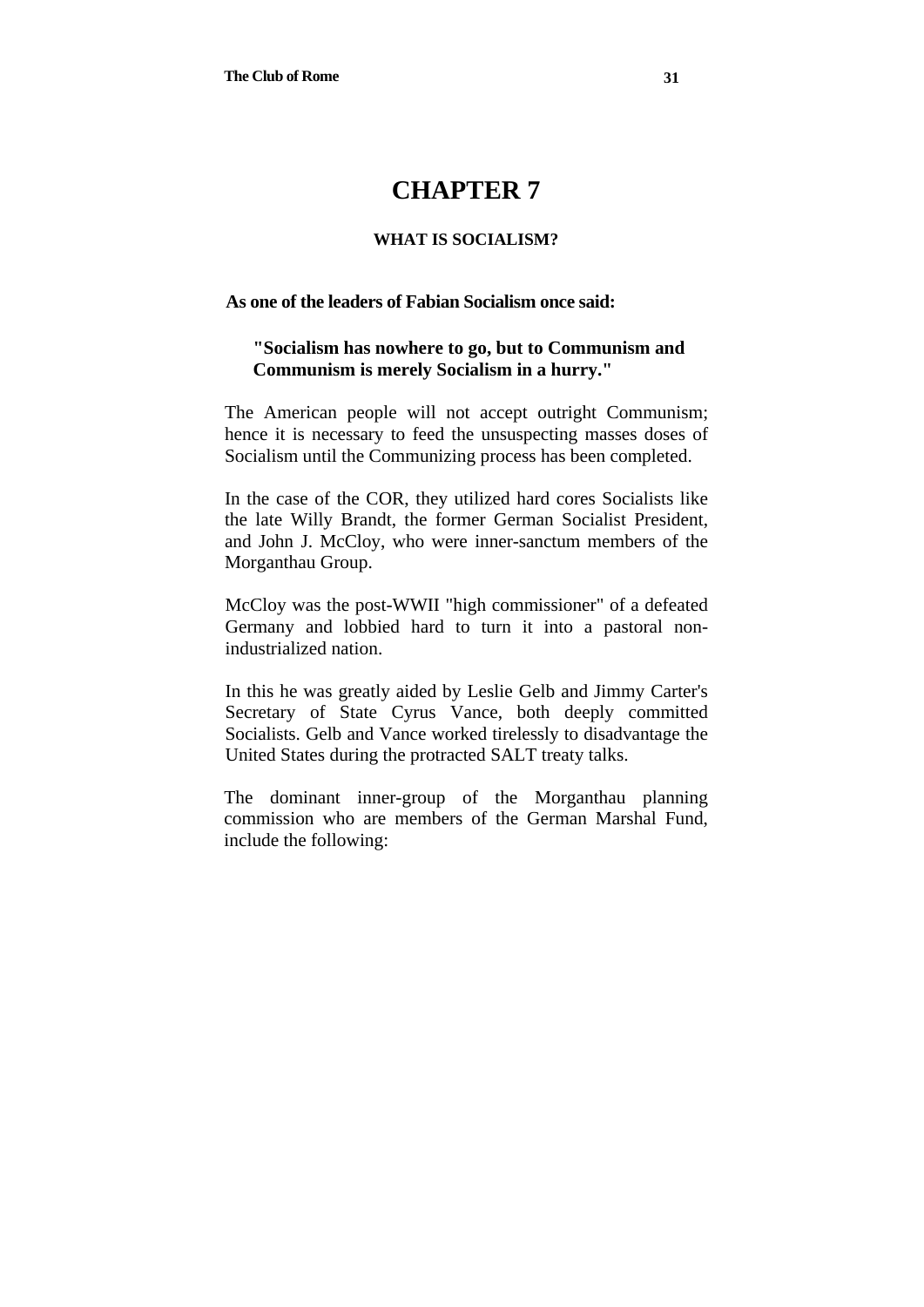#### **■ Averill Harriman, Brown Bros., Harriman, Wall Street bankers**

Harriman was the key U.S. official in the efforts to get the Soviets to join the One World Government, but Stalin's opposition and mistrust of the New World Order run by the United States remained strong and he refused.

#### **■ Thomas L. Hughes**

Partner in Brown Bros. Harriman. Designer of Morganthau Plan.

#### **■ Robert Abercrombie Lovett**

A partner in Brown Bros. Harriman and a designer of the Morganthau plan.

#### **■ Prince Bernhard of the Netherlands**

A Royal Dutch Shell Executive (one of the major companies of the Committee of 300 and founder of the Bilderberg Group).

#### **■ Katherine Meyer Graham (now deceased)**

Doyen of the established press, was a member of the Meyer family and friend of Bernard Baruch and President Wilson. Her father is said to have duplicated WWI bonds and to have kept the millions of dollars generated by the fake bonds. He was never prosecuted.

Graham's husband died in very suspicious circumstances. Intelligence sources say they believe he was murdered and that his wife had a hand in it — but nothing was ever proved. The Meyer family controlled the huge Lazard Freres investment bank.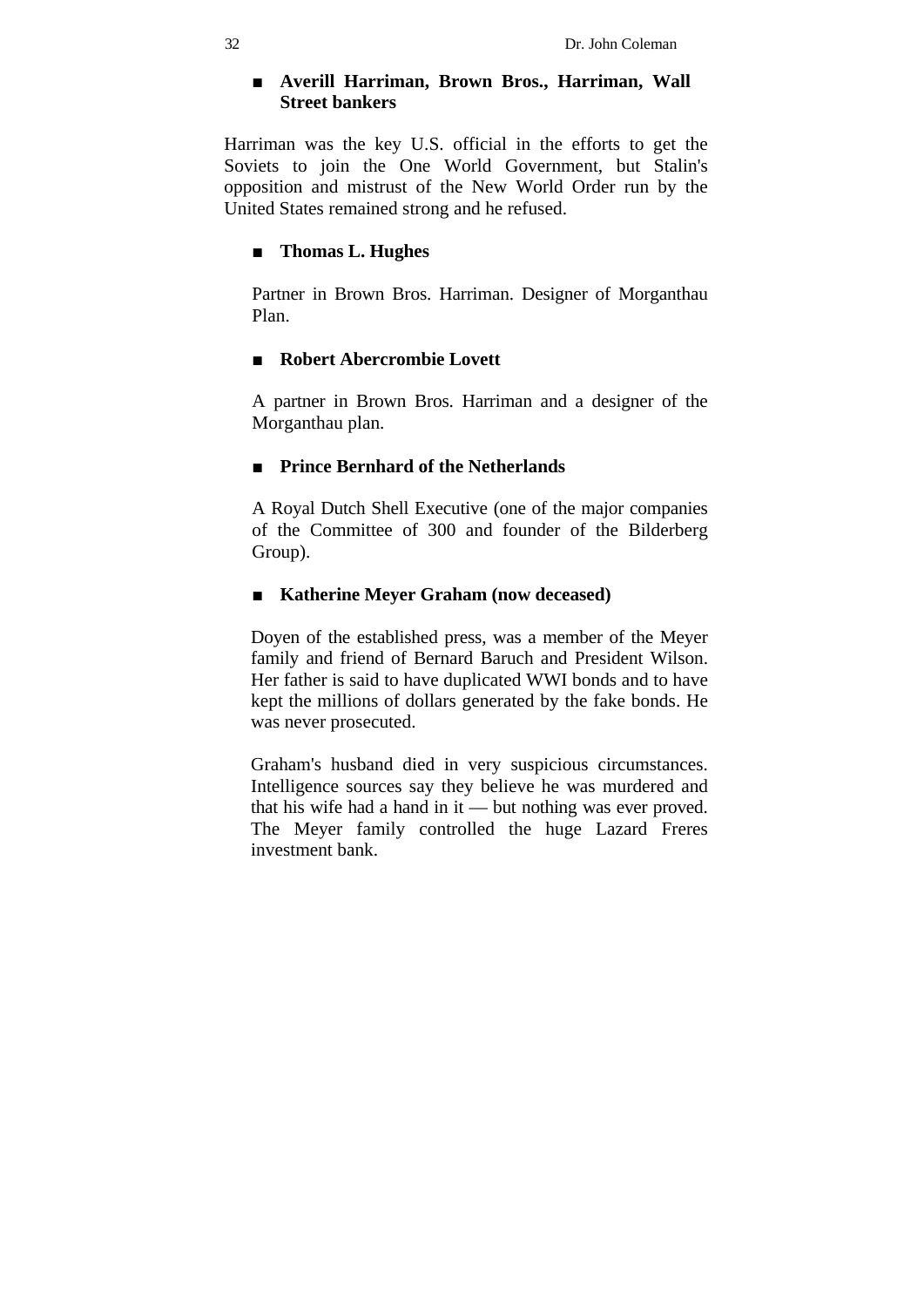### **■ John J. McCloy**

The controller of multiple Committees of 300 companies attached to European royalty to whom he acts as financial adviser.

### **■ Professor Samuel Huntington**

An ardent Zionist-Socialist involved in the downfall of most of the right-wing governments targeted by the Committee of 300 in the post WWII-era.

### **■ Joseph Rettinger**

The Jesuit-Socialist responsible for recruiting Bilderberg members and introducing them to the Harriman group, once worked for Winston Churchill. Rettinger is believed to be the man who recruited Clinton as a possible future Socialist leader and then turned him over to Pamela Harriman for grooming for high office. Rettinger's plan was to make a central European Jesuit state out of Poland, Hungary and Austria, but the post-WWII plan was not approved by the Committee of 300.

Most of the Black Nobility and European royalty are connected through marriage to Britain's oligarchial families going back to Robert Bruce, who founded the Scottish Rite of Freemasonry. Take Lovet for instance. He is a member of the European Union closely allied with McCloy.

Both men were inner-circle friends of the Auchincloss and Astor families who have close relations with British, Dutch, Danish and Spanish "nobility." Also working with the group were the Radziwills and Zbignew Brzezinski, Carter's national security advisor. All are servants of the Committee of 300. In the Royal Dutch Shell grouping there was Sir Bazil Zaharoff, the former president of Vickers Arms Company, the British arms manufacturing company that made billions out of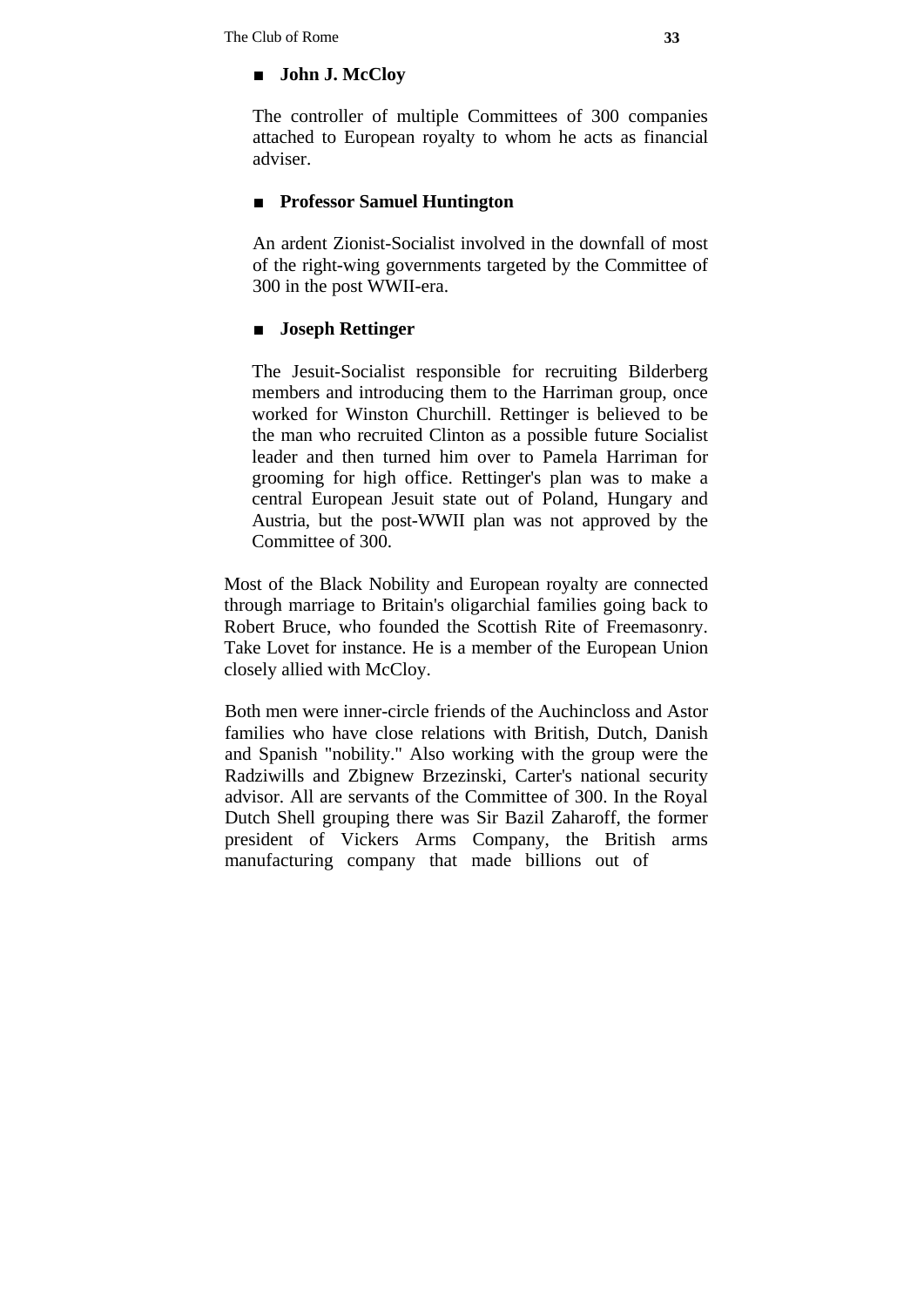supplying munitions for the Bolshevik Revolution, WWI and WWII. The family of Sir Peter Vickers Hall, (behind the scenes controller of the Heritage Foundation in Washington D.C.), were the inheritors of this vast fortune. The control figures of the American chapter of the COR are:

- **Jean Kirkpatrick,**
- **Eugene Rostow**.
- **Irwin** Suall,
- **Michael Novack**,
- Lane Kirkland,
- **Albert Chaitkin.**
- **Jeremy Rifkin,**
- **Douglas Frazier,**
- **Marcus Raskin.**
- **William Kunsler.**

These worthies need no introduction. They are Socialist leaders of great importance in the war to socialize the United States. Coworkers in the struggle to overturn the republican form of government enjoyed by the United States are the following:

- **Gar Apelrovich.**
- **Ben Watenburg,**
- **Irving Bluestone,**
- **Nat Weinberg,**
- **Sol Chaikan,**
- **Jay Lovestone**,
- **Mary Fine**,
- **Jacob Shankman,**
- **Ron Dellums,**
- **George McGovern,**
- **Richard Bonnett.**
- **Barry Commoner,**
- **Noam Chomsky,**
- **Robert Moss.**
- **David McReynolds.**
- **Frederik von Havek.**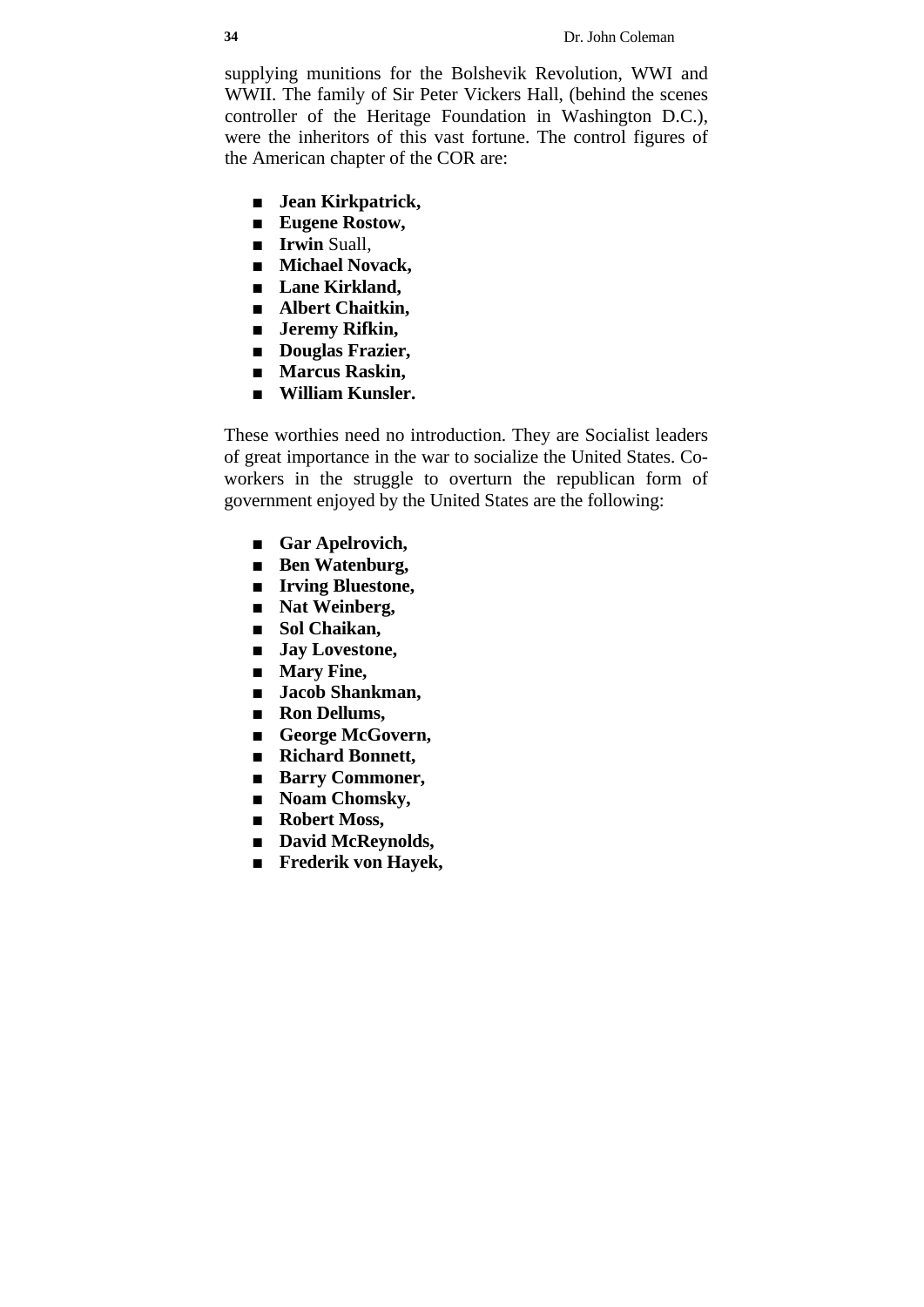- **Sidney Hook,**
- **Seymour Martin Lipsit,**
- **Ralph Widner.**

The above-named were affiliated with various Socialist organizations like the AFL-CIO International Affairs Department, the Cambridge Institute for Contemporary Studies, the Institute of Policy Studies, the Auto Workers Union and the International Ladies Garment Workers Union with its long ties to Fabian Socialism.

Von Hayek is dearly beloved by conservatives as their economist of choice. Senators George McGovern and Ron Dellums both served in the United States Congress.

Some of the Socialist publications put out by the abovementioned are:

- **The New Republic Richard Stuart and Morton Condrake**
- **The Nation Nat Hentoff, Marcus Raskin, Norman Benorn, Richard Faulk, Andrew Kopkind**
- **Dissent Irving Hall, Michael Harrington Commentary — Carl Girshman**
- **The Working Paper for a New Society Marcus Raskin. Noam Chomsky, Gar Apelrovich, Andrew Kopkind, James Ridgway**
- **Enquiry -- Nat Hentoff**
- **WIN Noam Chomsky**

With so many levels in its serried ranks, it might be useful to view the Club of Rome as a giant Socialist think-tank. How the COR got started is very interesting.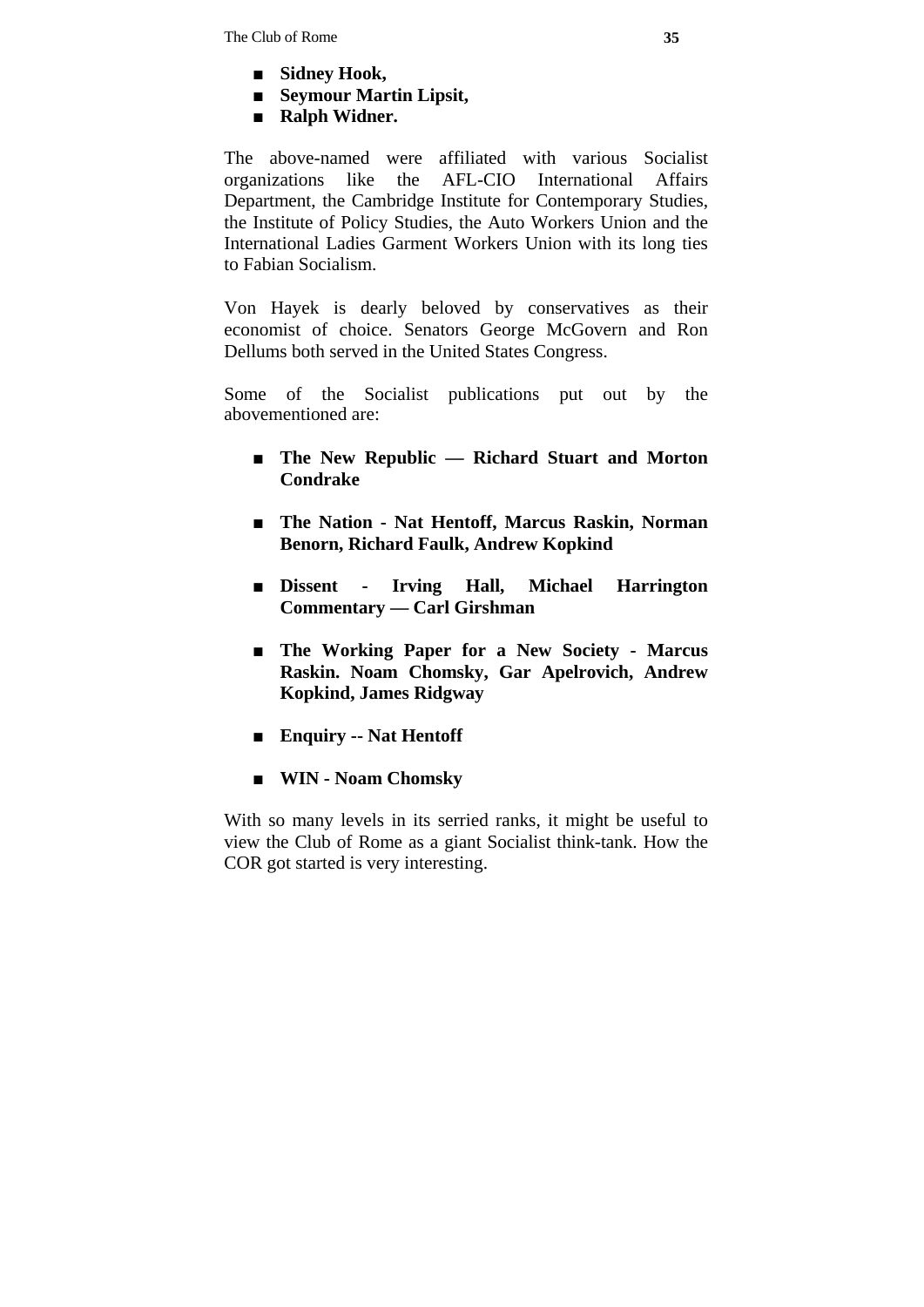When the Club of Rome needed to coordinate some of the aspects of its program for the New World Order, it sent Aurellio Peccei to England for training at the Tavistock Institute of Human Relations, the mother of all brainwashing institutions in the world.

At the time, Peccei was the most senior executive of the Fiat Motor Company, a giant multi-conglomerate of the Committee of 300 through its Black Nobility members, the aristocratic Agnelli family, the same family who rejected Pamela Harriman as the wife of one of the Agnelli sons.

Pamela went on to marry Averill Harriman, a senior 300 Statesman and U.S. foreign policy specialist, a true "insider."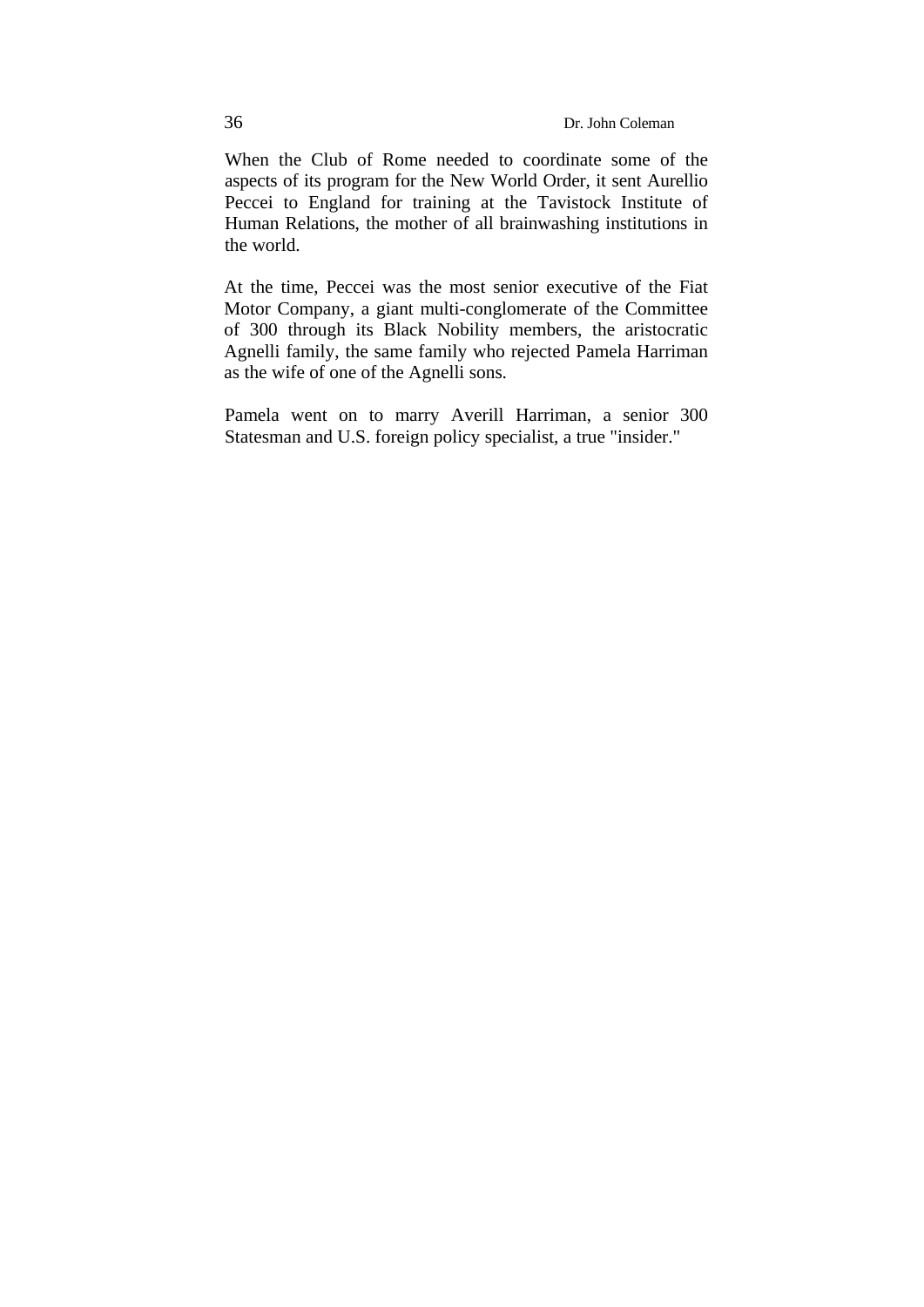### **NATO** AND **THE CLUB OF ROME**

Tavistock was under the direction and control of Major General John Rawlings Reese, who had the assistance of Lord Bertrand Russell, the Huxley brothers, Kurt Lewin and Eric Trist as his new science-scientist specialists.

Regular subscribers to *World In Review* will know that all manner of evils darkness, chaos and confusion invaded the United States with the arrival of Tavistock missionaries. Aldous Huxley and Bertrand Russell, who were prominent members of the cult of Isis-Osiris.

After being stripped of what few human qualities he had started with, Tavistock certified Peccei as "qualified" and dispatched him to the headquarters of the North Atlantic Treaty Organization (NATO.)

This **Committee of 300** organization was structured primarily as a political body, and secondarily — as a military defense pact group for Europe against the dangers presented by the USSR. At NATO, Peccei recruited top members to follow him in forming the Club of Rome. Attached to COR were other NATO and various political left-wing leaders, who formed the Bilderberg Group, the Socialist recruiting and training arm of the Committee of 300.

What were the aims and objectives of the COR? Essentially, they followed the Communist Manifesto of 1848, and were Socialist in character and origin, motivated by dark spiritual forces in play in Gnosticism, Chaldean Black Magic,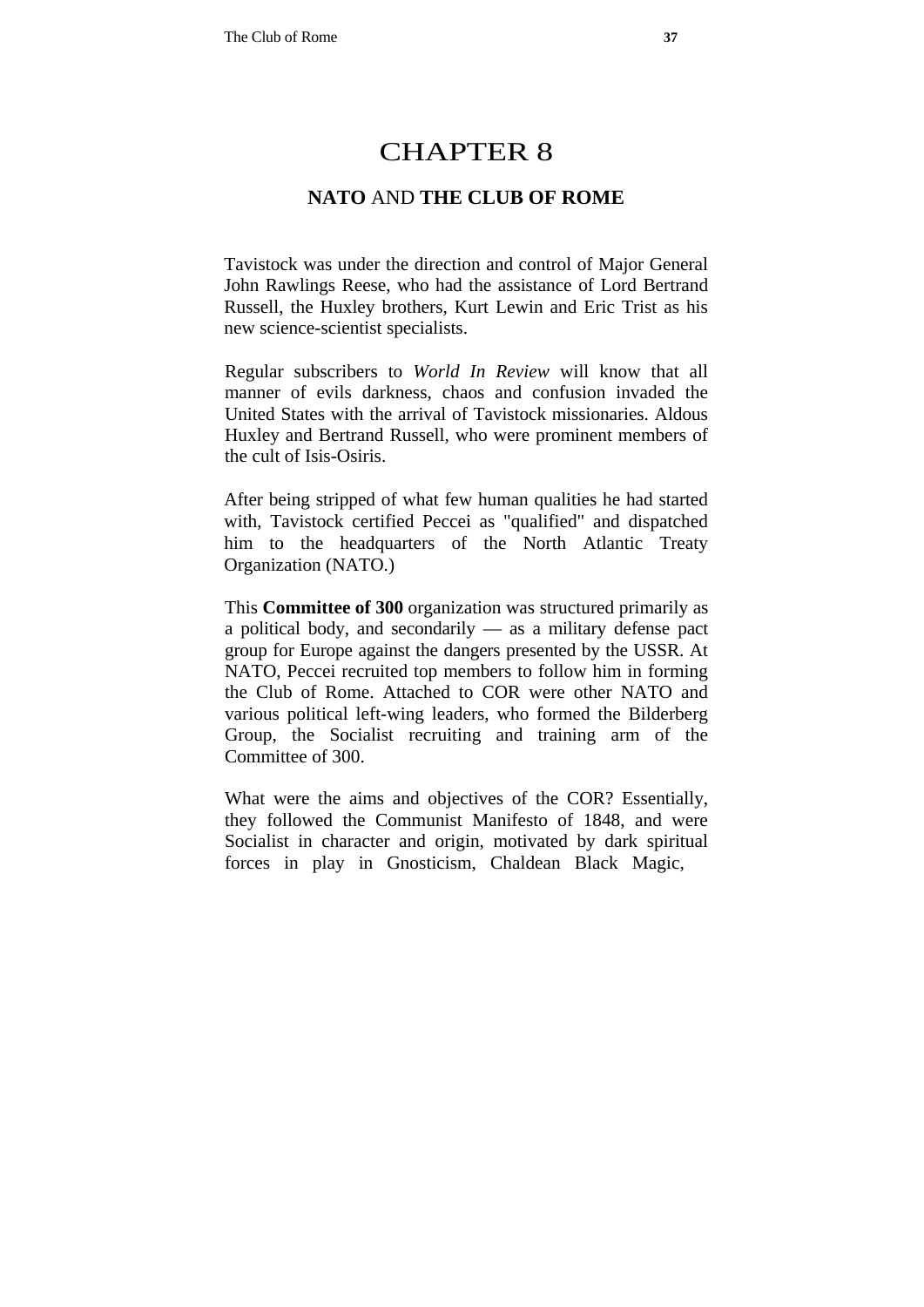Rosicrucianism, the Cults of Isis-Osiris and Dyonysis, Demonism, Occult Theocracy, Luciferianism, Freemasonry and the like. The overthrow of Western Christian civilization was paramount to COR activity.

The destruction of national sovereignty and nationalism of all nations and with it, the destruction of billions of human beings "surplus to requirements" was also high on the COR's agenda. Peccei believed that nation-states, individual liberty, religion, and freedom of expression had to be ground to dust under the boot of the New World Order-One World Government, through COR was established to do in the shortest as possible time. COR think-tanks had the task of bringing together under one umbrella organization, the many Socialist organizations already striving to end Western Christian civilization.

Japan cannot be left out of COR-Committee of 300 plans. Japan is also an industrial nation, a highly nationalistic homogenous people; the kind of society much hated by the would-be rulers of the New World Order. Therefore, Japan, although not Western or Christian, presented a problem to the COR planners.

Using David Rockefeller's Japan Society and Suntory Foundation, the plan was to undermine Japan's most successful use of the American economic system — a legacy left to it by General Douglas MacArthur, by applying indirect means. "Indirect means" meant indoctrinating Japan with Socialist ideals, so-called "cultural changes" according to the blueprint, the "Age of Aquarius-New Age." Japan's institutions and traditions were to be slowly but surely undermined in the manner and by method adopted against the United States.

The COR fanatics who waged war on America to "change its public image" were unleashed against Japan. Daniel Bell of Tavistock and Daniel Yankelovich, the number 1 American "image makers" were called in to divert, at least on a temporary basis, and wage their war against Japan's industrial base. Those of you, who have followed my work since I began in 1970, will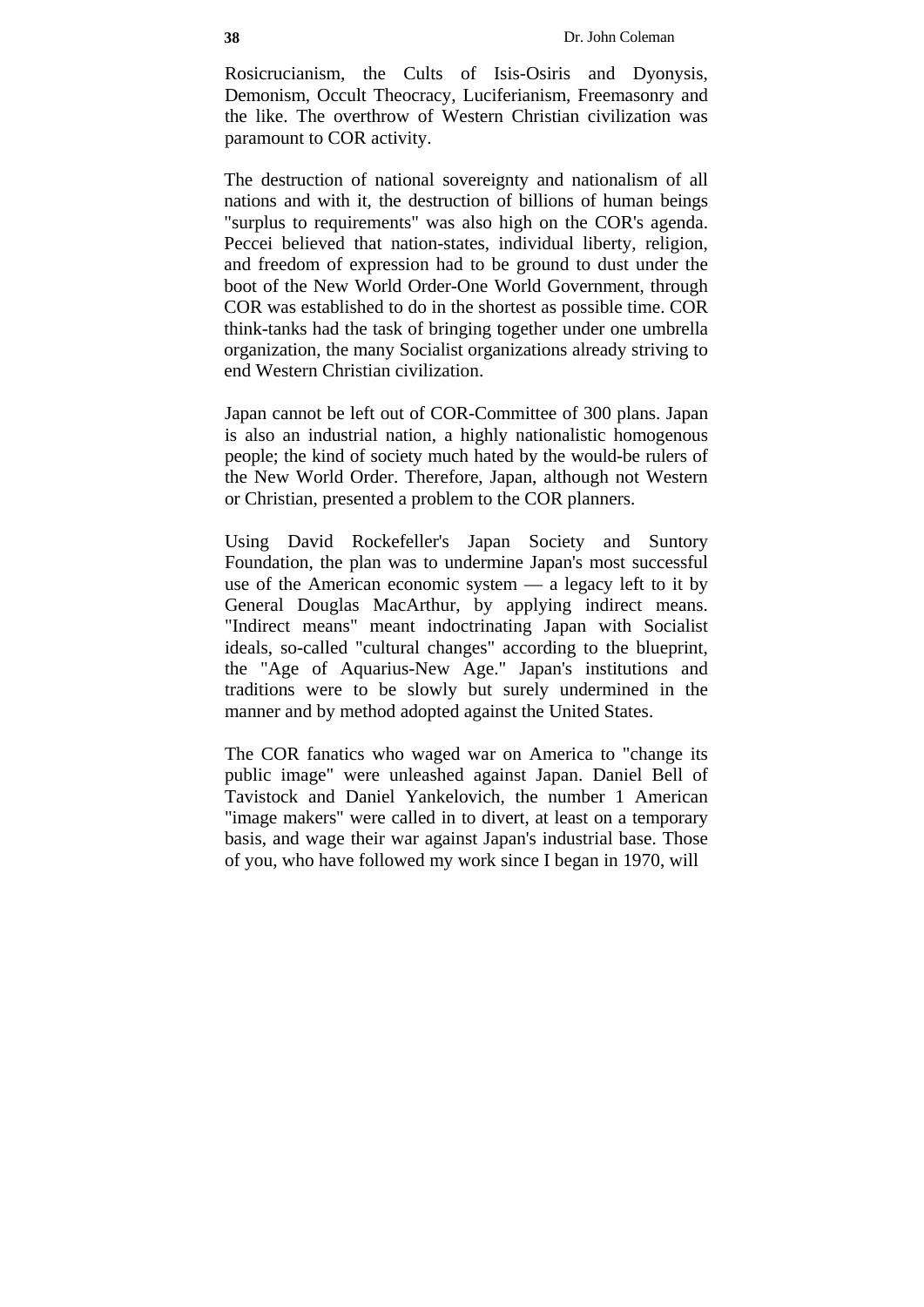know that the interfacing of British Intelligence MI6 and David Sarnoff of the Radio Corporation of America (RCA) led to British agents being placed in key positions inside the CIA and the FBI's Division Five - its counterintelligence arm. Yankelovich, of the firm Yankelovich, Skelly and White was coopted by MI6 to wage a ceaseless war on the American people.

Yankelovich, an anti-Christian Socialist who had been in the vanguard of the onslaught against an unsuspecting American people for two decades was now ordered by the COR to concentrate his resources on attacks against heavy industry in Japan, what they called, "belching smoke stacks." Light industry was to be praised and commended.

The hope was that the postindustrial zero-growth collapse of the United States and Volcker's credit crunch tactics could be repeated against Japan. In a postindustrial society, according to the COR, close to 50 million Americans were to be deprived of their jobs and be left permanently jobless, and many millions more, would be underemployed. This, the COR reckoned, would lead to social and moral decay, making the nation an easy victim for the New World Order-One World Government takeover. The collapse of the American middle class would have a profound effect on Japan's exports to the United States.

Like the American people, who have never been made aware of the war raging against them since 1946, COR-planners hoped to catch the Japanese nation off-guard. Peter Berger of the infamous Council on Foreign Relations (CFR) - the upper-level, parallel government of the United States under the Committee of 300, and the so-called anthropologist, Herbert Passon — the man who stepped into the shoes of the late, unlamented Margaret Mead, happily took up their new challenge. As a result, a flood of "New Age" literature hit the Japanese market, purporting to show just how far industry in Japan had driven the average Japanese away from national, traditional values.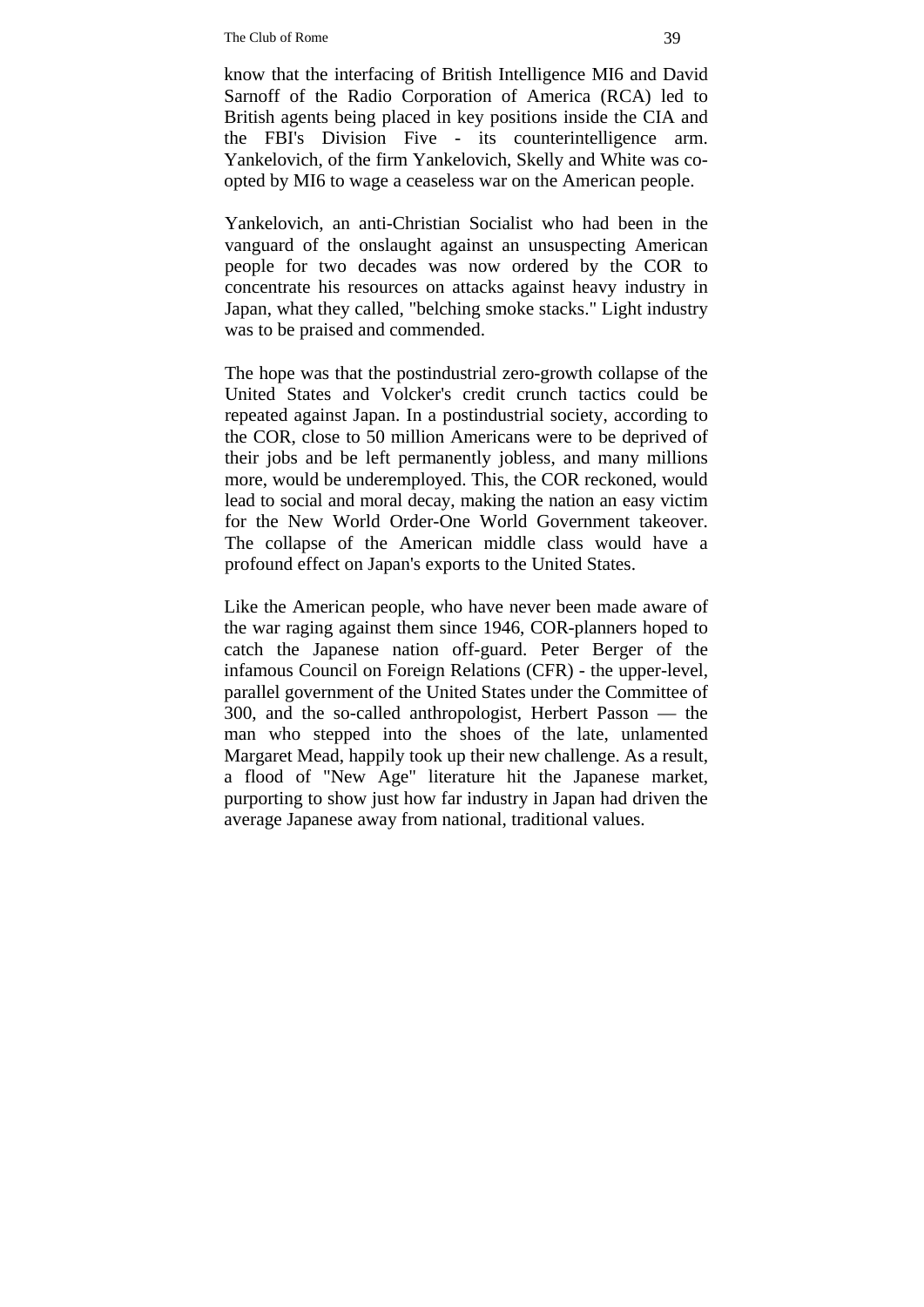Made for television movies of street gangs of "Rock and Roll" youths were made popular with being care taken not to disclose that this aberration came from the same source that gave us the Beatles, Mick Jagger, Keith Richard and all manner of decadent, depraved amoral reprobates are the creation of the Tavistock Institute under the aegis of the COR. Jagger and Richards were often honored by European royalty. The image thus created is that such degeneracy is the consequence of the industrialization of the United States.

Unless there is a concerted effort made to prevent it, Japan is slated to undergo the same moral decline, or at least equal in severity to that which was experienced by the United States of the "Beatles-Jagger-Rolling Stones" era roughly from the 1960s to the 1980s. Incidentally, Jagger and Richards belong to the occult club established by Luciferian Alestair Crowley ~ the Isis-Osiris Order of the Golden Dawn. The principal objective of Isis-Osiris is the moral destruction of the youth of the West through unlimited drugs abuse, "free sex," homosexuality and lesbianism.

The "music" provided by degenerates like Jagger and some later rock band leaders, set the tone for the lowering of inhibitions, making the youth of the nations more easily to induct into these evil practices. The problem facing the COR is now to deal with the backlash that will surely come when unemployment as in Japan reaches U.S. levels. The Japanese are unlikely to meekly submit and accept unemployment's their American counterparts have already done.

Japan is a tough country to crack, but by feeding its poison slowly, in measured doses, the COR hopes to achieve a revolution in Japan, which will not arouse the populace - in other words, the American model is to be followed in the coming attack on Japan. In the United States, the Club of Rome's "Aquarian Conspiracy" has enjoyed stunning success. A summarized version of COR's Willis Harmon's paper on the subject is all that we need to understand what is going on: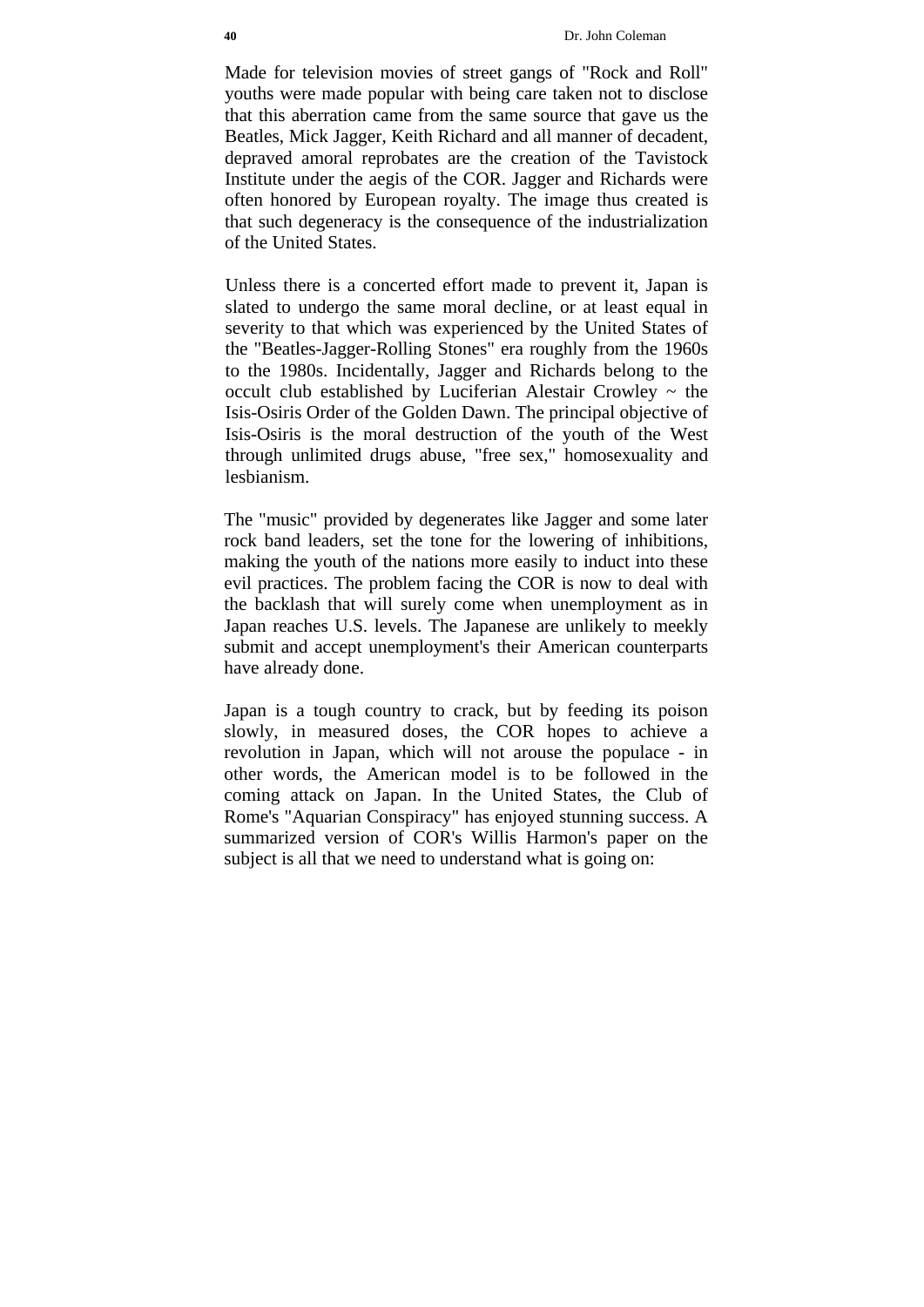Images and fundamental conception of human nature and potentialities can have enormous power in shaping the values and actions in a society. He (that is Harmon and the COR) have attempted to study this by:

- Illuminati ways.
- Explore with respect to contemporary society problems, the deficiencies of currently held images of mankind, and to identify needed characteristics of future images.
- Identify high-level activities that could facilitate the emergence of a *New Image* (emphasis added) and new policies approaches to the resolution of key problems in society.

*We use the image of man or man in the universe to refer to the set of assumptions held about the human being's origin, nature, abilities and characteristics, relationship with others and place in the universe. A coherent image might be held by any individual or group or political system, a church or civilization. Most societies have an image of man, which defines his social nature. For example, an image of man is thus a gestalt perception of human kind, both individual and collective in relation to self the society and the cosmos.*

This is unadulterated nonsense, occult hocus-pocus designed to deceive the unwary. For most, assumptions about the nature of human beings are held subconsciously. But to continue with Harmon's attempt to brainwash us:

*Only when these hidden assumptions are recognized and brought into awareness is an image of man constructed, the image can be carefully examined with perspective retained and discarded or changed* (emphasis added.) *Many of our present images appear to have become dangerously obsolescent. An image may be appropriate to one phase in the development of a society, but once that stage is*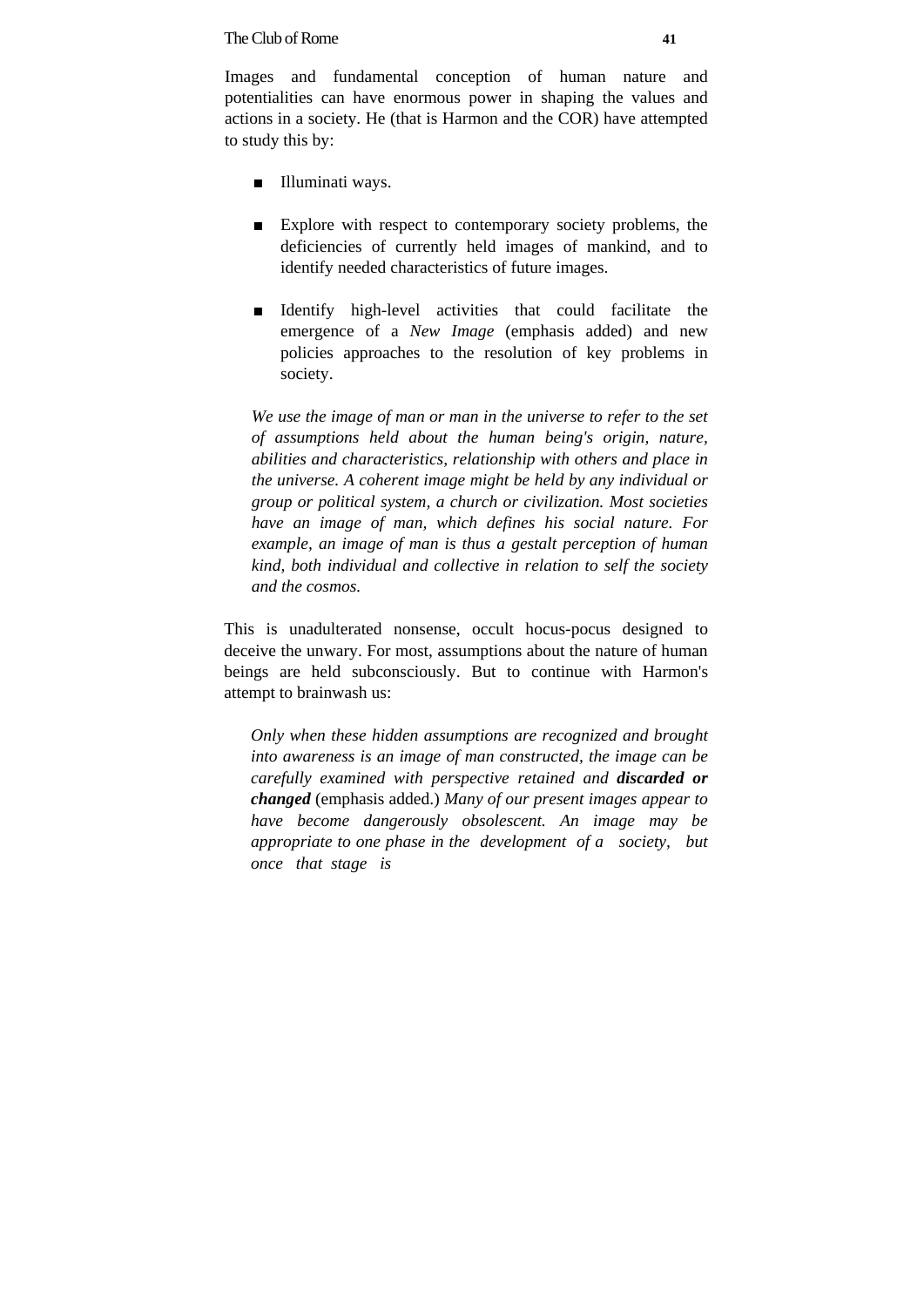*accomplished, the use of the image, as a continuing guide to action will likely create more problems than it solves. Science, technology and economics have made possible really significant strides toward achieving such basic human goals as physical safety and security, material comfort and better health.*

*But many of these successes have brought with them the problem of being too successful. Problems which themselves seem insoluble within the set of social value premises that lead to their emergence. Our highly developed technological system led to vulnerability and breakdown. The interconnected impact of society problems that have emerged now pose a serious threat to our civilization.*

In other words, our Western ideals, belief in family, the sanctity of marriage, belief in one's country, national pride, national sovereignty, pride in our religious beliefs, pride of race, our trust in an omnipotent God and our Christian beliefs, are all obsolescent — according to the COR's Harmon.

The illuminist and high priest of the COR believes that "being too successful" springs from being too successful as an industrialized nation with full employment and a people enjoying a decent standard of living.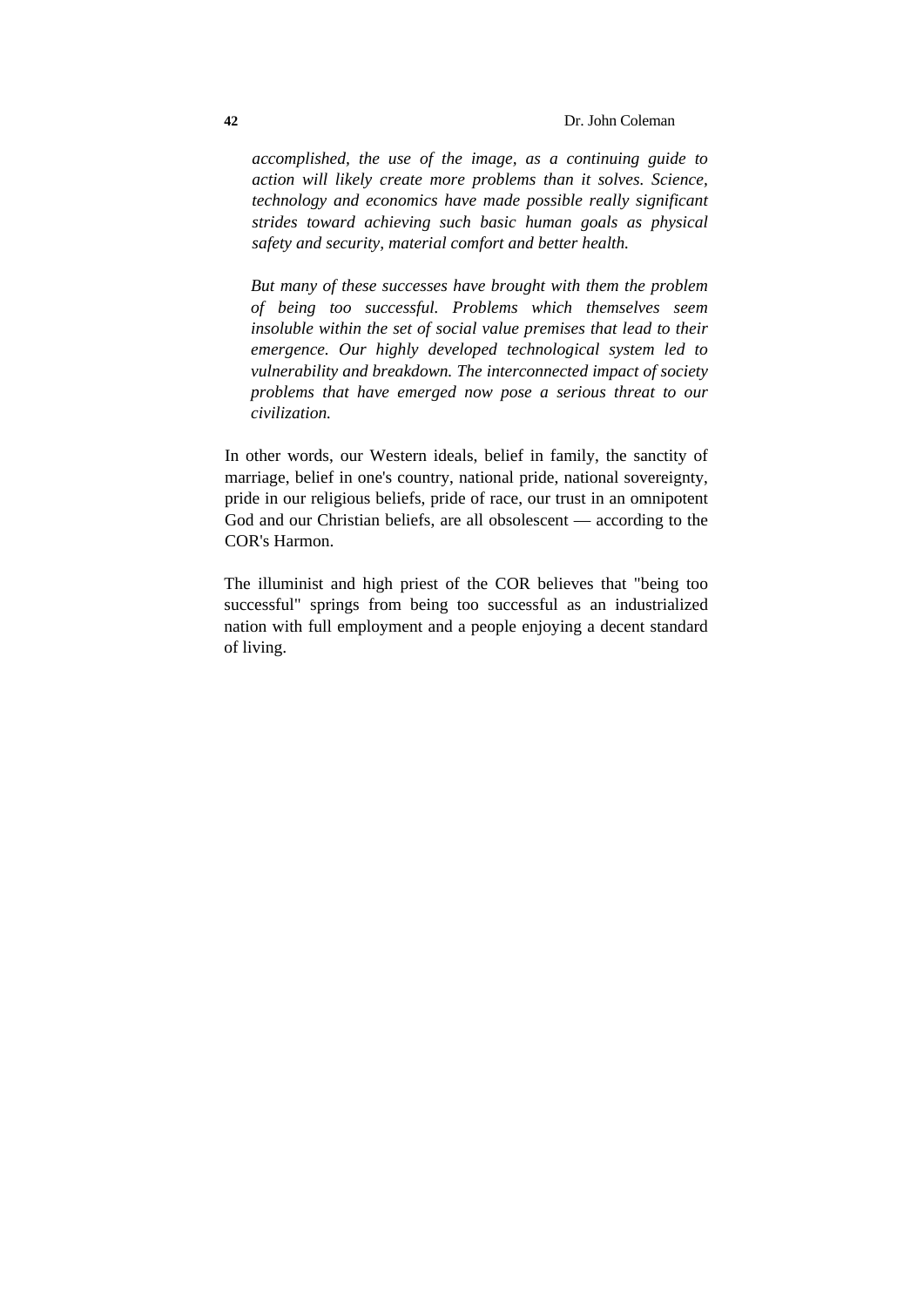# **CHAPTER 9**

### **A RETURN TO THE DARK AGES**

**Harmon** meant that Americans, thanks to an industry-based society, were enjoying too much freedom and this led to a position, where there are just too many people, who must, therefore, be corralled and culled, so that the COR can curb industrial growth, and therefore population growth. The truth is that Christian Western civilization **does** pose a threat - not to civilization — but to the **occult theocracy** future planed for the world by the Committee of 300.

What Harmon advocates is a return to the Dark Ages, a New Dark Age, under a one World Government dictatorship.

Harmon, the high priest of the COR, laid out a scenario that is in direct contradiction with God's law, which says that we must be fruitful, and multiply and subdue the Earth, not for the benefit of the COR and the Committee of 300, but for the freedom of our people in the United States and others who choose to respect their national identities.

The Luciferians served by Harmon, the members of the Cult of Dyonisus, the "Olympians" - they say, "No, we were placed here to rule the Earth and we alone shall enjoy its benefits." High priest Harmon concludes as follows:

*We must change the industrial technological image of manfast. Our analyses of the nature of contemporary society problems leads to the conclusion that the images of many that dominated the last two centuries will he inadequate for the postindustrial era. The image of man appropriate to that*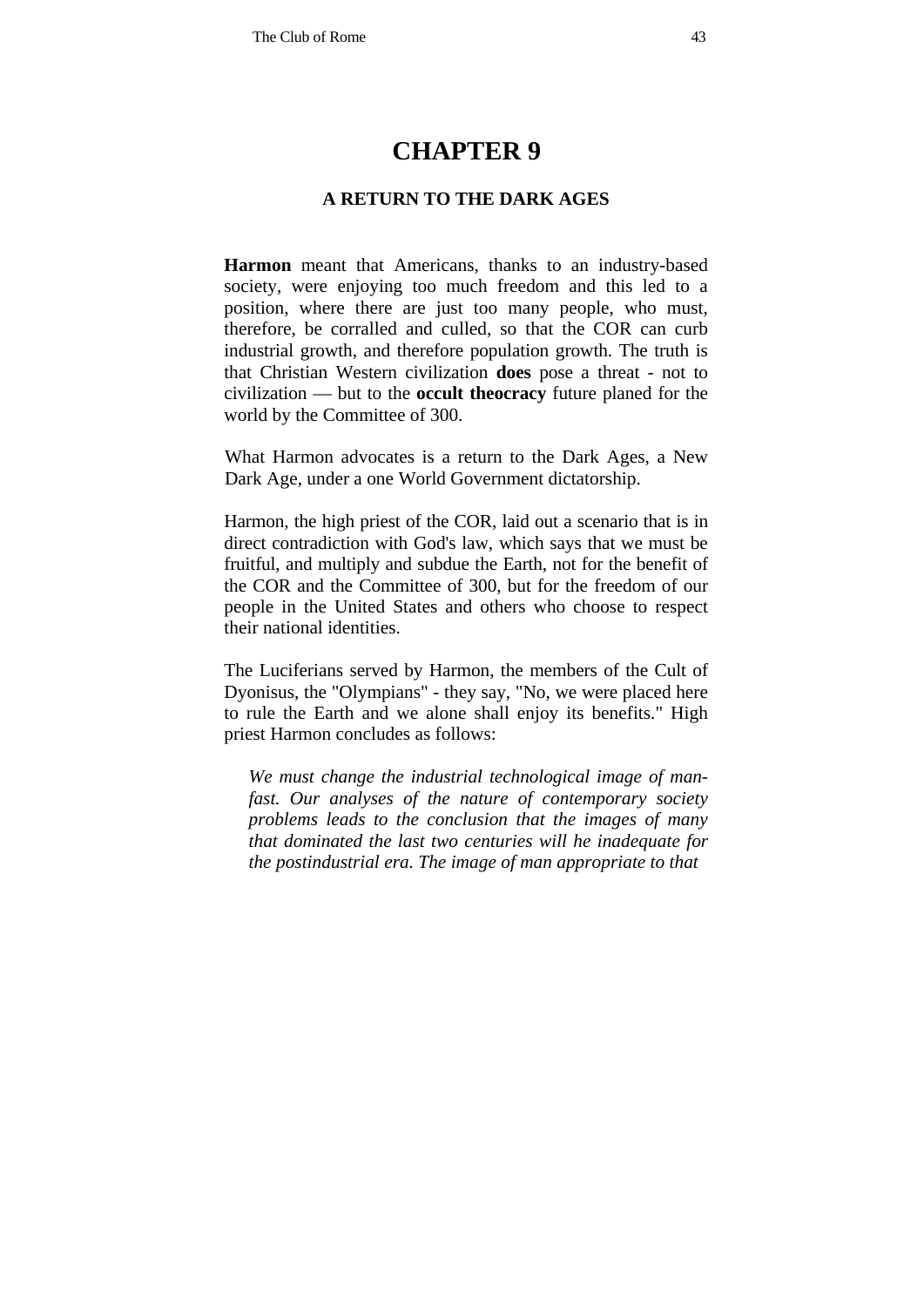*new world* (not new - the concept, a Satanic one, is four thousand years old) *must be sought, synthesized and then wired into mankind's brains.*

*The image that emerged from the Italian Renaissance, the economic man, individualist, materialist, seeking objective knowledge, this is inappropriate and must be discarded. The industrial state at this point has immense drive but no direction, marvelous capacity to get there, but no idea where it is going. Somehow the breakdown of the old images has been seen to lead more to despair rather than to a search for a new image. Despite the pessimism implied by a lagging dominant image, there are numerous indications that a new anticipatory image of mankind may be emerging.*

What this mumbo-jumbo really means — what Harmon was really saying — was that industrialized societies, like the United States and Japan must be destroyed as industrialized society has become unmanageable. With the destruction of industry, Harmon postulated, would come the destruction of all of our basic morals, our basic beliefs in God and country, our Christian-based culture, which will lead swiftly to the return to the world of an **occult theocracy** of the new dark ages COR high-priest Harmon said:

. . . *nineteen images of man dominate various epochs, and from each he extracts such features he believes useful for replacing the industrial technological image, programs the COR and the Committee hope to emulate and which will turn the people of the world* — *those that are left as mindless slaves after the culling of Global 2000 has occurred, in a New Dark Age — the so-called New World Order.*

According to the Harmon plan, mankind is to be identified as part of the animal kingdom. Harmon says that the ruling elite are ordained in the postindustrial image and the Old Testament image of man having dominion over all of nature must be dropped, as it is dangerous.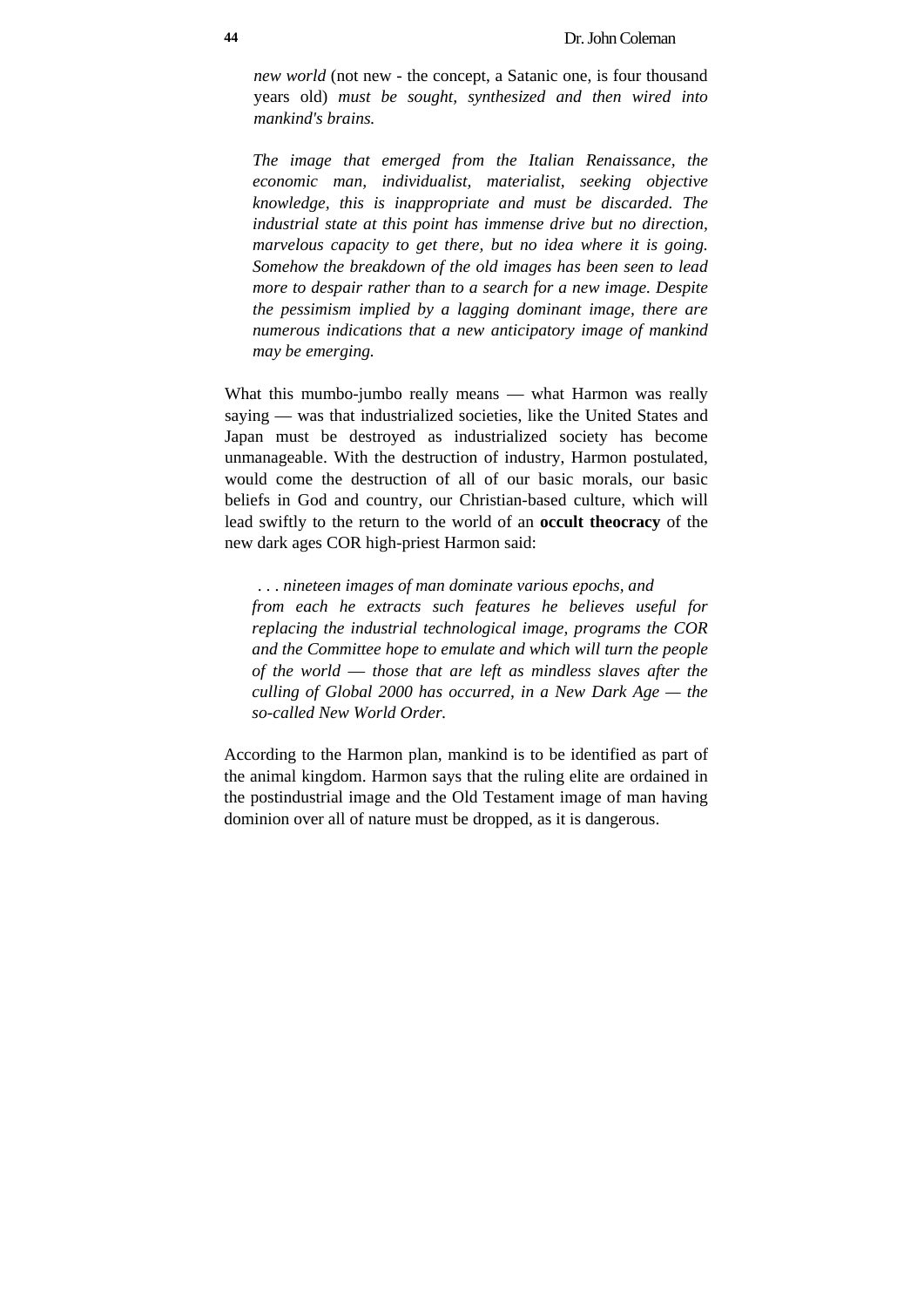The Zoroastrian image rather, is favored. The Indian Asian system of yoga is preferable to Christianity — this according to Harmon, as this will bring about the needed "self realization." This euphemism is simply a device used by Harmon to indicate that Christianity must be replaced by occult beliefs such as were practiced by the members of Isis-Osiris and the Cult of Dionysus. The Christian image of mankind must be replaced, this according to high priest Harmon. Man must stop thinking that he needs God. It is high time for man to believe that he is in control of his destiny and can stand on his own feet.

What is lacking in our Christian churches today is the knowledge and understanding of the occult and the occultridden secret societies that are everywhere to be found. Our Christian teachers and readers need to become versed in the field of religious theocracies, and where they are leading the Church of Christ.

Rather than discard the beauty and purity of the Renaissance, we need to cling to it all the harder and protect its priceless heritage. Here is an outline of some of the steps advocated by Harmon, in order to make the COR's plans for a New World Order work:

- Youth involvement in the political processes.
- **Women's liberation movements.**
- **Black consciousness.**
- Youth rebellion against "wrongs" in society.
- **Greater interest in Social responsibility of business.**
- The generation gap.
- **Induced bias against industry and technology in the youth.**
- **Experimenting with new family structures (i.e. single parent, homosexual "couples" and lesbian "households.")**
- **Conservative ecology groups must be formed.**
- **Interest in Eastern religions to be diligently applied in schools and universities.**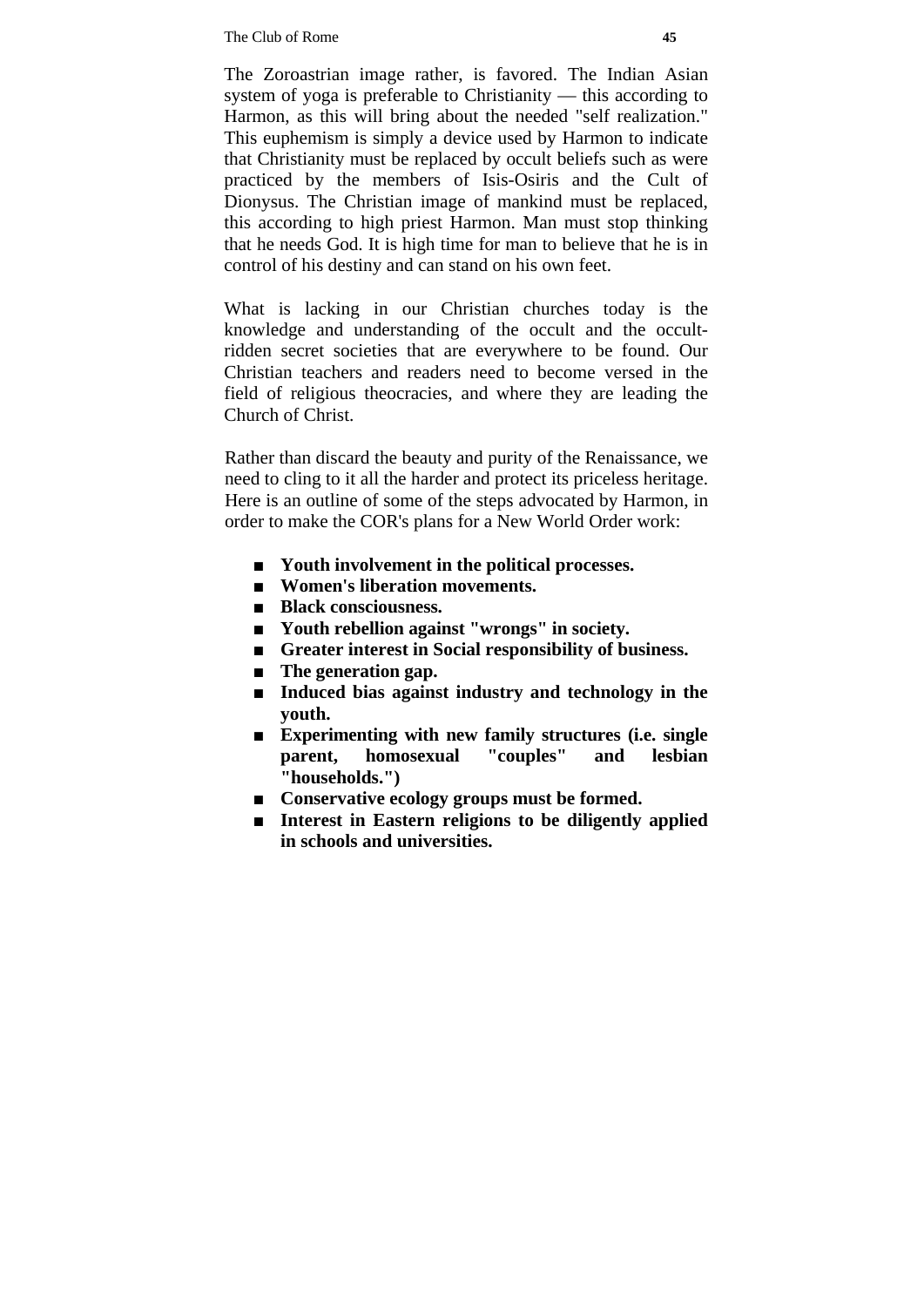These points in the Harmon Manifesto can almost be overlaid on the Communist Manifesto of 1848. There are minor differences in style rather than substance, but the basic premise that the world must become a Socialist state that will advance to Communism is a common thread found in both documents. The underlying, hidden theme is the same as the Communist-Bolsheviks taught: "Get in our way at your peril. Terror tactics are our tactics, and we will use them without fear or favor. We will eliminate you if you oppose us." As I said earlier, the New Age ideal as set forth by Harmon is thousands of years old. The Druids burned people in wicker baskets as sacrifices to their gods and their women priestesses let the blood of their victims flow into buckets.

The French Revolution took the lives of hundreds of thousands of innocent victims, as did the Bolshevik Revolution. The Communists were proud of the way they tortured and murdered millions of Christians. What makes us think that the COR, an **occult theocracy** will not do likewise when it gets the chance? These are the murderous, spiritually dead people we are dealing with, the people described by Christ as the rulers of darkness, the wicked in high places, and it is high time that every one of us, whether Japanese or American, awoke to the dangers facing civilization.

When this attack on God and mankind was recorded by Harmon in 1974, the fourteen principles behind Harmon were careful not to reveal any direct involvement by the various institutions they intended using to manufacture, set up and them bring to the forefront as a counterculture battering ram. Drunk with power and anticipating a docile American public that would not react, Harmon decided to use Marilyn Ferguson as a front, to let the cat out of the bag.

Harmon chose Marilyn Ferguson, a totally unknown untalented women who shot to fame as the alleged author of "The Aquarian Conspiracy," a translation into a book of fiction, but Harmon did not tell the public that Ferguson and all participants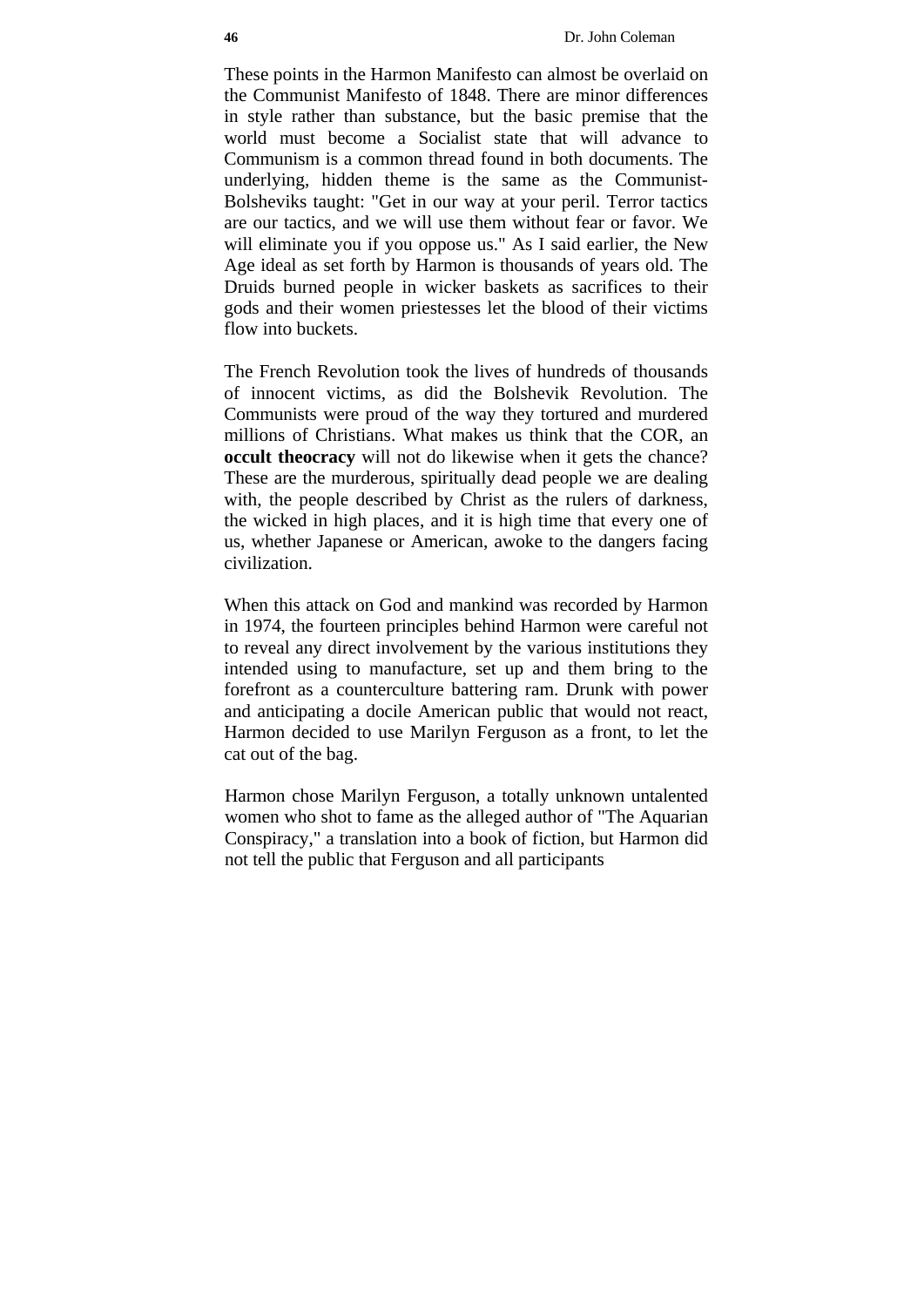were merely kept hirelings of the COR, and it was the COR that gave life to the *Aquarian Conspiracy.*

This new version of an age-old conspiracy first saw the light of day in 1960 and continued to grow like a cancer on the bodypolitic throughout 1968, spreading the post-industrial message of a counter-culture based upon occult secret societies, whose names are legion.

The founders have already been named. Its official organs were Tavistock Institute, the Institute of Social Relations and Stanford Research Center, where applied social psychiatry played a pivotal role in forming and guiding NATO to adopt the long-term strategy of the COR, which was dubbed by the establishment as the Aquarian-New Age movement.

Many people have written to me during the course of my career, asking me why I haven't written about the "New World Order." Well, I have been writing these subjects and many more since 1969. The trouble was that people didn't listen to someone as unknown as I was, then. But when some crackpot like Marilyn Ferguson, backed the power of the Rockefeller Foundation came along with the exact same thing I had been warning of, they asked, "Where were you; why didn't you tell us this?"

The truth is I did draw the attention of those who were subscribers to my work, to the New Age of Aquarius, the Club of Rome and the Committee of 300, long before these names reached the attention of others - ten-fifteen years before, to be precise.

In retrospect, my reports were years before their time, long before these things were known to any other rightwing writers in America.

One of the earlier onslaughts against the United States began with the Cuban missile crisis, when John F. Kennedy rejected the advice of the Tavistock Institute, the CFR, Rand Institute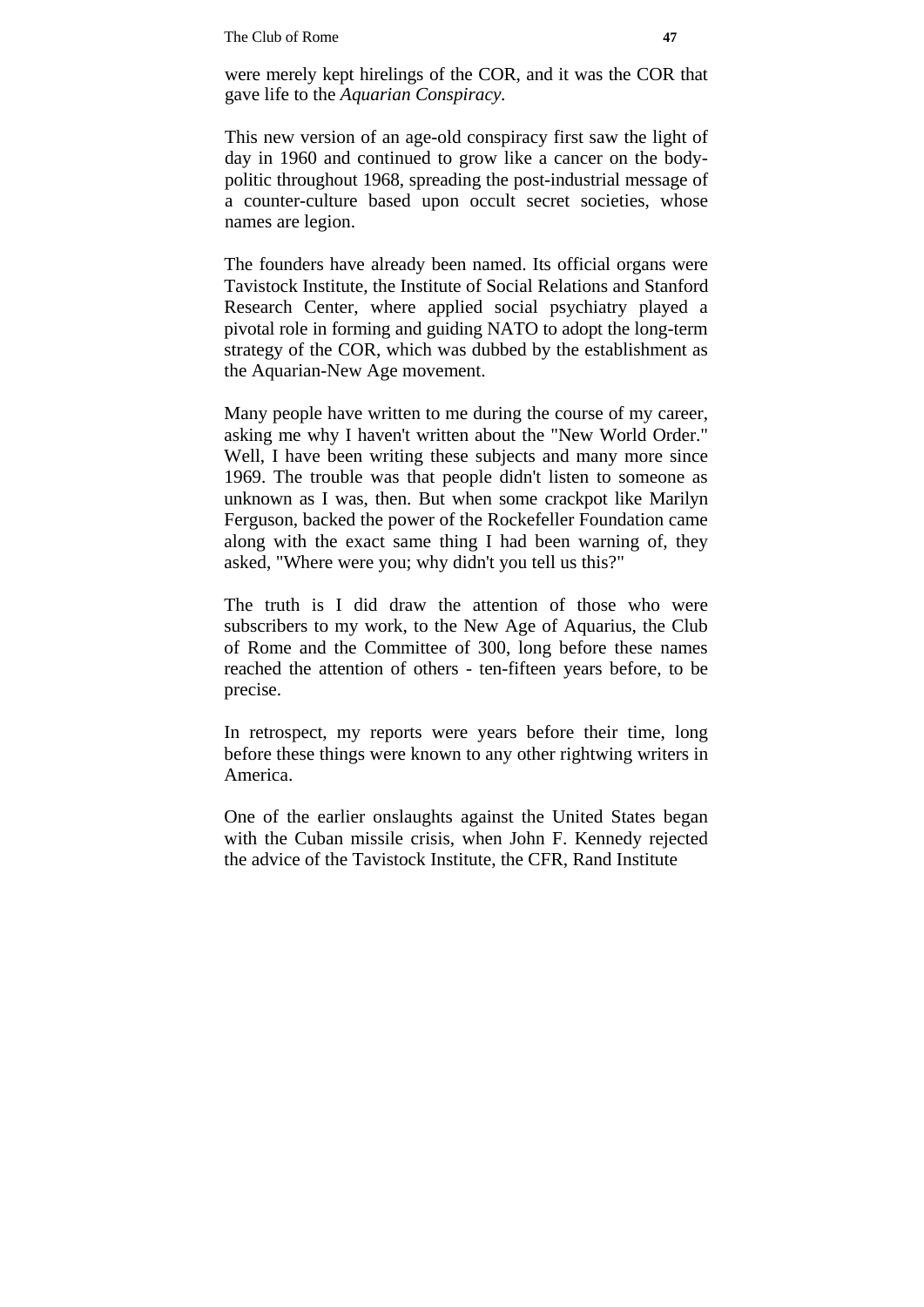and Stanford. That made Kennedy a man marked for elimination. His murder, still veiled in swathes of conflicting reports is a major insult to the American people. I told what I know of the perpetrators of this most heinous crime in my book "The Committee of 300," revised, updated and published in January 2007.

Kennedy took a "flexible response" defense strategy, which was not based on psychological warfare put out by NATO's political wing through Civil Defense planners. But Kennedy opted to scale down civil defense and pressed forward instead with a massive new space program for the technological upgrading of American industry. By so doing, Kennedy signed his death warrant. Observe the power of the forces of the One World-New World Order theocracy. They had no hesitation in murdering the President of the United States in November of 1963.

Early in 1963, a certain assassination bureau, whose name I am not at liberty to disclose, signed a contract with the Tavistock Institute of Human Relations. Note the misuse of the words, "human relations." The contract was farmed out to several U.S. subsidiaries of Tavistock, notably, Stanford Research, the Institute of Social Relations and the Rand Corporation.

Tavistock then made public the results of the "scientific studies" conducted by these think tanks and then fed the information to NATO's political wing.

Those of you who place your hopes in NATO better get wise to what is going on. NATO is a creature of the COR, and does the bidding of that organized servant- body of the Committee of 300.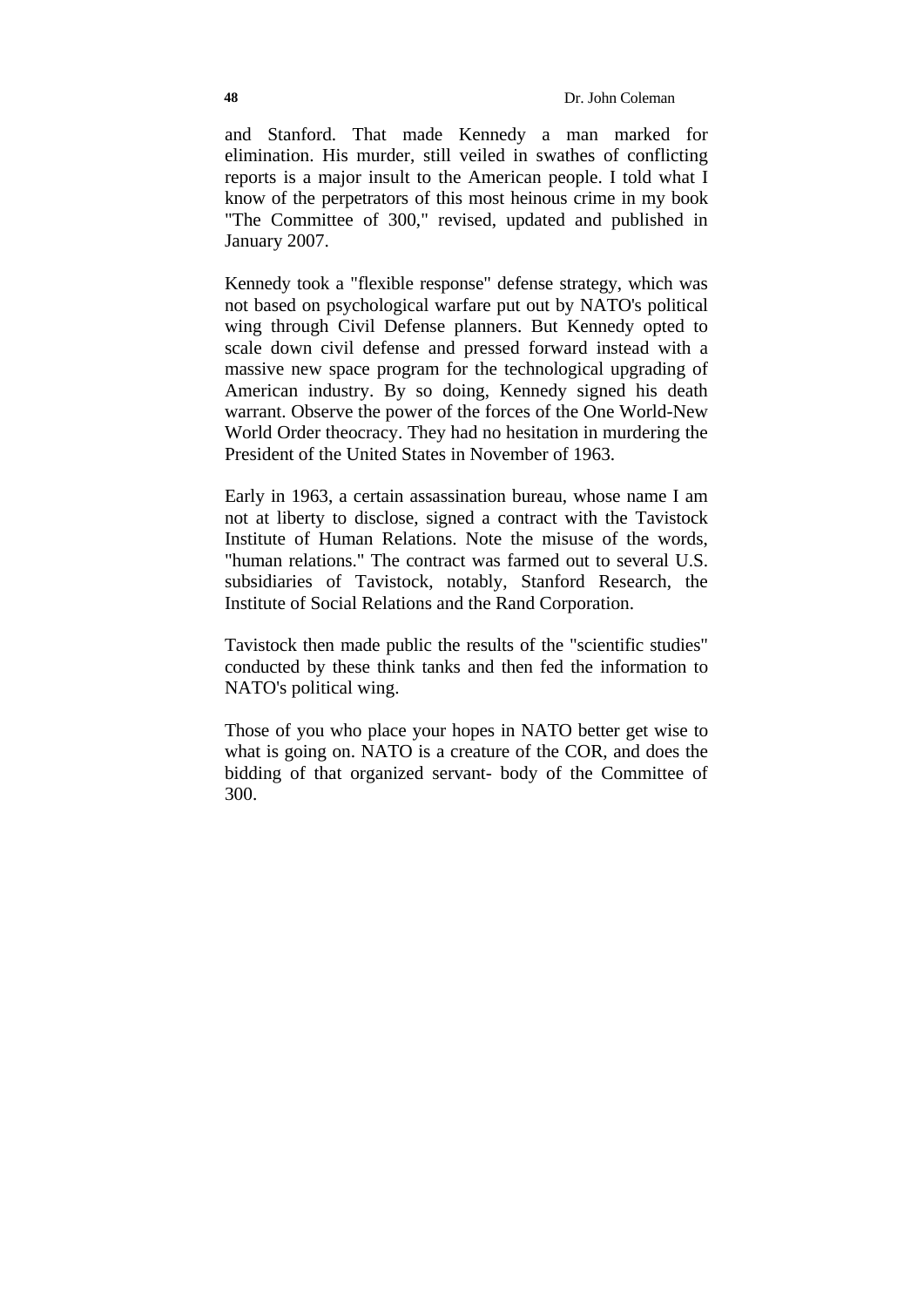## **CHAPTER 10**

### **SECRET SOCIETIES RULE FROM BEHIND THE SCENES**

Following this development, in 1966, Dr. Anatol Rappaport, editor-in-chief of Tavistock's *Human Relations Magazine,*  reported that NASA's space program was redundant, and that the United States was fiddling around in space programs when it should have been spending the money on "human quality" studies.

It was anticipated that the Human Relations Magazine report would turn public opinion in the United States against space programs. After the murder of Kennedy, it seemed for a while, as if our space program would be abandoned, then came the stunning election victory of Ronald Reagan in November, which led to the unprecedented meeting of high-level executives of the COR in Washington in November of 1980.

As I often indicated in my lectures and writings since 1969, the world is run by very different people from those we see up front, an observation first made famous by Lord Beaconsfield (Disraeli). We are from time to time given ample warning of the truth of this observation, but in a veiled manner. It seems that the would-be rulers of the One World Government are sometimes quite unable to contain themselves when they pull off a big victory.

An example of what I mean was provided by Colonel Mandel House, the controller of Presidents Wilson and Roosevelt. House wrote a book, *Phillip Drew: Administrator,* supposedly fiction, but in reality a detailed account of how the secret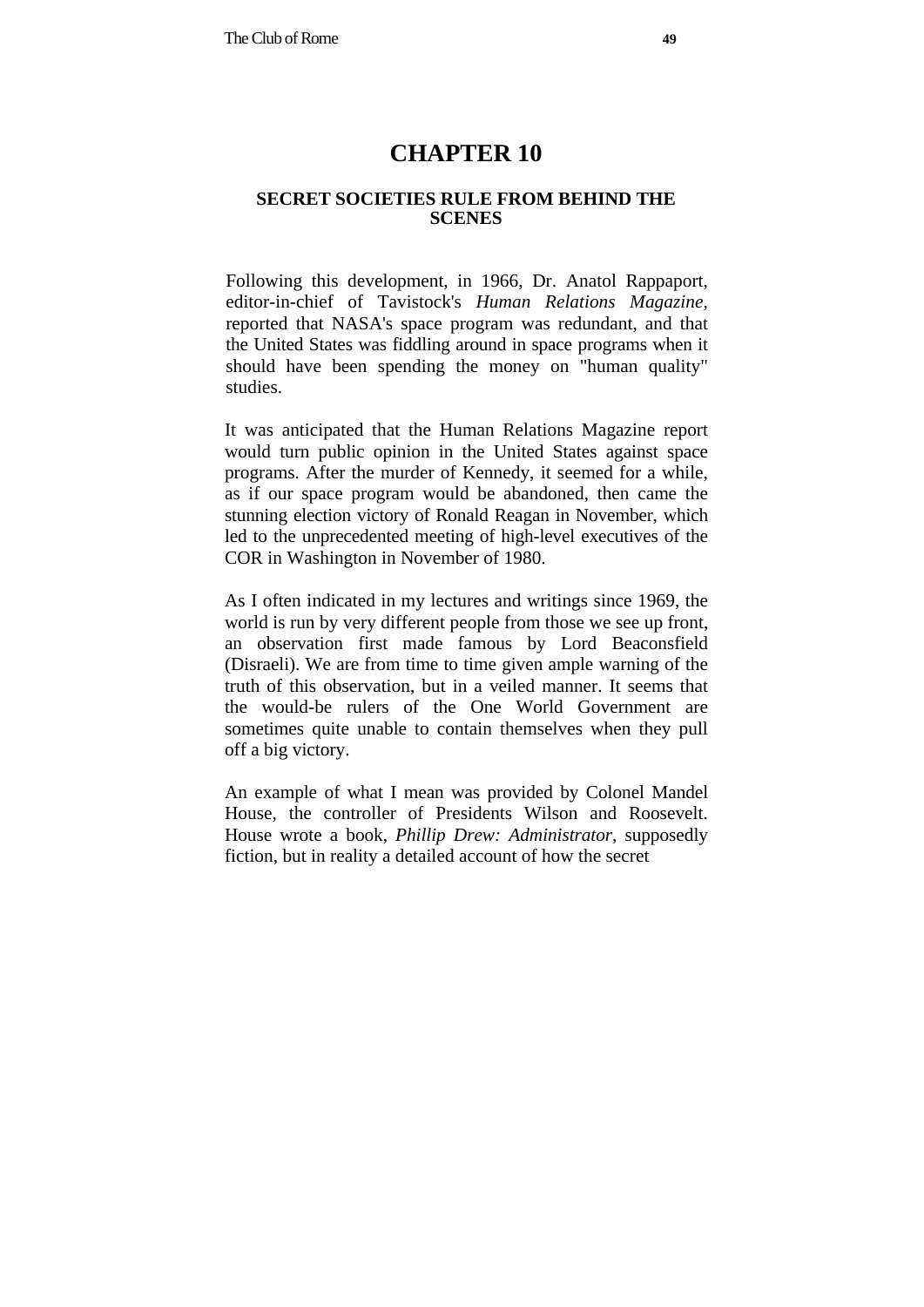government of the United States was to be sold into slavery in a One World Government-New World Order.

Disraeli, the legendary British Prime Minister and great parliamentarian protege of the Rothschilds, gave an account of the workings of the secret government of Britain entitled, *Conningsby,* which gave notice that secret groups controlling the British and United States Governments intended to rule the world. Secret societies have been and remain the nemesis of the free world. As long as we have such diverse large numbers of secret societies flourishing in our midst, we not free men. No amount of flag-waving and banging the big drum of patriotism on the  $4<sup>th</sup>$  of July can change this stark truth.

The secret societies have leaders that rule the world from behind the scenes, and, if we are to understand current events in politics and economics, then we better have a good knowledge of secret societies.

The Club of Rome (COR) is but an extension, an ongoing alliance of the ancient Black Nobility families of Europe, dominated by occult beliefs and practices dating back for thousands of years. The ancient rite of Misraih of Egypt, (before the arrival of the sons of Noah), Syria, Babylon and Persia were transported to Europe by the Venetian and British oligarchists.

The Bogomils, the Catharis — these are the types of "religious beliefs" that brought in their wake an assault on Christian views and Western principles. The Eastern love of intrigue was transplanted in the West, with results so far reaching that they beggar description, often beyond the scope of our imagination.

The damage these secret societies do is awesome. For instance, we know that the Crimean War was started on a whim of Freemasonry, with WWI and WWII following much along the same lines. We can never know just how far the dark, secret forces of secret societies in our midst influence current events.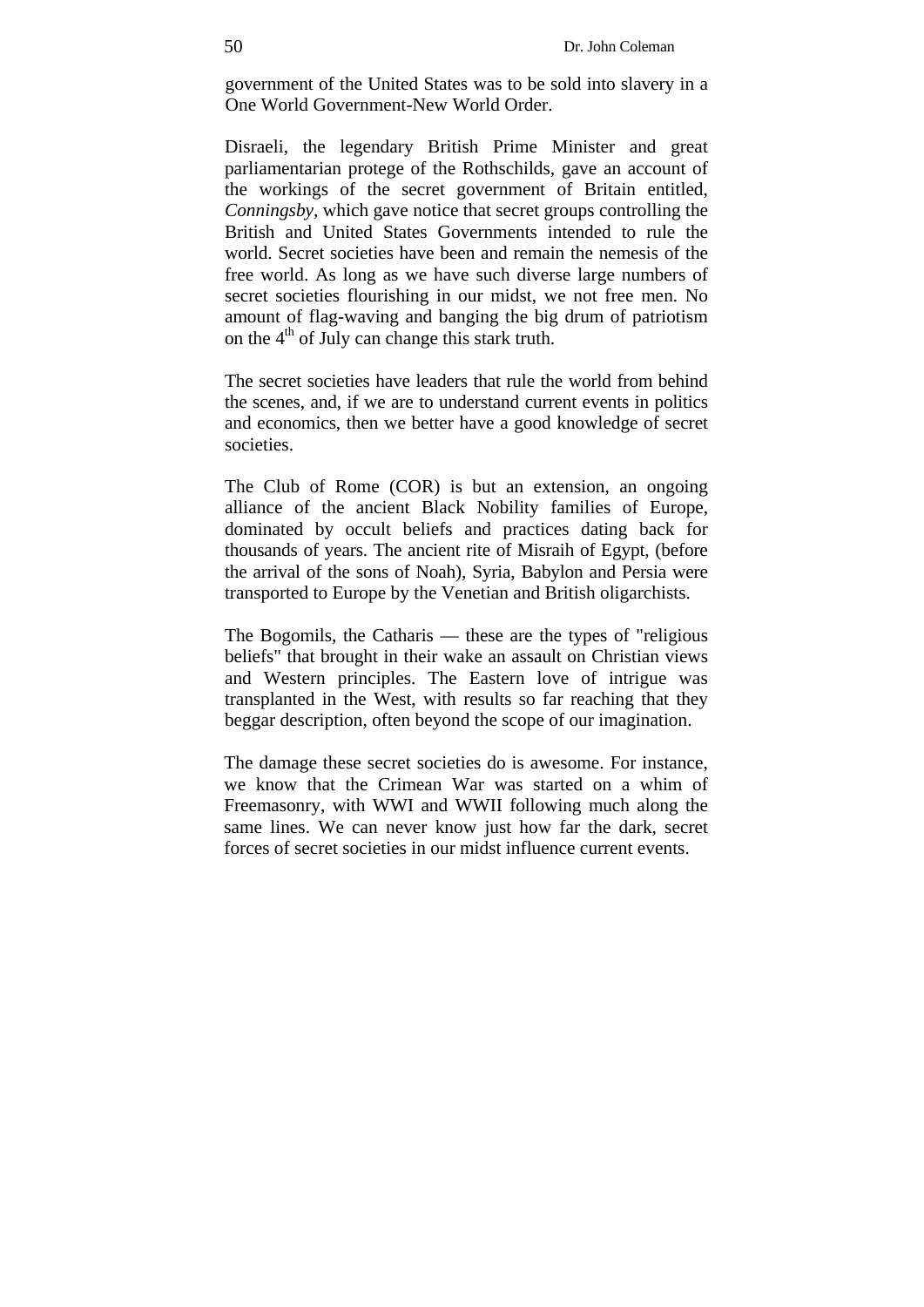The Boer War, probably the most important war of the  $20<sup>th</sup>$ century, because it pitted secret societies and their mystery religions against a freedom-loving Christian Nation of patriotic people, aggressors whose intent was to rob the Boers of their newly discovered gold. One of the most powerful men in British politics during that unseemly period in the history of Great Britain was Lord Palmerston, who belonged to many secret societies, and whose leadership of the Parliament was influenced by Freemasonry. Palmerston himself admitted to this being true.

Thus it behooves We, the People, to wake up to the fact that we are in contention with spiritually wicked men in high places. We are not up against mere physical entities. The unseen force is stronger than the seen force. These forces are in control of the United States and we see it in the fact that more than 75 percent of the Democrat members of the House and Senate are out-andout Socialists.

### **Harlan Cleveland**

Perhaps the best-known member of the USACOR is Harlan Cleveland, former U.S. ambassador to NATO during the 1960s and a former vice chairman of the Atlantic Council, NATO'S main presence in the United States.

Cleveland headed the Princeton, New Jersey office of the Aspen Institute for Humanistic Studies, the branch office in America of the Tavistock Institute of Human Relations. Aspen is supposedly a "think tank" dedicated to environmentalist issues, but this is merely a fig leaf, a smoke screen to cover its real activities - making war on United States industry and agriculture.

## **William Watts**

A member of the Atlantic Council and a director of Tomack Associates, the front for circulating COR's *Limits of Growth*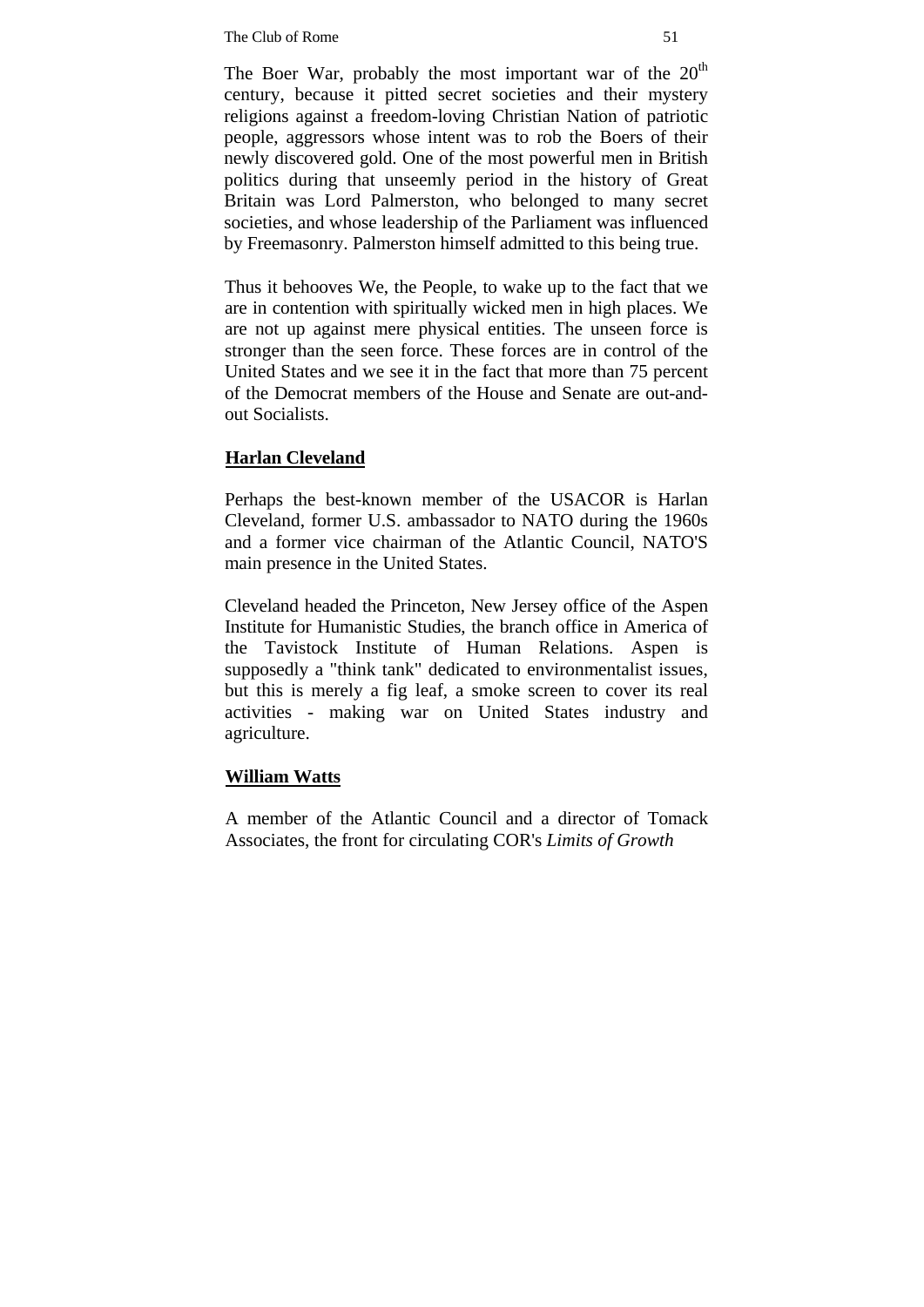1972-1973 study purporting to show how industry and "excess agricultural development" is ruining the ecology. Watts is in charge of distributing Aspen's disguised version of the old Thomas Malthus theory of zero growth, which actually has its origins in the ancient cult of Dionysus.

## George **McGee**

McGee, a member of the Atlantic Council, is a former Undersecretary of State for the political affairs wing of NATO and a former U.S. ambassador to Turkey. Later he served as U.S. ambassador to Bonn, Germany.

## **Claiborne K. Pell**

Pell was the United States Senator from Rhode Island and a former U.S. parliamentary representative to the Atlantic Council. Pell is strong advocate of the COR's policy that NATO forces should oversee enforcement of environmental standards around the world. Pell strongly supports deindustrialization of all nations, including the United States. He has often expressed sympathy with Russell's theory about "excess population" being culled. Pell served with Cyrus Vance in drafting the terms of the Global 2000 Report. Pell cooperates with Cyrus Vance and NATO Secretary-General Joseph Lunz, and often attends Bilderberg meetings.

### **Donald Lesh**

A former employee of Tomack Associates, Lesh is executive director of USACOR. He also served at one time on the National Security Agency (NSA) and helped Kissinger put together the European apparatus of the NSA, in which endeavor he worked with Helmut Sonenfelt, who has been tied to Kissinger like a Siamese twin since the discovery of the Bamberg Files. William Highland, touted as a Soviet specialist also worked for NSA's European office.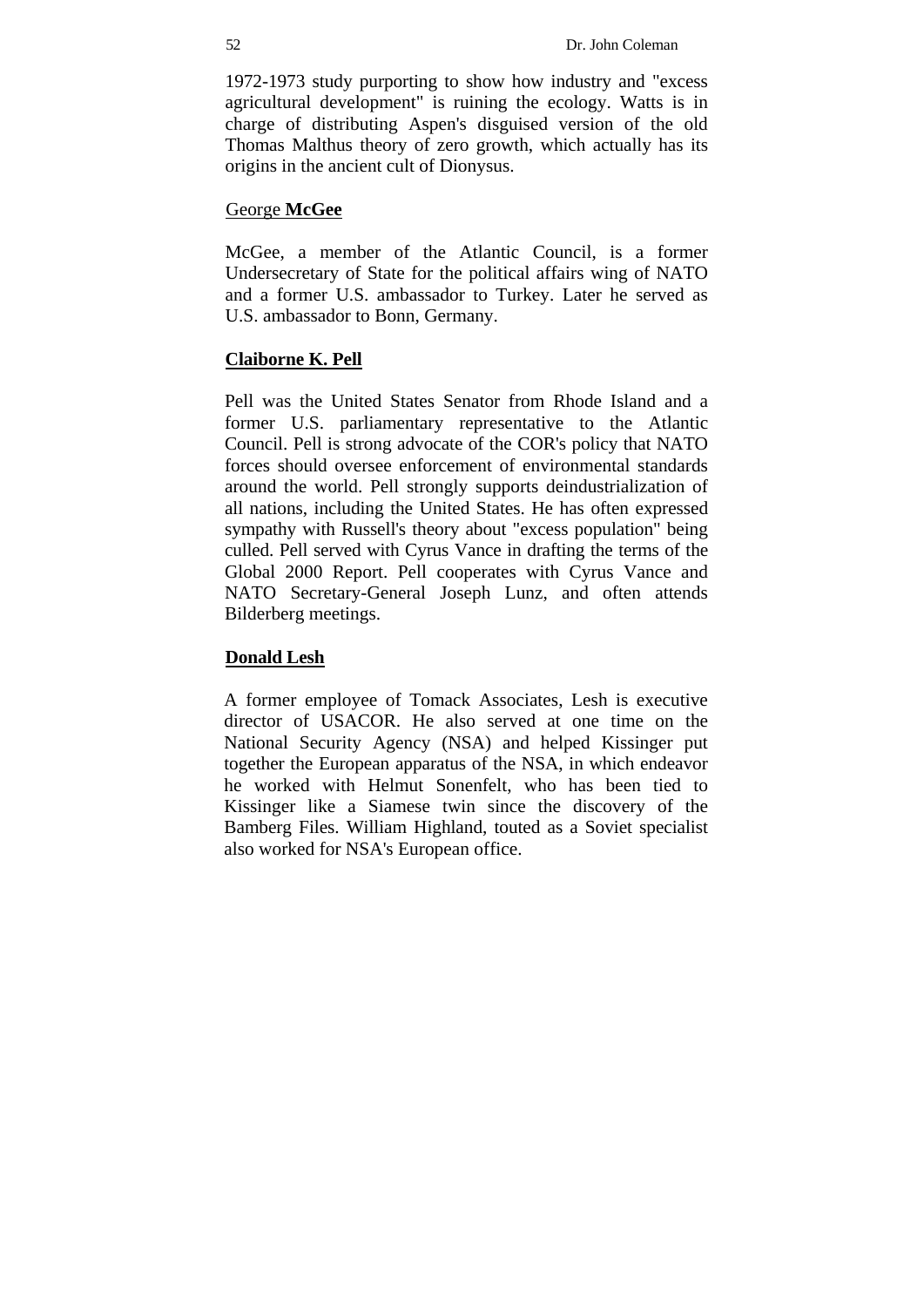The Club of Rome **53** 

### **Sol Linowitz**

Better known for drafting the fraudulent unconstitutional Panama Canal Treaty, Linowitz became a Carter confidant, and he enjoyed high standing in the Committee of 300's Rank Xerox Corporation and is a member of the Committee of 300.

### **J. Walter Lew**

Levy is the in-house oil analyst for the New York Council on Foreign Relations (CFR) and a director of the Atlantic Council and a member of the Bilderberg group. Levy drew up the program for the Brandt Commission of international Socialist policy makers. While Brandt is nearly always inebriated, he is, nevertheless, one of the most dangerous Socialists on the contemporary scene today.

### **Joseph Slater**

Slater is a director of Aspen Institute, the Socialist headquarters for the Committee of 300 in the United States. He was formerly a U.S. ambassador to NATO. These are some of the chief players in a nest of seditionists who are located in the United States. Their chief function is to speed up the Post Industrial Zero Growth plan developed by the COR and to turn the former northeastern industrial cities into slave labor entities under the title of "enterprise zones." A target was President Reagan's SDI program, which would forever put an end to Kissinger and Robert McNamara's MAD strategy. NATO is deployed to bring together all aspects of the anti-American program.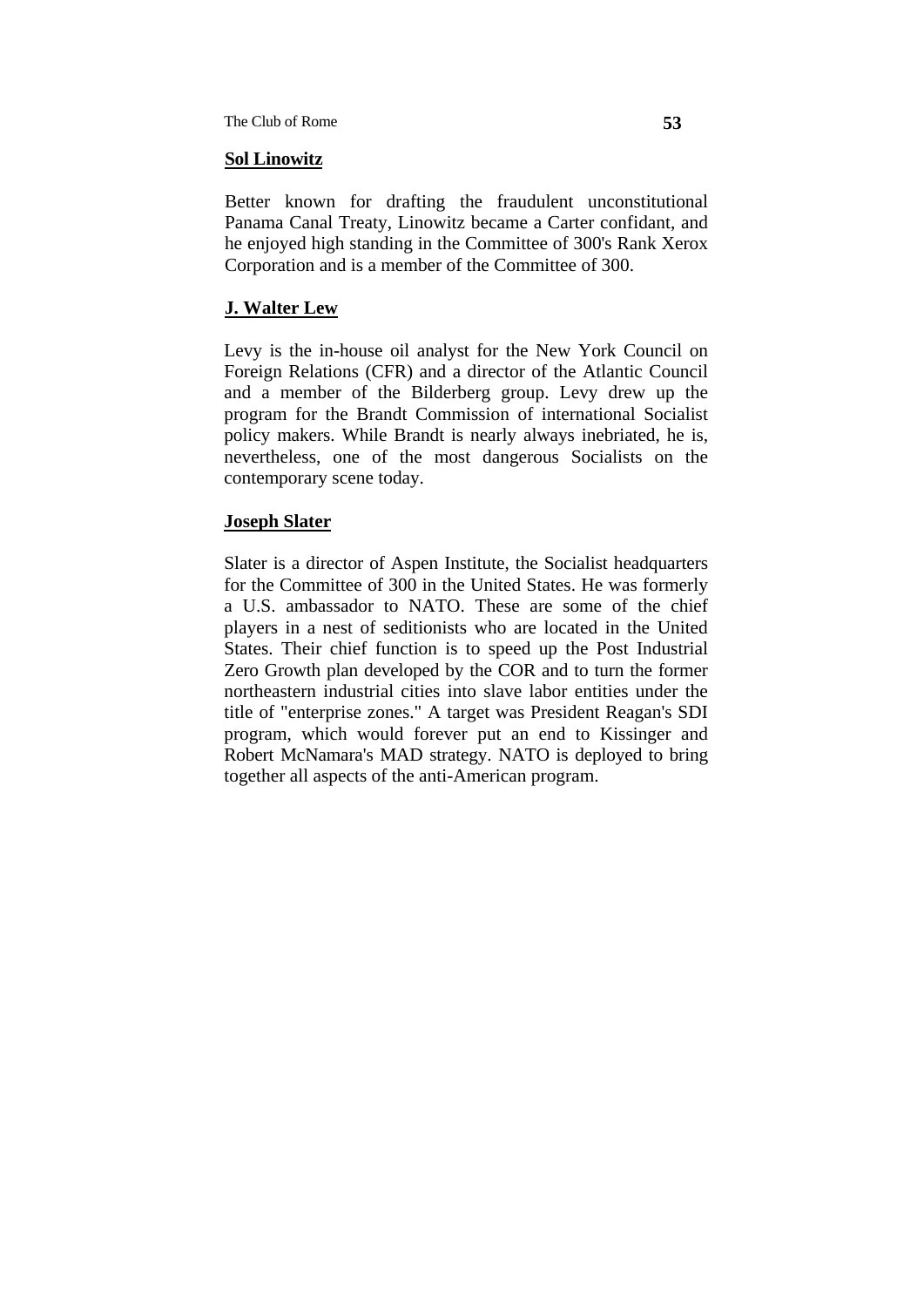# **CHAPTER 11**

### **NASA AND THE CLUB OF ROME**

**An example of this was U.S. participation in the Malvinas**  (Falklands) War, when United States provided support facilities that made it possible for British forces to defeat Argentina, which had to be laid low, because of its excellent nuclear power plant export program.

One of the American Club of Rome's main achievements to date was to remove the space program from the military and give it to NASA, a civilian body. Former President Eisenhower was more than happy to comply with the instructions he received from London to implement the change.

But the move may have backfired. In May of 1967, a profiling study of NASA undertaken by the Tavistock Institute of Human Relations found that NASA had become a major employer of industrial and science personnel, the exact opposite of the deindustrializing plans of COR. The Tavistock report set alarm bells ringing in the offices of the seditionists and traitors, from Colorado to Washington to New York.

Their response was a "select committee" under the direction of NATO Robert Strauss Haptfz, U.S. ambassador to NATO. The job of the committee was to immediately institute damage control measures, which it was hoped would cripple NASA. A meeting was called to discuss what was called, "transatlantic technological imbalance and collaboration." The meeting was held in Deauville, France and was attended by Aurellio Peccei and Zbignew Brzezinski.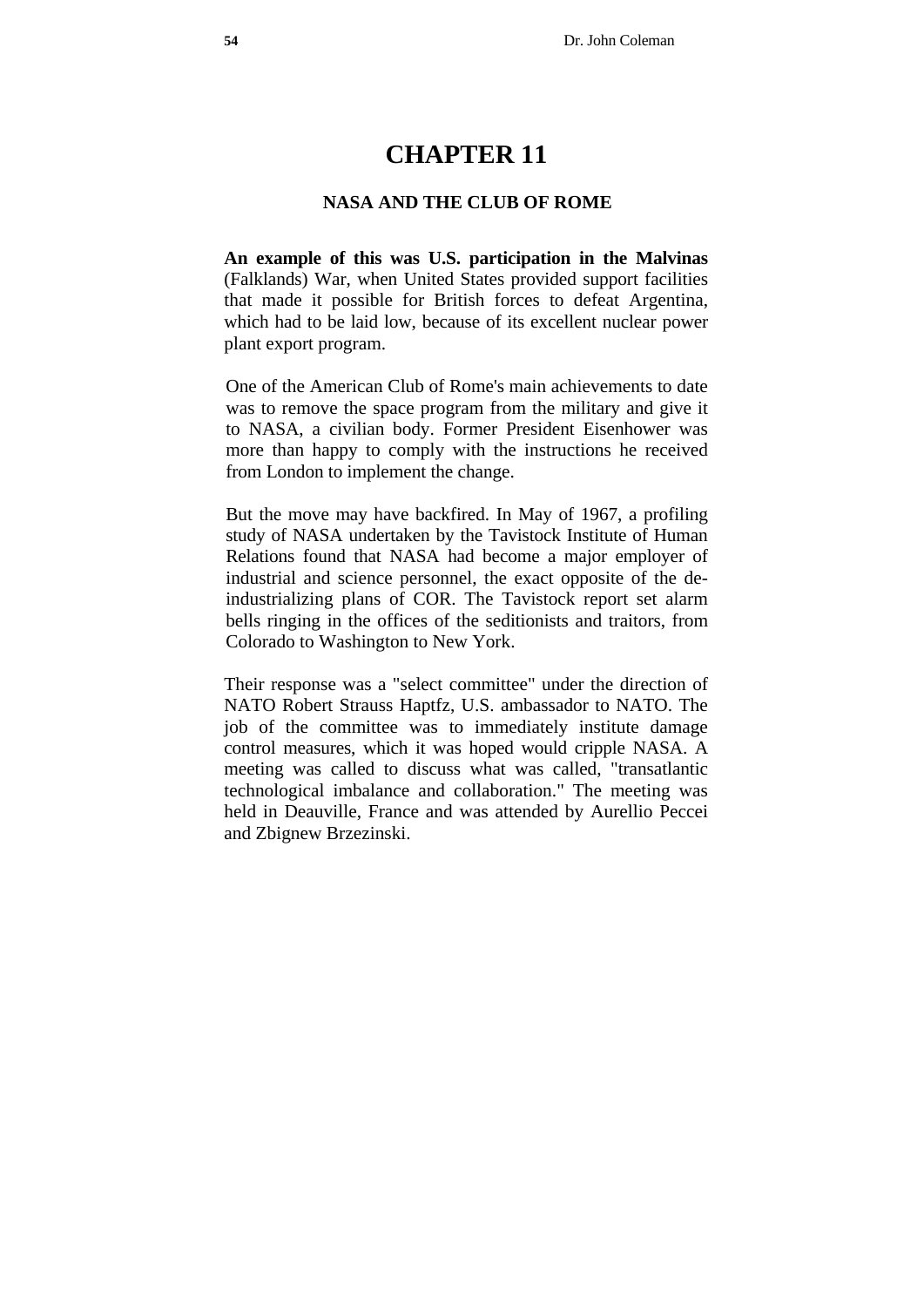The Club of Rome 55

The gathering of seditionists and enemies of the people of the United States was conveniently overlooked by the media, the very same media that would later strive mightily — and succeed - in removing President Nixon from the White House.

It was at this meeting that Brzezinski obtained inspiration for his book, *Between Two Ages: The Technotronic Era,* which I quoted in length in my book, *The Committee of 300.*

In this book, Brzezinski lays out the ideal of a Socialist New World Order, based on Orwellian concepts; a world run by an intellectual elite and a super-culture based on a network of electronic communications, in a concept of regionalism with symbolic national sovereignty.

The Deauville conference concluded that there must be a convergence of ideals between the United States and the USSR (an idea totally rejected by Stalin who was a real thorn in the side of the Committee of 300).

The "convergence" would produce a One World Government to run global affairs on a true basis of crisis management and global planning. It will be recalled that this Rockefeller suggestion was scorned by Stalin and it was his refusal to join the New World Order that led to the Korean War.

Even the twisted, censored, heavily laced with inaccuracies history of WWII written by paid Rockefeller writers shows that the United States has never fought Communism. How could it, when the elite of the Wilson era and the Wall Street bankers were the very ones who placed Lenin and Trotsky in power in collusion with Lord Alfred Milner and the City of London bankers?

The Second World War was a contrived situation. Hitler was set up by the Wall Street and City of London bankers ostensibly to corral Stalin and bring him to heel, after he began rejecting the overtures to establish "joint world rule."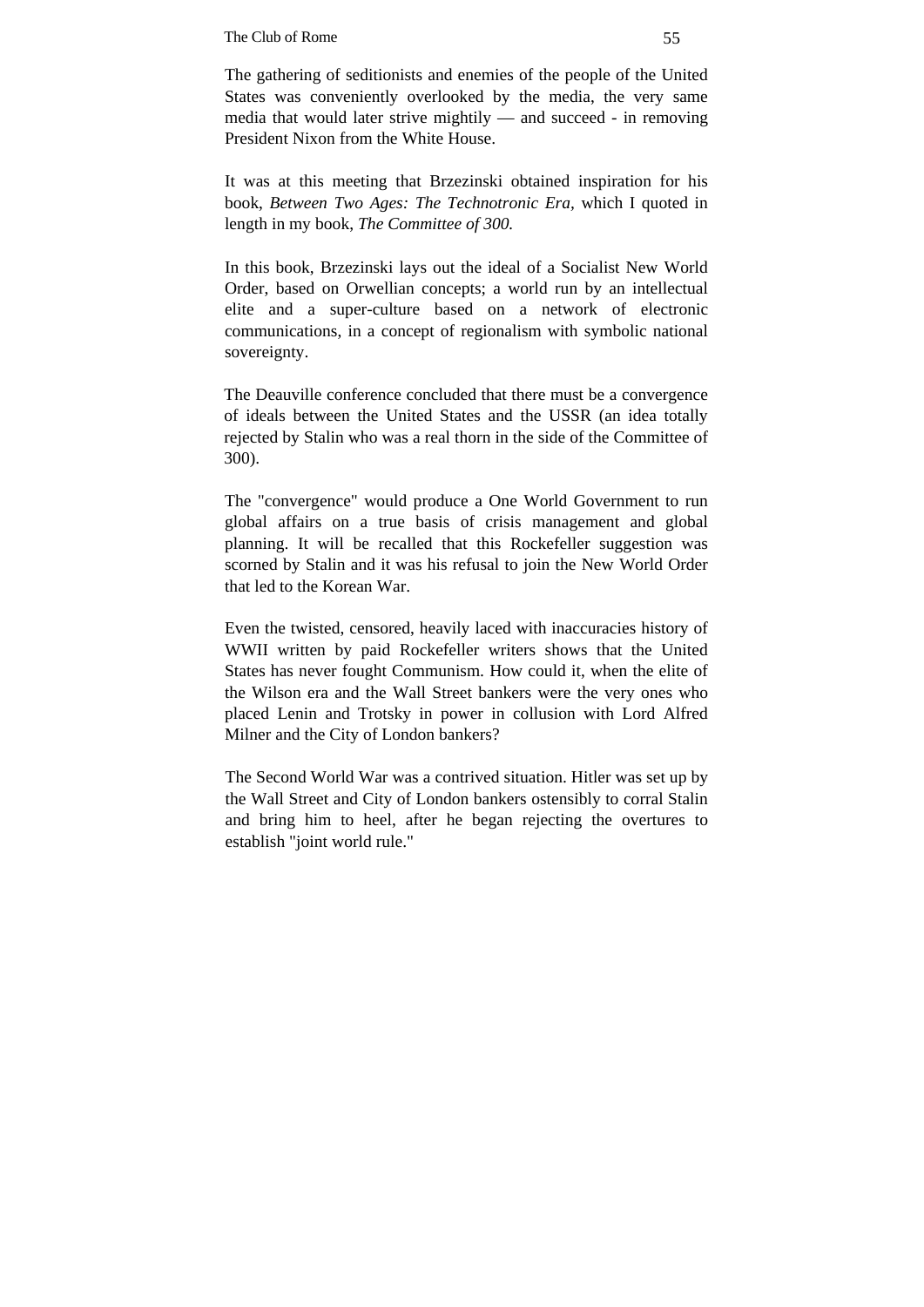Stalin did not trust what he called, "the Washington cosmopolitans." Hitler was destroyed because he turned against his controllers, who then in their dialectical manner, backed Stalin to the hilt in what they perceived to be the lesser danger of the two. Unable to control Hitler, the international bankers had to destroy him.

The net outcome of WWII was the emergence of a stronger, more formidable Communist system, able to spread its tentacles over the globe. The Soviet Union went from a regional power, to a global power.

WWII cost millions of lives and billions of dollars, and it was all because of the shocking misuse of resources by men with grandiose plans to rule the world and I am not talking about Hitler and Stalin. I am talking about the CFR, the RIIA, the Club of Rome and the Committee of 300. If anyone can give me a list of the alleged benefits accrued from WWII or explain the "freedoms" that it has brought to the people of America, or Europe, I would like to hear from them.

As far as I can see, the world is a thousand times worse off now than it was in 1939. Socialism has taken hold of the United States as a consequence of WWII. Our industries have been destroyed; millions of workers have lost their jobs. We can't blame Hitler (or Stalin) for this contrived state of affairs. Peccei put it in prospective when he said:

. . . *Since the millennium was approached in Christendom, in large, masses of people are really in suspense about impending events of things unknown which could change their collective fate entirely. Man does not know how to be a truly modern man.*

What Peccei was telling us is that the cultists, the esoterics, the New Agers — they know what is good for us, and that we had better conform to the dictates of the New World Order or be destroyed.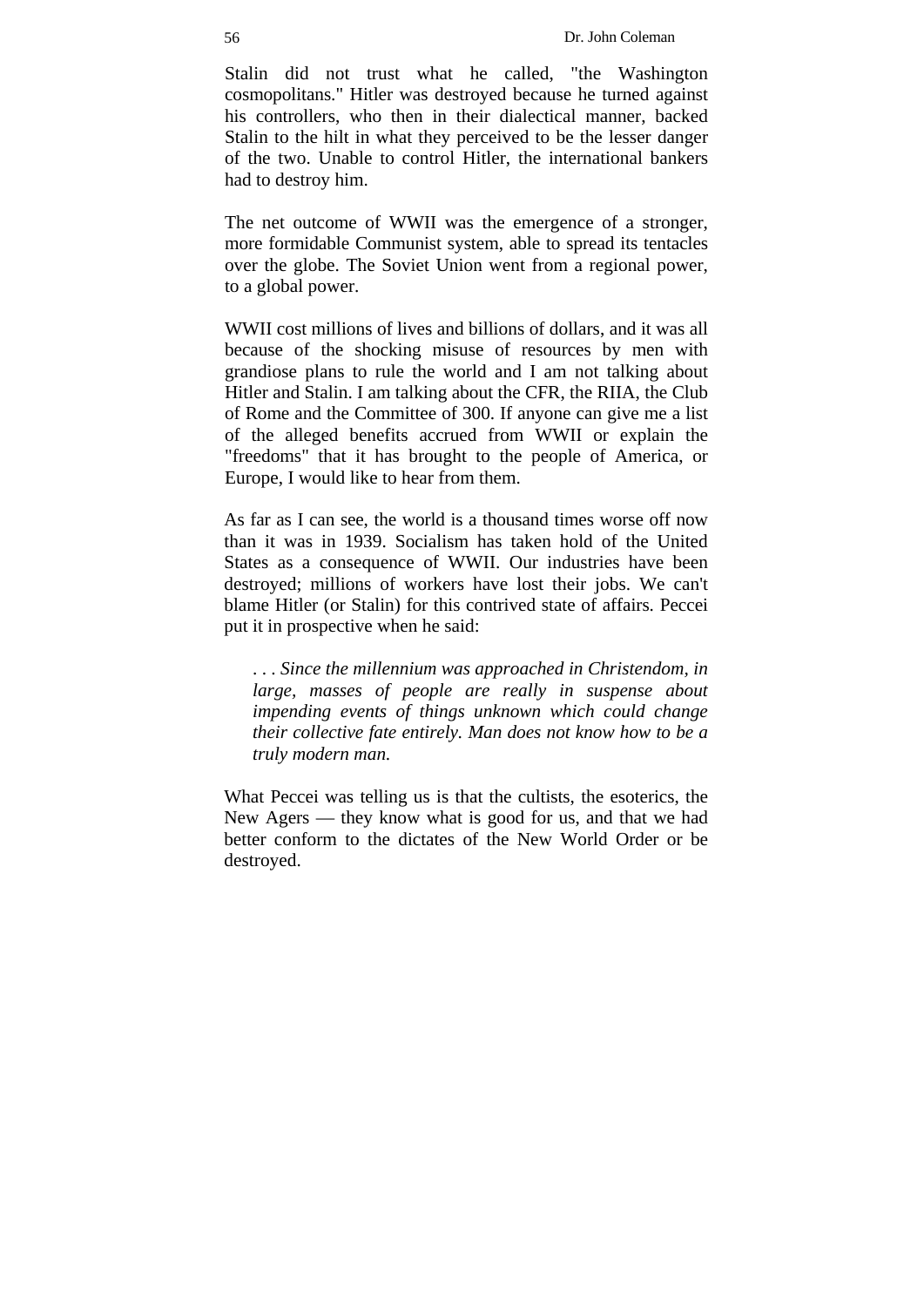We must learn to live with and behave in the framework of the COR's *Limits of Growth* pattern, which includes a limit on what religions we can follow. We must learn to live within the constraints on our economy imposed by the COR and not rebel against the new monetary order.

We must also accept the idea that we are expendable. Peccei says that "man invented the story of the bad dragon, but if ever there was a bad dragon on earth, it is man himself."

Peccei then gives the whole game plan away:

*Since man opened the Pandora's box of new technology, he has suffered uncontrollable human proliferation; the mania for growth, the energy crisis, actual potential scarcities, degradation of the environment, nuclear folly, and countless other afflictions.*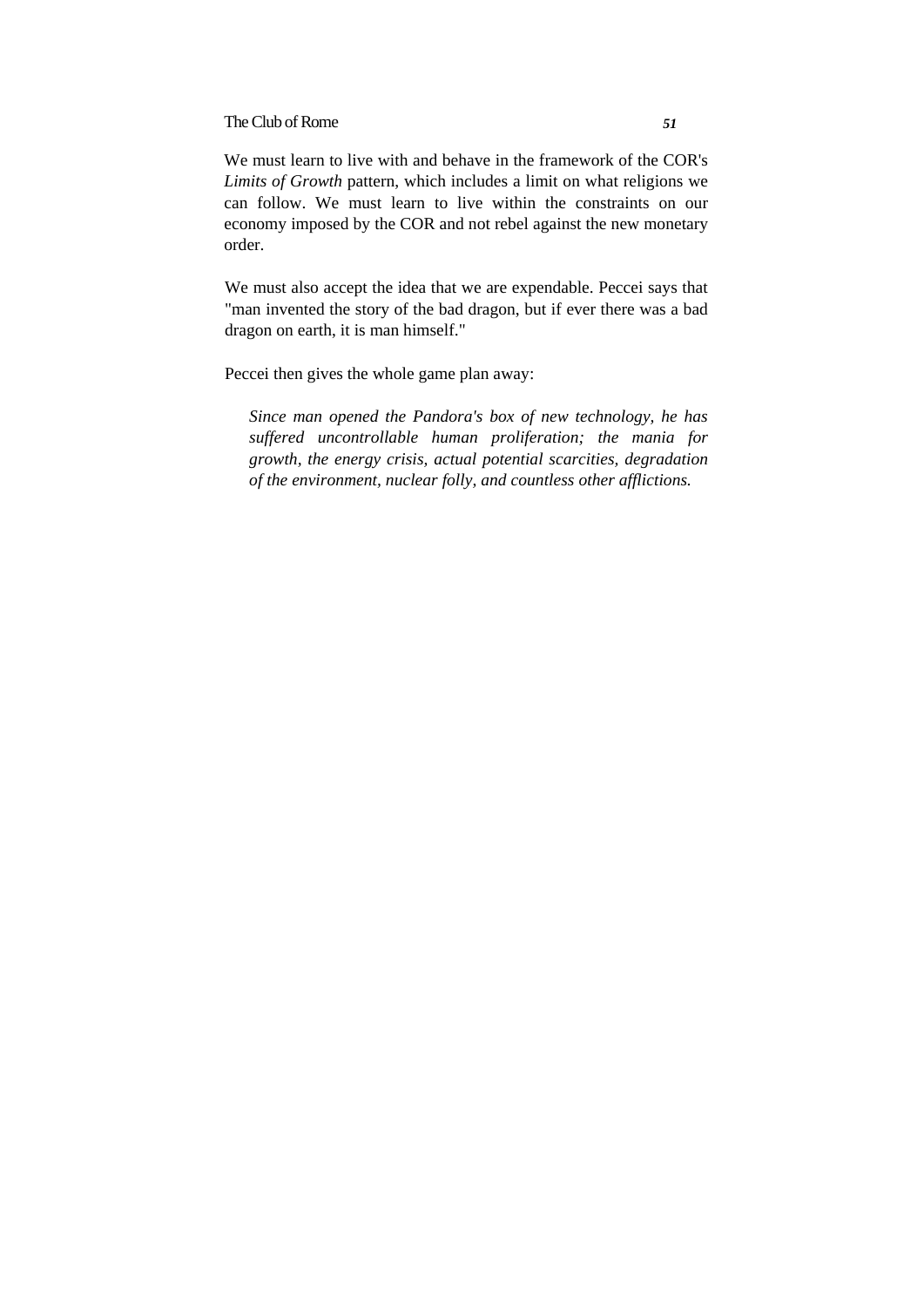# **CHAPTER 12**

## **THE MESS OF THE MONEY SYSTEMS**

**In** these few words are found the entire plans for mankind mapped out by the COR for the Committee of 300.

This answers in a nutshell, the most often asked question: *"Why would they want to do these things?"* Here we have an esoterist of the worst degree telling the people that the COR speaking on behalf of its masters of the Committee of 300 knows what is best for the entire world.

It was not long after his speech that Peccei adopted the "World Dynamics" model, constructed for the Committee of 300 by Jay Forrester and Dennis Meadows, which is a global planning model supposedly to demonstrate the un-sustainability of complex systems to show that smaller-in-scale structures should predominate in the world economy. To this end, of course, the Meadows-Forrester report based its ideas exclusively on the negative, restrictive economic studies done by Malthus and Adam Smith, the British East India economist, who formulated Britain's "free trade" policy.

The Forrestor Meadows mythical economy ignores the ingenuity of man, who will find an endless supply of new minerals and or resources of which we as yet have no knowledge. Actually, what is depleting our resources is paper money, if we can call anything paper, "money."

The money system of the United States is a gigantic mess thanks to the meddling of those in the oligarchial hierarchy, whose intention is to make slaves of us all.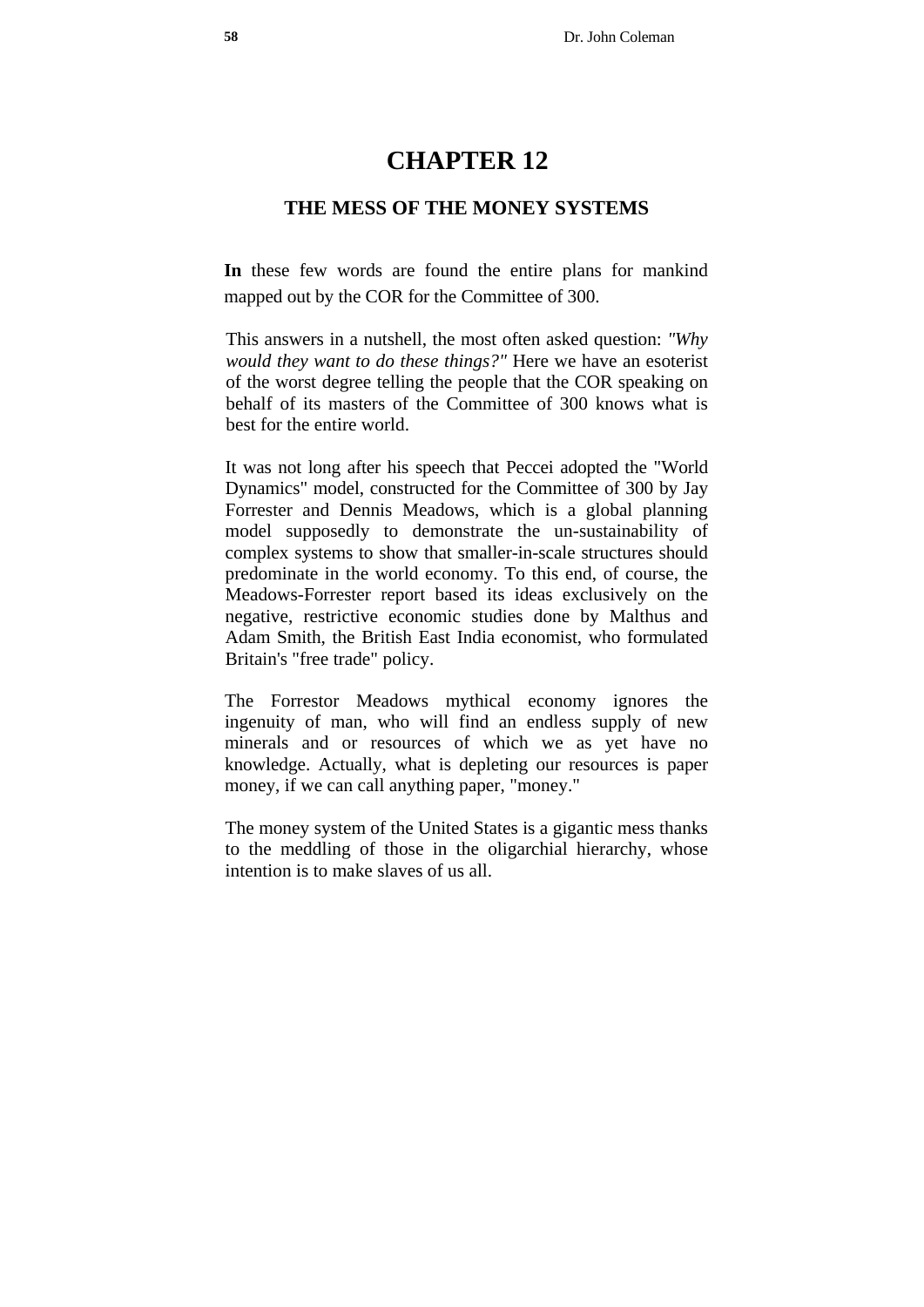#### The Club of Rome 59

Only un-backed paper money is doing damage to the natural resources of the globe, and by un-backed, I mean U.S. dollars are not backed by silver and gold as called for by the Constitution of the United States of America. In fact there is no lawful money in the United States at this time, nor has there been since the advent of the Federal Reserve Act.

It is no wonder that we are in such a financial mess, when a private consortium (The Federal Reserve Bank) was permitted to take charge of our money and use it in whatever manner it deemed fit, without the people to whom it belongs having the slightest control over it.

An economy based on gold and silver will renew and recycle natural resources. In nuclear fission, a fission-based society would open new windows of opportunity. Yet Meadows and Forrestor ignored the magic of the fusion torch. How the COR could ignore new technologies is easily explained. Quite simply they did not want them.

New technologies mean new jobs and a more prosperous people. More prosperous people mean an increase in the population of North America, which COR spokesmen say is undesirable and a threat to life on Earth!

The truth of the matter is that we haven't even begun to tap the natural resources of the earth. The whole New Dark Ages, New World Order concept, from Russell to Peccei, to Meadows and Forrestor is fatally flawed and designed to retard industrial growth, jobs, and, finally, a culling of the population of the world.

(NOTE: The United Nations Conference on Population Control held in Cairo in August of 1994, was but an extension of the Global 2000 plan to kill 2.5 billion people by the year 2010.)

Regarding nuclear power, Peccei said: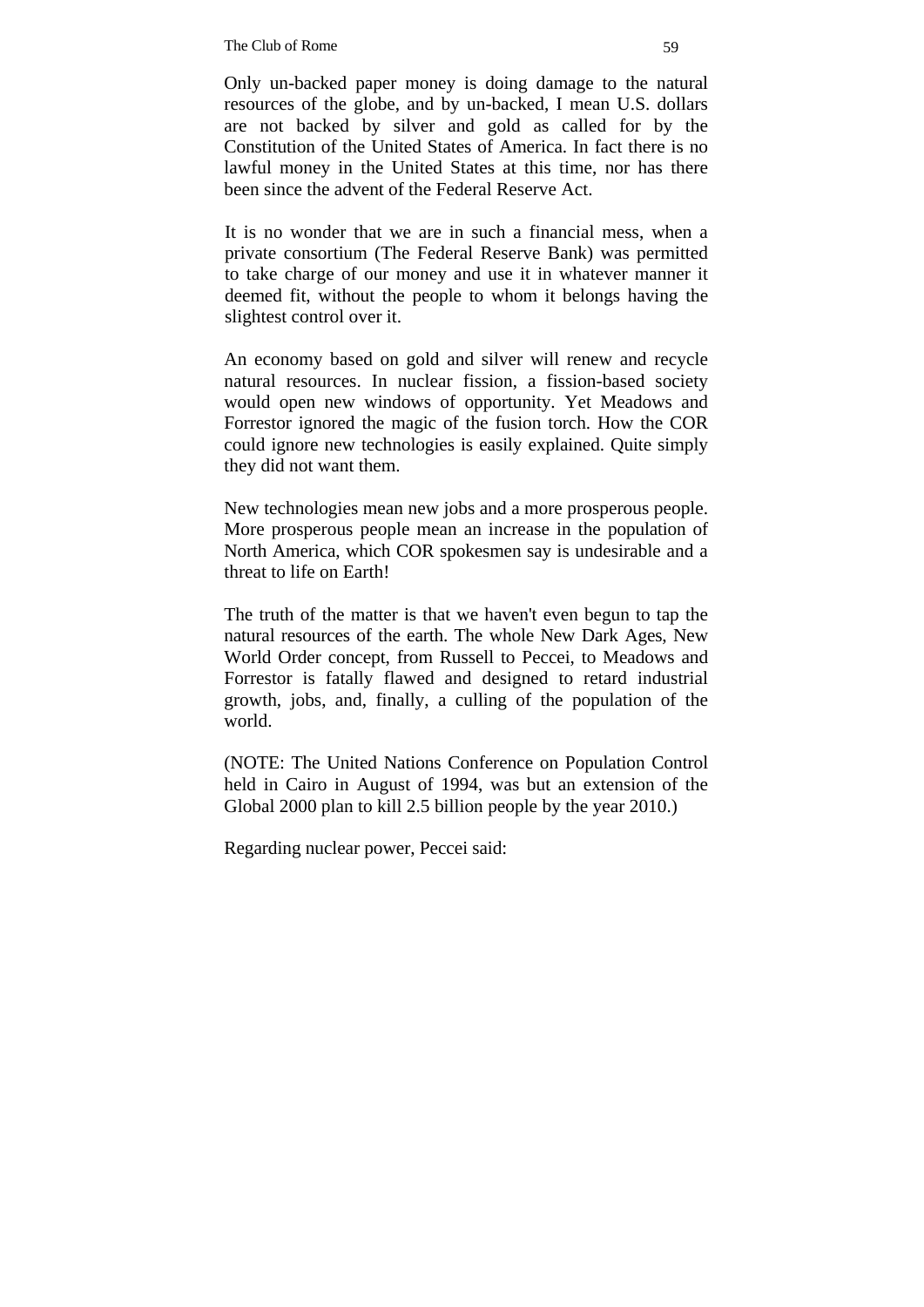I *am more pessimistic and radical than my friends in judging the nuclear solution. I am not in a position to judge or even guess whether this can be made clean, secure and reliable for human society as many scientists and almost the totality of the political class and industry affirm.*

*I am however ready to argue that what is not reliable, secure and clean enough, is human society itself. I have devoted many pages to describing its state of disorder, its incapacity to govern itself, to act rational and humanely and to ease the tensions which tear it apart and hence I cannot believe that in its present state it can go nuclear.*

This is almost a carbon copy of what the environmentalist groups are saying about nuclear power, which just happens to be the cheapest, cleanest and safest source of energy available to the world.

It is also a vehicle which would create millions of new, stable, long term steady jobs.

I *cannot imagine that this same society will be in a condition within a couple of decades to safely host and protect several thousand huge nuclear power stations and to transport across the planet and process even a quarter of the deadly plutonium 239, ten thousands of times greater than what it would take to kill all of us living today.*

*For mankind to go nuclear without first being prepared in its entire human system for its reckless and irresponsible behavior is the question; the real problems are not technical or economic, but political, social and cultural.*

*Those who are today inebriated by just small doses of the nuclear hard drug as I have called it, and are pushing a program to disseminate it in the body of society are in effect condemning their successes to live entirely by it tomorrow.*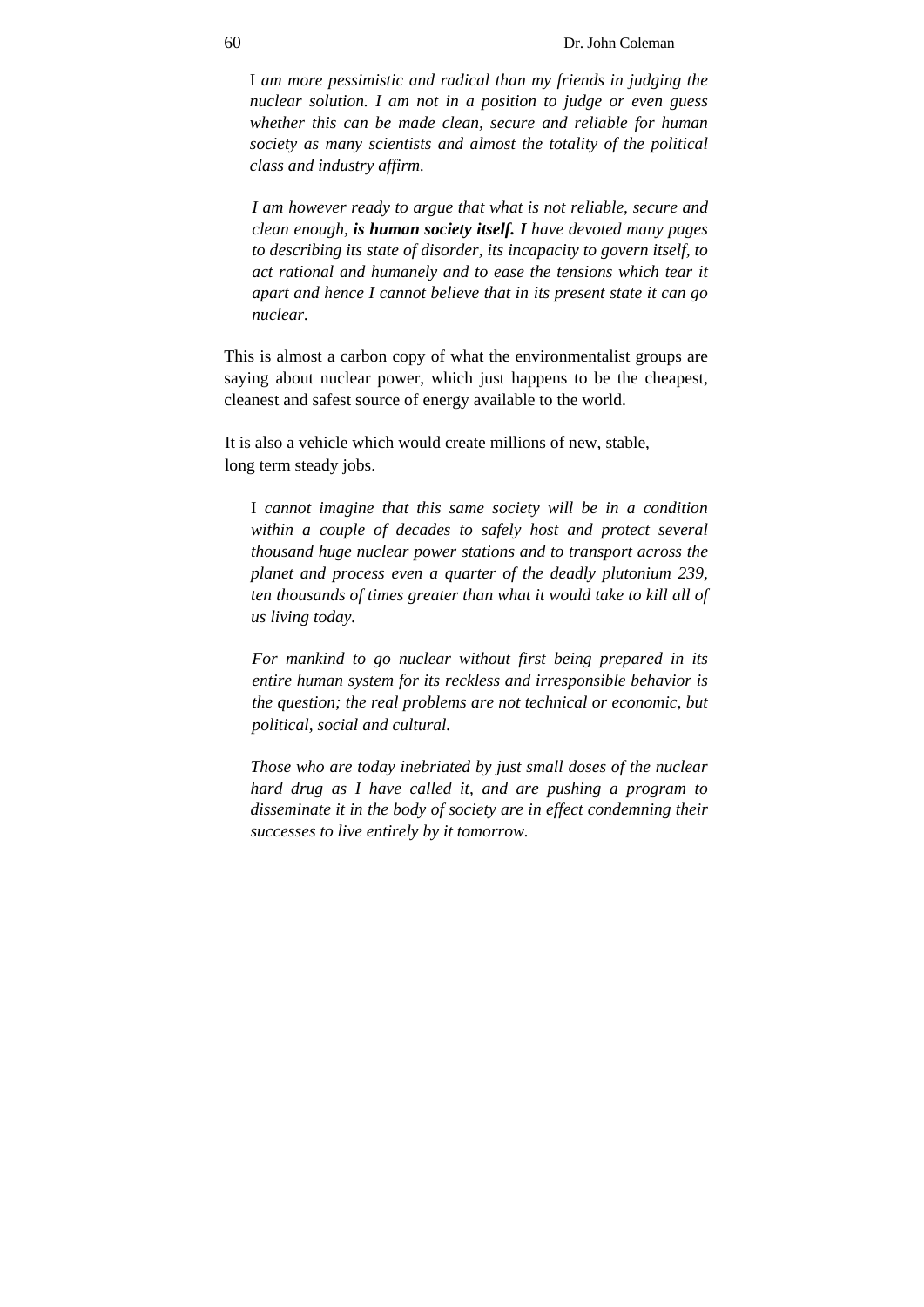And why not! Nuclear energy is the greatest discovery the world has ever known. It will set us free. That is why the enemies of mankind, the Club of Rome, are fighting on every front to downgrade nuclear energy to make out that it is such a terrible danger to us. Nuclear energy is safe. Thus far, nobody had been killed by a nuclear generated energy while working in such a power station.

It will give us great freedom, it will revitalize our industrial capacities - it will breathe new life into them and it will give us greater freedom as individuals, because millions more of us will have long term, well paid-jobs. Greater freedom is an anathema to the Club of Rome. The Club of Rome wants less personal freedom, not more of it. That is the bottom line on the issue of nuclear energy.

Peccei went on to dismiss nuclear fission in one sentence and he said:

*Its feasibility has yet to be demonstrated, but no future plan can at present be reliably based upon it. There is little probability of energy becoming plentiful, inexpensive and environmentally and socially unobjectionable.*

*If abundant, cheap, clean energy were available, the prospects of technology intensifying solutions for food and materials would be very good.*

Now, he stopped short there, but here's the rub: The Club of Rome does not wish us to intensify our technological capabilities and produce more food and produce a better living standard.

It has designed a program called Global 2000, which calls for the death of 2 billion people by the year 2010, although the bottom line figure that I have seen in the report states that the Club of Rome will be satisfied if 400 million people are wiped off the face of the Earth by the year 2010.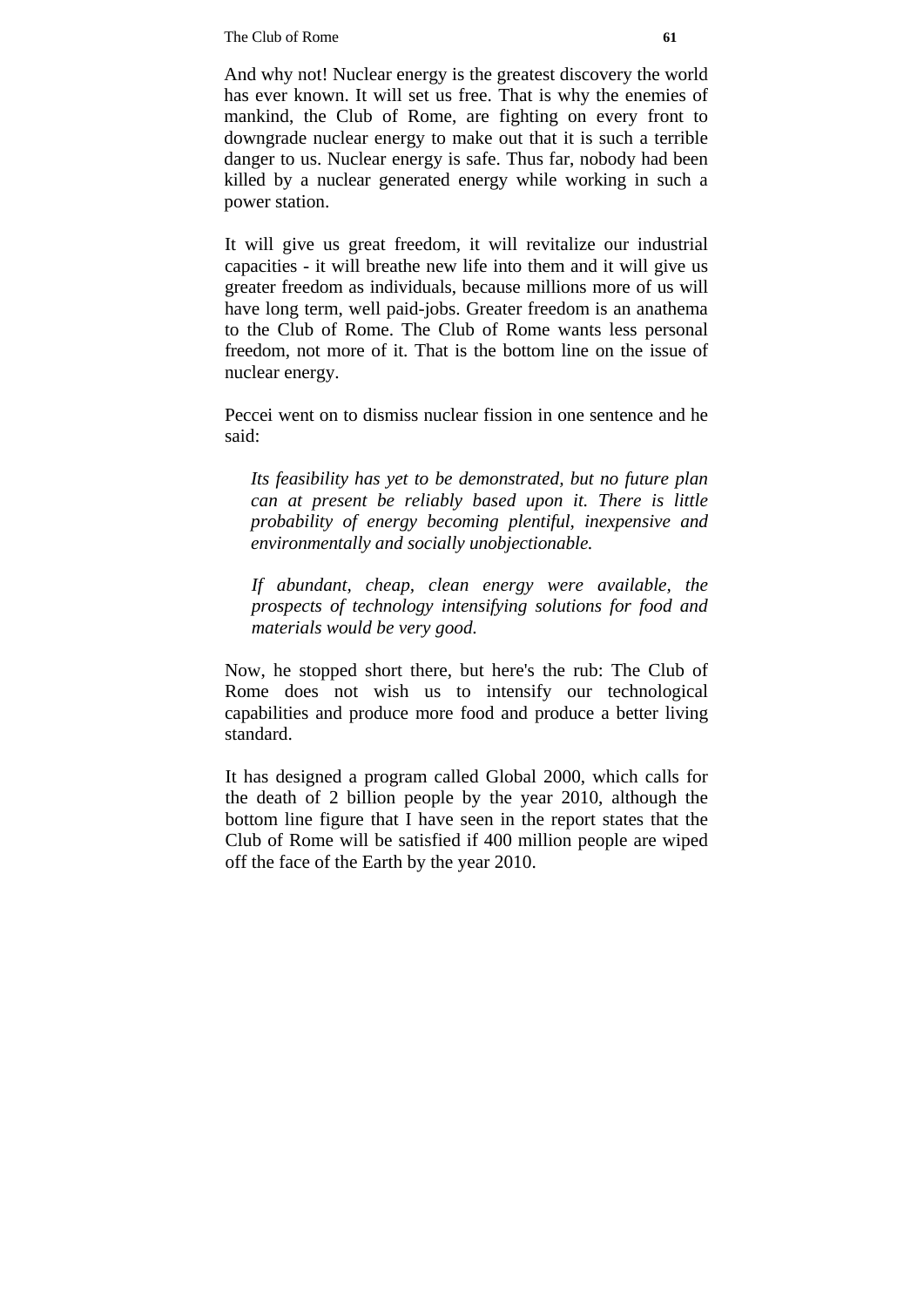Peccei made it quite plain that the new scientific discoveries and new technologies as a means of increasing material progress is not desired by the Club of Rome, who pretends to be the sole arbiter of global planning under NATO.

This, of course, is after they have taken in and subdued a rebellious Russia. And I say again, that what we see in the world today is a disagreement between America and Russia. Peccei used the artificially-created oil embargo of the 1973 Arab-Israeli war, as a warning. He said this brought "many people into alignment with Club of Rome thinking."

It was in effect an entry point for many people to break with former ways of thinking and to take the Club of Rome's advice much more seriously. I have said before that these people sometimes cannot keep their mouths closed. Here you have a man openly admitting that the 1973 Arab-Israeli war was a contrived situation of a phony oil shortage in the world and by so doing, convinced more people that smaller is better and more beautiful and that industrial progress had to be curbed.

The rationale of the Club of Rome, of course, is that proof of these statements as made in the Forrester-Meadows reports, was brought home to many people by the 1973 oil embargo. During the period 1973-74, the Club of Rome's influence over the policies of many governments expanded dramatically.

Queen Juliana of the Netherlands ordered an exhibition of the ideas of the Club of Rome to be displayed in the center of Rotterdam. Soon after that the Club held meetings with the French minister of finance and put in place the so-called *Recontless International's* to discuss the implications of the Club of Rome's report.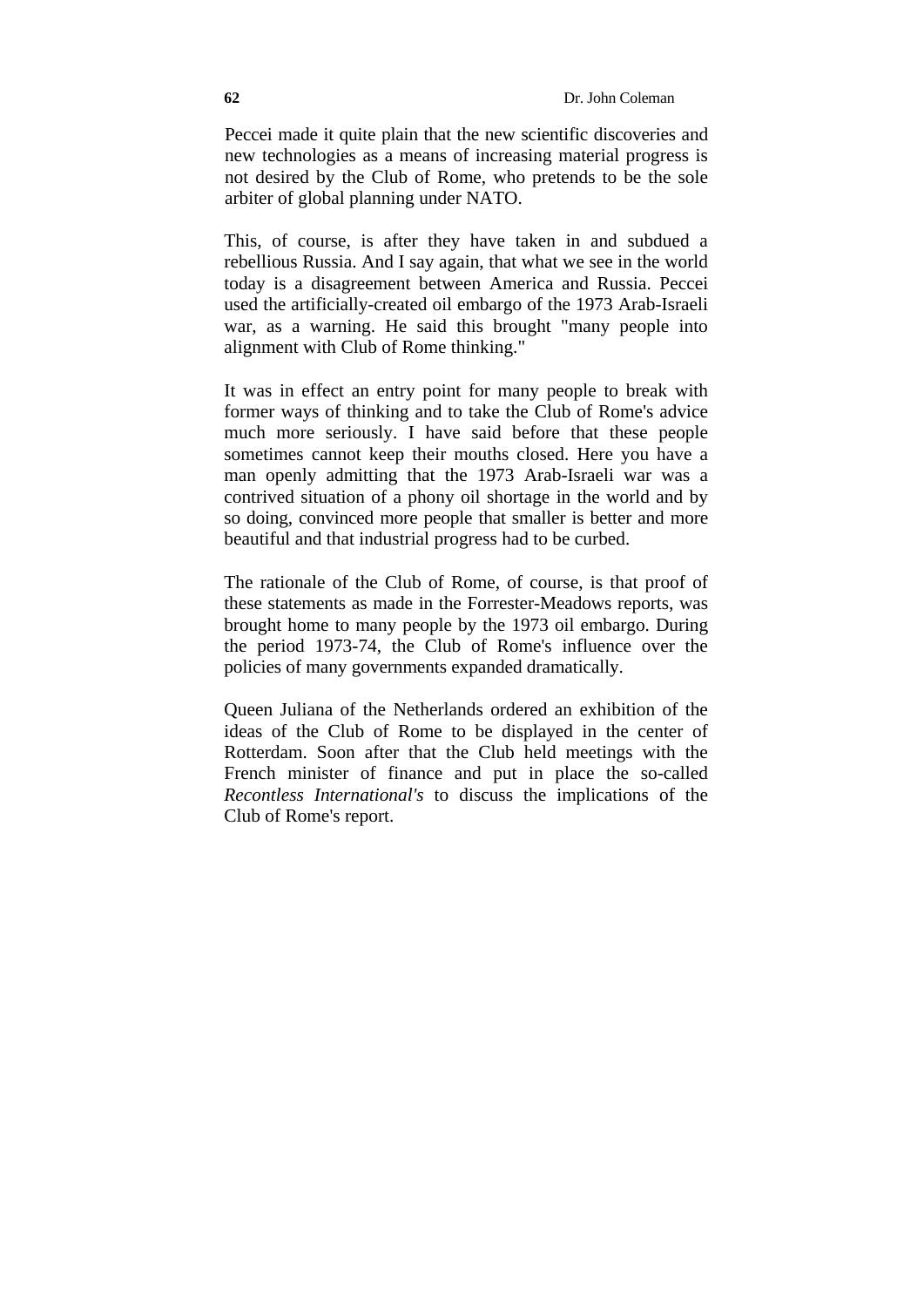# **CHAPTER 13**

### **DIRE PREDICTIONS**

**In** 1972, Peccei was invited by the Council of Europe to present a paper called the "Limits of Growth in Perspective" before a special session of European parliamentarians.

In early 1974, thanks to the work done by Peccei and Austrian chancellor Bruno Krysky - Willy Brandt's Social Democratic friend — ten members of the Club of Rome held a private meeting with several heads of state, including former Prime Minister Pierre Trudeaux of Canada, Joop Den Uyl a former Prime Minister of the Netherlands, former president of the Swiss Confederation Nello Tiello, the representatives of Algeria and Pakistan and so on. In the words of Peccei, the seeds of doubt were sown.

The Forrester-Meadows report also triggered very extensive opposition from industrialists and other people who realized that zero-growth policies would never fit the United States of America. In consequence of that realization, an attempt was made by the Club to secure a counter-movement headed by M. Misarovick and Edward Pestell, who declared that the aim of the Club of Rome was programming organic growth:

### **"The world has a cancer and the cancer is man,"** said Pestell.

Then the COR called for the development of a master plan leading to the creation of a new mankind, in other words, a New World Order run by these people.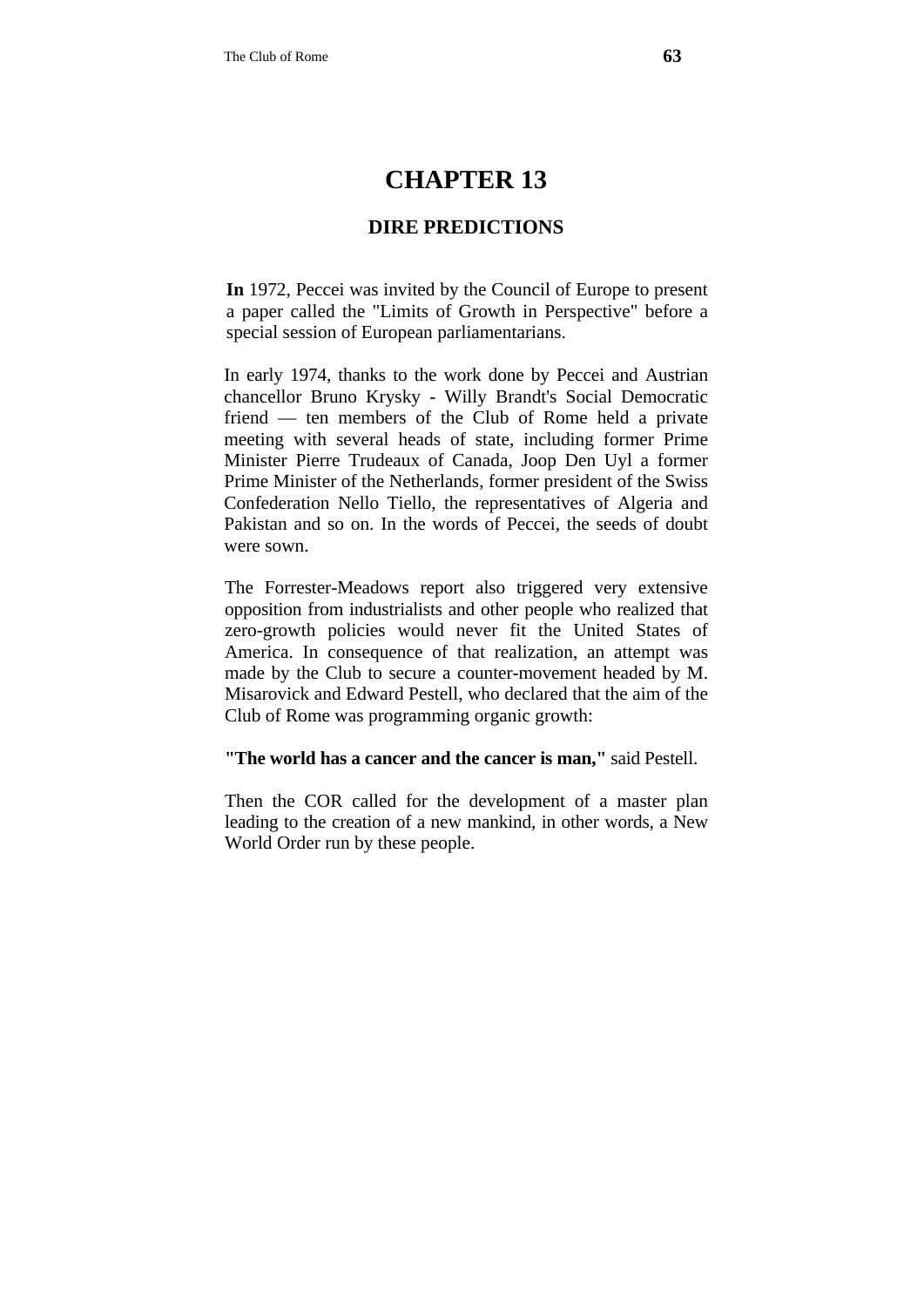The Club of Rome was to move into several Third World countries, including Iran, Egypt and Venezuela, Mexico and Algeria, after which they were invited to join, but declined do so.

A blueprint of the United Nations Institute of Training and Research called *Projects of the Future,* by Club of Rome member Irvin Lazlow was merely a bitter denunciation of industrial growth and urban civilization. He denounced the present policies of industrialization of the United States of America. He denounced the middle class and he demanded, as Lenin did before him, the total destruction of the American middle class, that unique institution, that organism, that keeps the United States from going the way of the Greek and Roman empires.

In this, Lazlow was ably helped by COR paid servants, Cyrus Vance and Henry Kissinger. Many of the Socialists named in this monograph met regularly with Vance and Kissinger.

As I mentioned in an earlier work, the Club of Rome sponsored a project to rewrite the book of Genesis, to replace the Bible's injunction that man has dominion over nature.

Other sympathizers of the Club of Rome included Cyrus Vance and Jimmy Carter himself, as well as Sol Linowitz, Phillip Klutznick, William Ryan — of the Jesuit Order out of Toronto and Peter Henriatt, who was a liberation theology expert.

These people all met under the auspices of the Club of Rome in order to promote a world-wide campaign of religious fundamentalism that could be used to subvert world order and existing governments when the time is right, and that plan is a work in progress. It is partially in place, but as yet not fully developed.

I would like to return to the question of nuclear energy. There is tremendous pressure against nuclear energy - and we have seen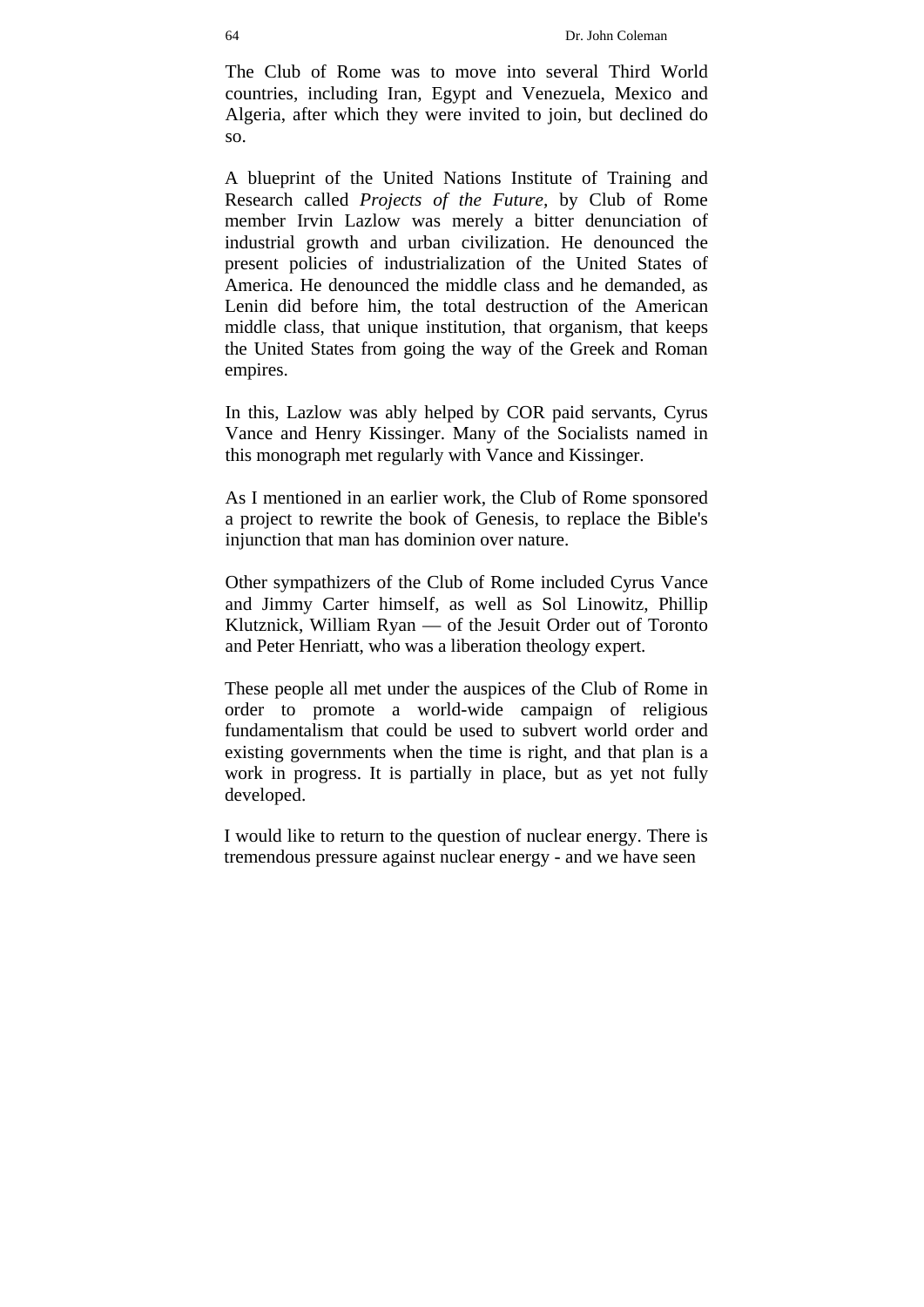action on all fronts; judicial, economic, social and political. But according to studies conducted at West Germany's Arken University covering the effects of nuclear weapons, if only 10 percent of the nuclear weapons of the super powers were detonated, the by-product would include a very significant amount of Cesium isotope, which, it was projected, would be assimilated into the iodine track within the living process. Sufficient enough such radioactive Cesium could be generated to kill all higher forms of life affected by it throughout the entire world.

But this of course is just another sheer horror story put out by the Club of Rome, just as the fear of a thermonuclear war is a horror story manipulated by the brain-washers on both sides of the Atlantic.

The idea behind it is to make the very name "radioactive" a horror word in the minds of people in the majority of the world's population. Thus the fear generated against the peaceful use of nuclear energy, has been very, very strong and has successfully subverted a number of significant construction plans and put on hold, scores of nuclear power plants that were to be built in the United States during the next ten years.

The only danger which gives nightmares to some honest people, is the fear that either a nuclear plant might be hit by a powerful nuclear explosion, or that some highly-trained anti-nuclear fanatic might penetrate the nuclear plant and blow it up, which, of course, would cause a secondary explosion.

However, attempted sabotage of nuclear plants as conclusive evidence proved at Three Mile Island is not likely to do anything near the damage that would be caused by detonation of nuclear weapons.

Lives are in jeopardy right now from scores of man-made viruses like HIV and Ebola Fever, in which nuclear energy plays no part whatsoever.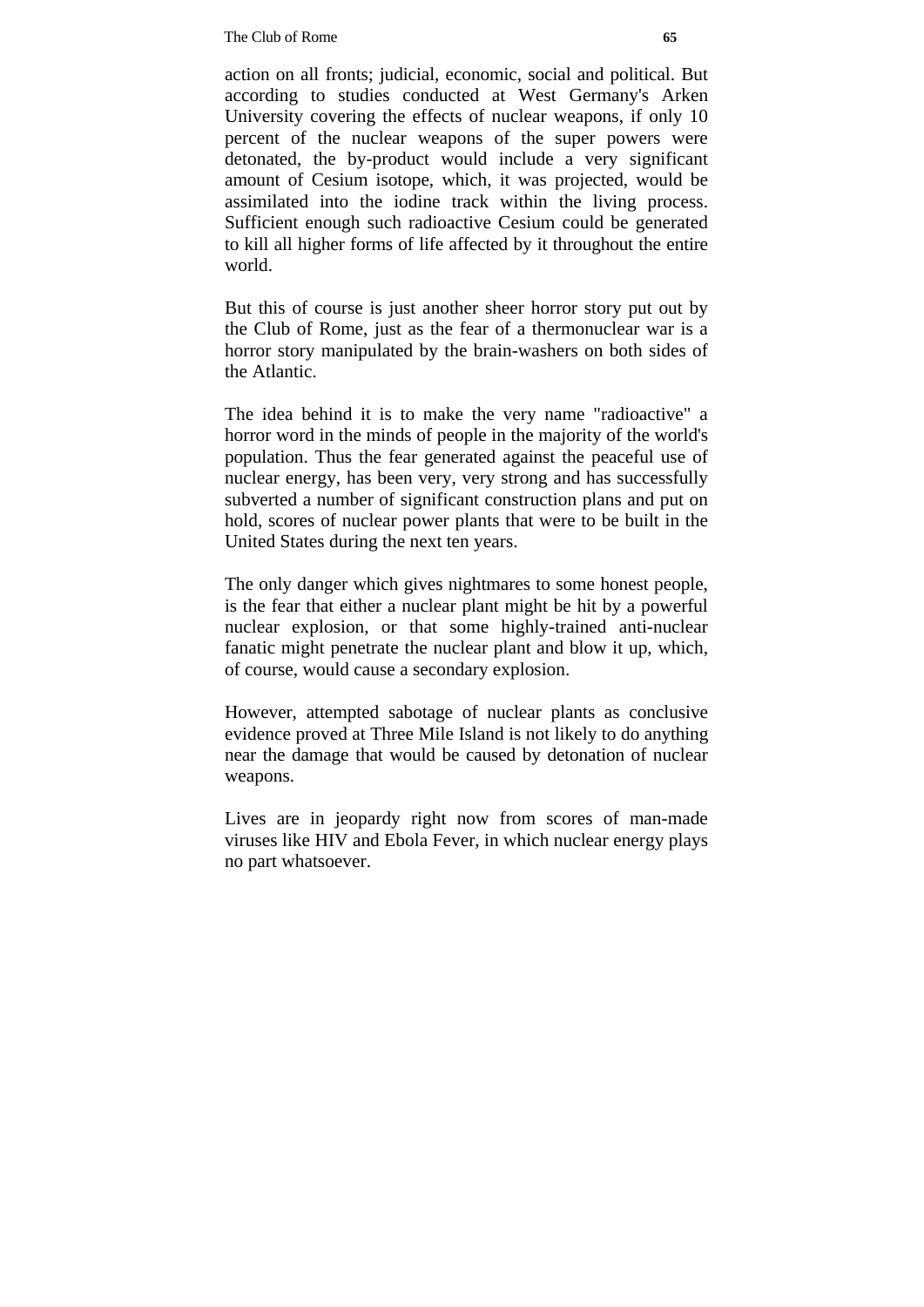The study, using standard techniques, showed that even by the most conservative estimates, more than 1 million jobs were lost through elimination of nuclear energy installations already committed for construction and those already operating in the middle of 2008. Yet, not one single person has been killed by commercial fission energy generation in the United States! That is right; not one single person died in the so-called "nuclear disaster" at the Three Mile Island power station, which was not an accident, but a deliberately planned act of sabotage.

In the same time frame, millions have died of Aids, and millions more are going to die, thanks to the Global 2000 genocidal plans. Over 50,000 people die on the roads in America in auto accidents **each year,** but so far, in more than four decades, nuclear power stations in the United States have not killed one single person!

But over 100 million lives have been jeopardized by the pro anti-nuclear Club of Rome and NATO forces, which are constantly brainwashing this nation with a barrage of antinuclear propaganda.

The interesting thing about it is this: The human body itself produces radioactivity to the point that prominent physicists a few years ago proposed that no more than two persons be allowed in the same room at one time. And another thing, a mountain ski trip or a flight in an airliner exposes a person to far more radioactivity than leaning against the wall of a nuclear power station for a year.

Another interesting point, a coal-burning plant gives off more radioactivity into the atmosphere per kilowatt, than a fission plant does. By mining uranium for fissionable fuel, we are actually reducing the total amount of radioactivity to which one is exposed through natural consequences.

At present, the existing programs of reprocessing and fractional waste disposal absolutely protect humanity from any risk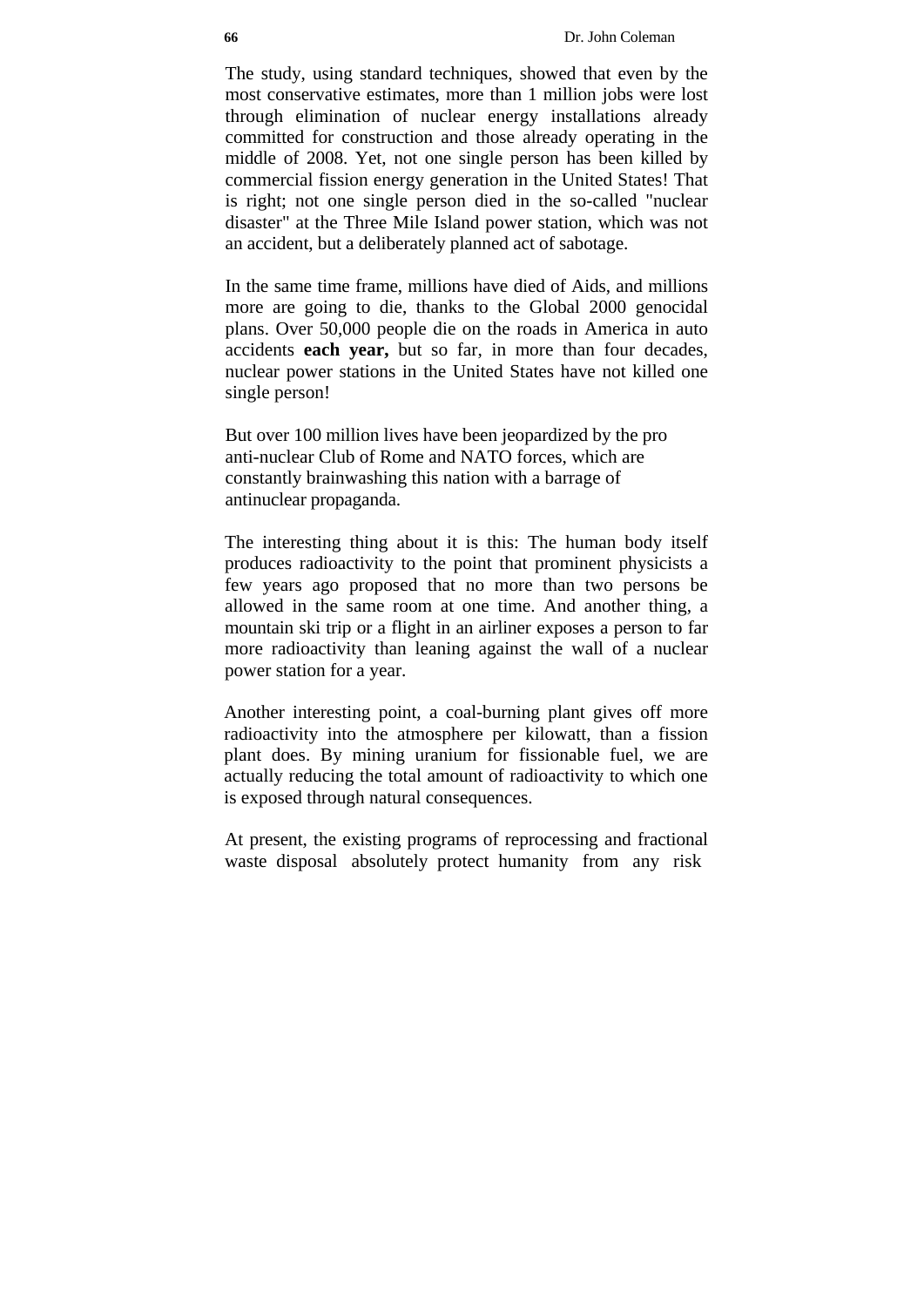whatsoever, on condition of course that the material is kept within the combustion reprocessing cycle. And it can be done.

Therefore the anti-nuclear fanatics, who have sabotaged this country's nuclear program, have been true to their denunciation of the accumulation of radioactive fuel wastes. With the coming on-line of breeder reactors the fractional amount of unprocessed waste, which is under five percent, can still be reduced further. By using the particle beam programs as invented and set up by the genius of Dr. Edward Teller, accelerated neutron beams can be applied to unwanted waste, and that could be completely neutralized by transforming it through controlled neutron bombardment. This has been done and can be done, and is fully practicable, and is certainly not costly.

Since the 1970's, we have seen the Club of Rome wage a tremendous war against nuclear energy programs in this country, which they have either killed outright through the fears of the environmentalists, or through withdrawing financing for these installations or a combination of both. All this has had the net effect of driving up by billions of dollars, the costs of construction of the nuclear power plants, and of course, the costs of eventually generating energy from these plants.

A nuclear power plant is normally easy to complete within a matter of four years but of course, if the time of construction is doubled — such as has happened in America due to opposition from environmentalists, local and state government - the construction and financing charges send the final price of the plant zooming out of sight.

These costly delaying tactics combined with the Club of Rome banker's high interest rates, which amount to plain outright usury brought nuclear power plant construction to a virtual halt in the U.S., and it is more crucial in 2008 with the soaring prices of crude oil, that nuclear-fired power plants be built.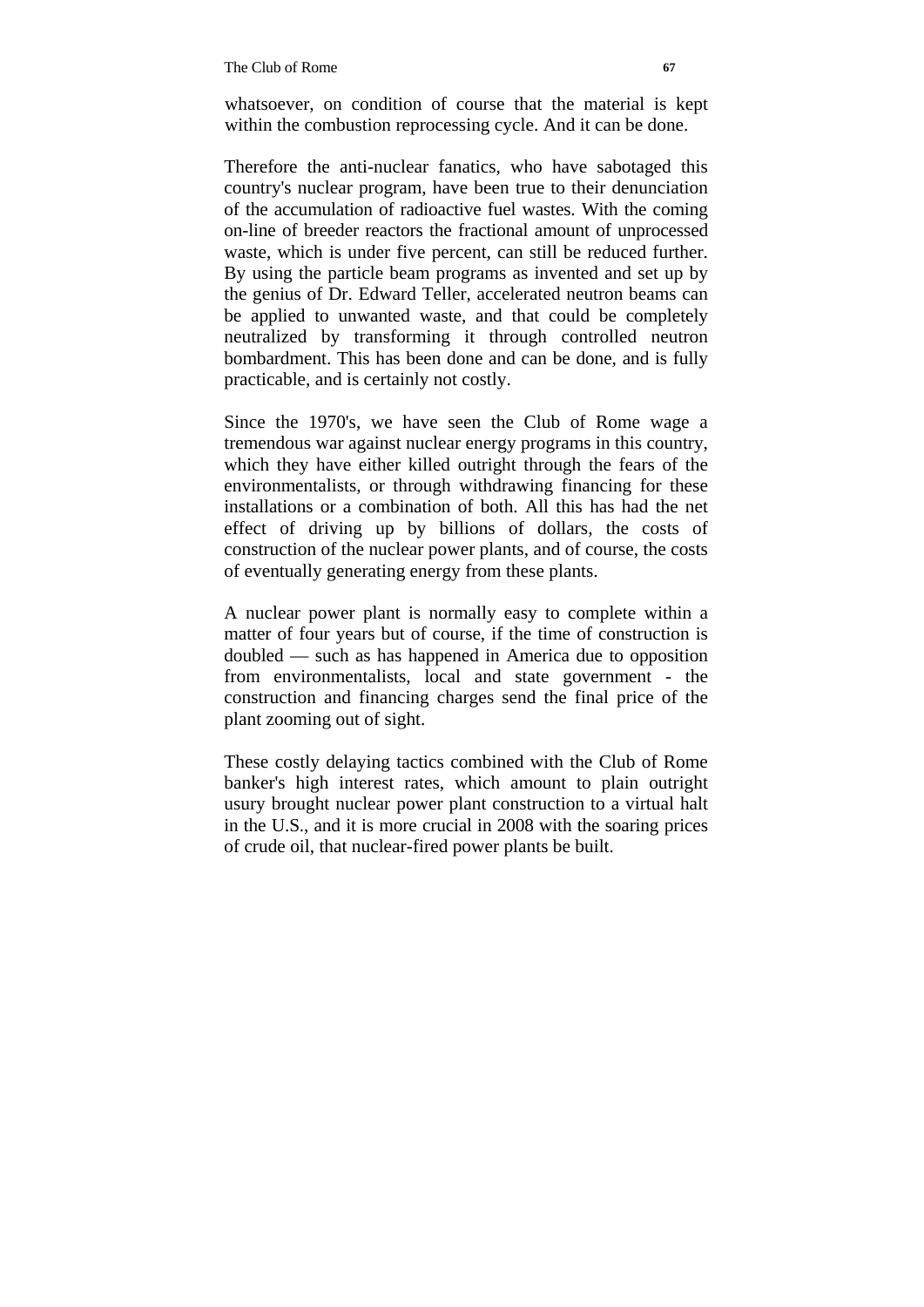Antinuclear power generating stations have to be one of the great success stories on the books of the Club of Rome. Were it not so, we would already have seen tremendous strides in the industrialization of America and I am moved to say that unemployment would be a thing of the past.

Right now, as we come to mid 2008, we have some 15 million Americans out of work, or so the government says. With nuclear power plants in full production it would not be so. Nuclear fuel is the lowest cost per kilowatt of any fuel available in the world, now or at any time.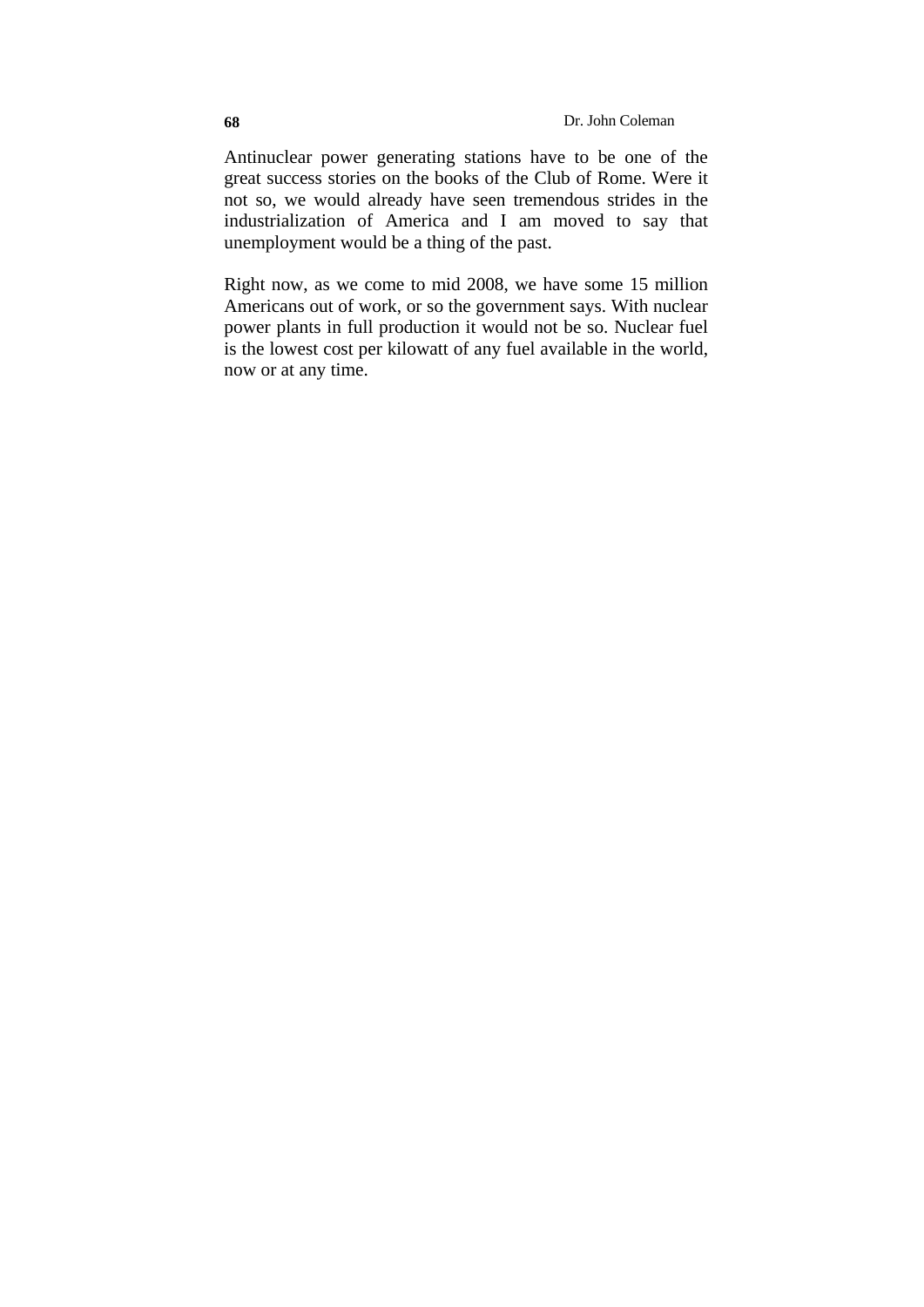# **CHAPTER 14**

### **CURBING NUCLEAR ENERGY**

### **Fusion technology is the only ecologically acceptable source**

of new energy required if, and this is a big if, the United States is to continue with a healthy economy and a growing industrial base providing full employment for its large pool of skilled workers. Without a healthy economy and without a growing industrial base, the United States cannot remain a world power or even maintain its present shaky position in the structure of world military power ratings. If we could defeat the plans of the Club of Rome there would be three immediate areas of benefit to the country as a whole:

- **There would be a tremendous development of our economic infrastructure, which would launch the greatest economic boom the United States has ever seen.**
- **It would provide employment opportunities, wiping out, I venture to suggest, the entire unemployed base of the U.S.**
- **It would increase the profits of investors. It would also bring down and make less costly the production of energy in America, and this would not cost the economy one additional penny. Imagine the benefits of not having to import Saudi oil. Our balance-ofpayments situation would improve in leaps and bounds. In six months our economy and job market will have undergone a startling transition.**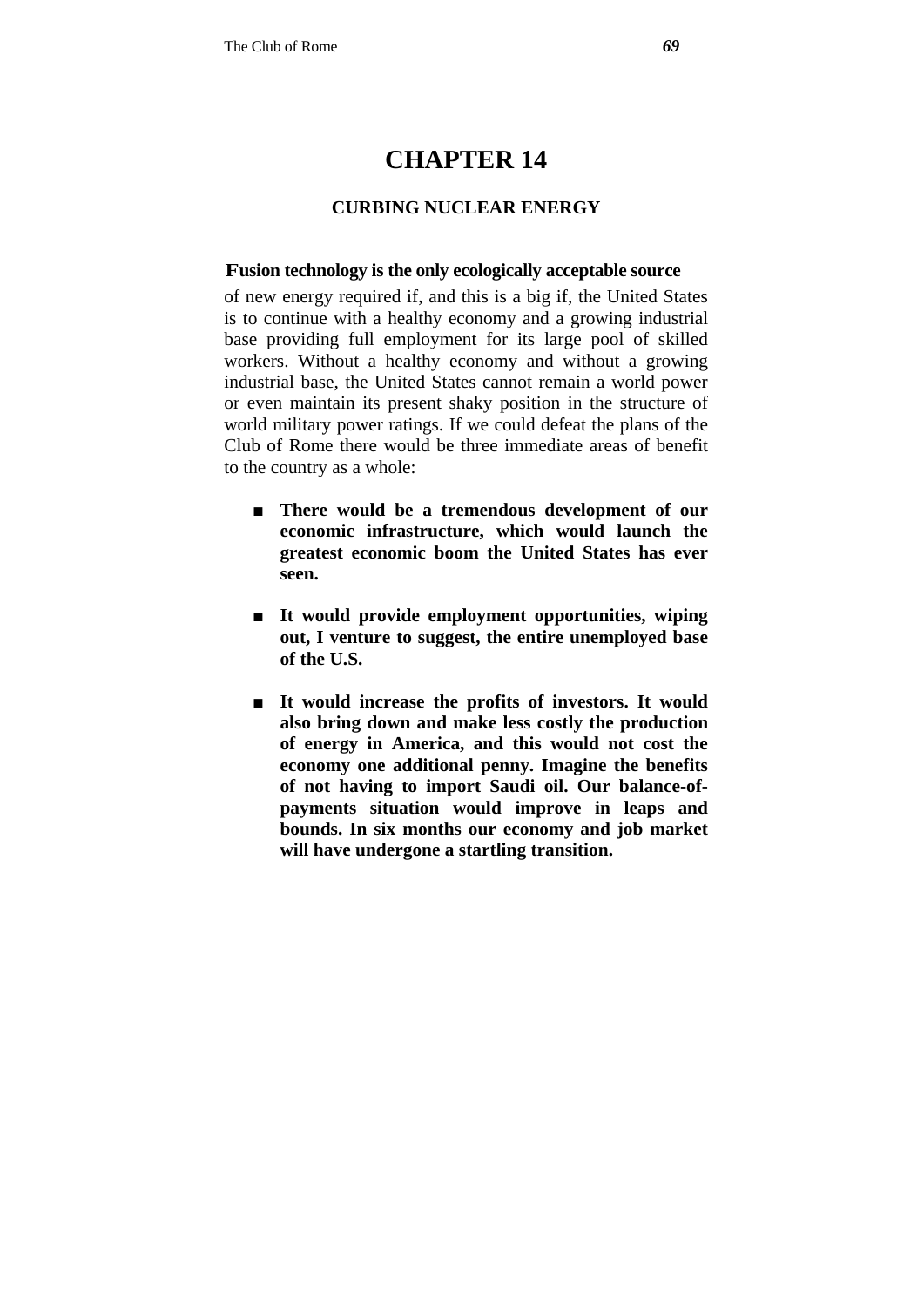All this would be done without increasing taxes. The technology is there and the will is there — what stands in the way of national development is the Club of Rome with its orchestrated policy of opposition towards nuclear energy.

Therefore, it is up to us to spread the message that nuclear energy is not evil, but good. If somehow, we had representatives in Congress who would put the United States first, and not their own interests, a nuclear energy program could be launched that would bring a new boom in high technology investment with millions of dollars invested and hundreds of thousands of new jobs created.

We would see new industries spring up; we would see unemployment vanish and the living standard of this country would be raised immeasurably and our industrial base and economic base would provide the incentive to make us the strongest military power in the world.

We would never again have to be concerned about an attack by a foreign power and never again experience the boom/bust cycles of prosperity and depression, forced upon the United States by the Federal Reserve banks.

This is, of course, diametrically opposed to the policies of the Club of Rome. Therefore, we are in a fight for our very future, for our very lives, for our children, and for the safety of this great country, the last bastions of freedom in the world. What has led to our present state of recession? And don't let government statistics fool you; we are in the throes of a deep recession.

What has brought us to this sorry pass? Have the natural resources of this country crumbled? Surely by now, the bulk of the population must realize that events do not simply happen, but are created through careful planning. At the root cause of the illness which besets America is the failure of successive governments, following that of President Roosevelt, to insist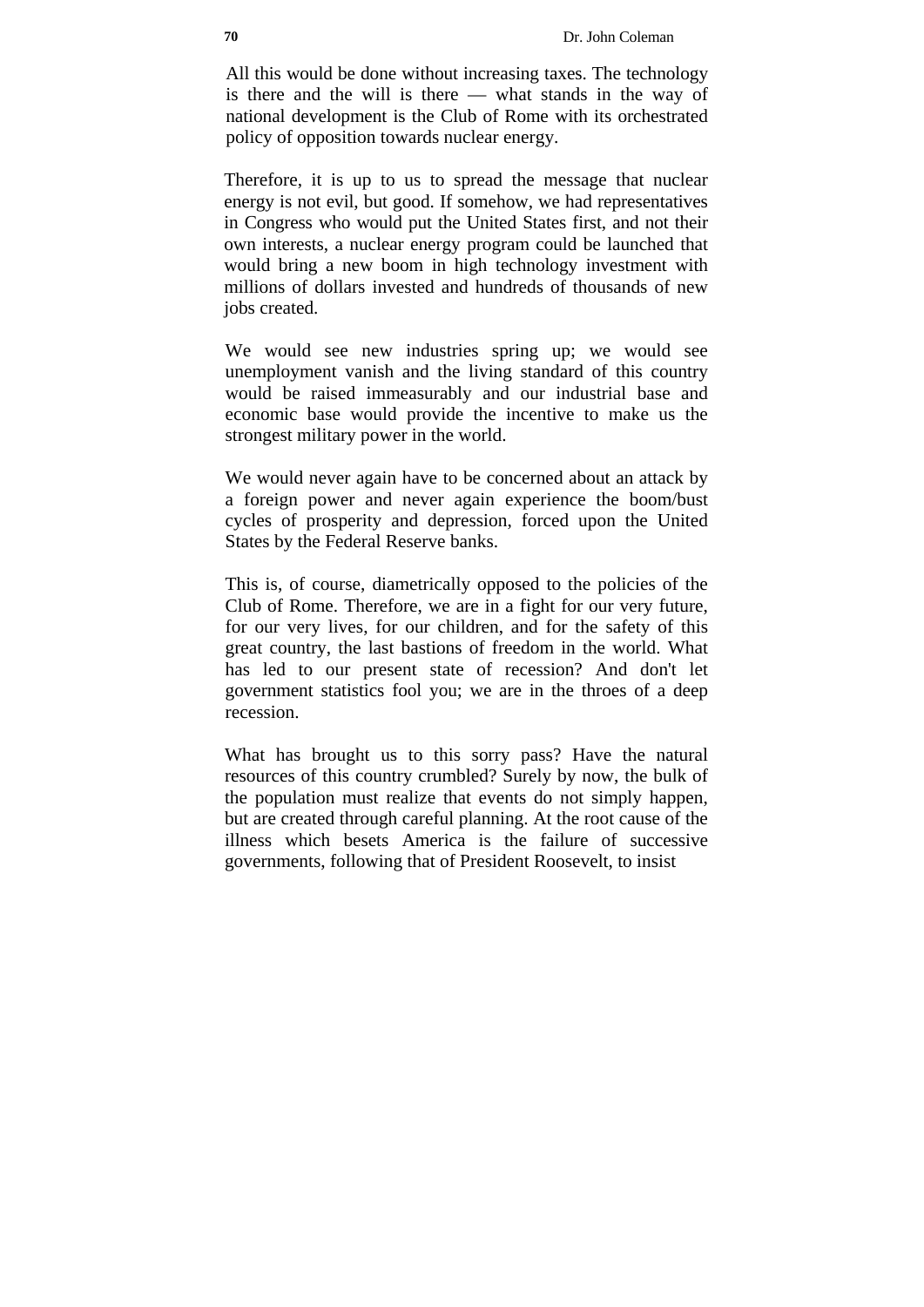that Britain treat the United States as a separate, independent, sovereign country, instead of imposing the will of the Committee of 300 through the Club of Rome and the International Monetary Fund upon this country as they have done since the special agreement entered into by Winston Churchill and F.D. Roosevelt in 1938.

Of course the "special agreement" began long before that. Some people have written to me to say, "You must be wrong, as Churchill wasn't even the Prime Minister of England in 1938."

Certainly, but since when do these people worry about titles? When the infamous Balfour Treaty was accepted, did these people go to the Prime Minister of England, who was ostensibly in control of Britain? No, they submitted instead a lengthy memorandum to Lord Rothschild, and it was Lord Rothschild who did the final drafting of the treaty that gave away Palestine to the Zionists, which Britain had no right to give, as it did not belong to them.

We found the same thing happening with Roosevelt and Churchill. Churchill was not the prime minister in 1938, but that did not stop him negotiating on behalf of the people who owned him, body and soul; the **Committee of 300.** Churchill received his training in the Boer War in South Africa, and he was always a member and messenger of this elite group for his entire lifetime.

Some indication of the type of strategy adopted by Britain is provided in the book published at the end of WWII by Elliot Roosevelt, son and wartime aide to Franklin Roosevelt entitled, *As I Saw It.*

Elliot Roosevelt documented the key features of Franklin Roosevelt outlining U.S. post war policy to Churchill. Of course, Churchill had no intention of following it; he knew very well, that the power to subvert whatever proposals Roosevelt made, lay with the Committee of 300 that runs America.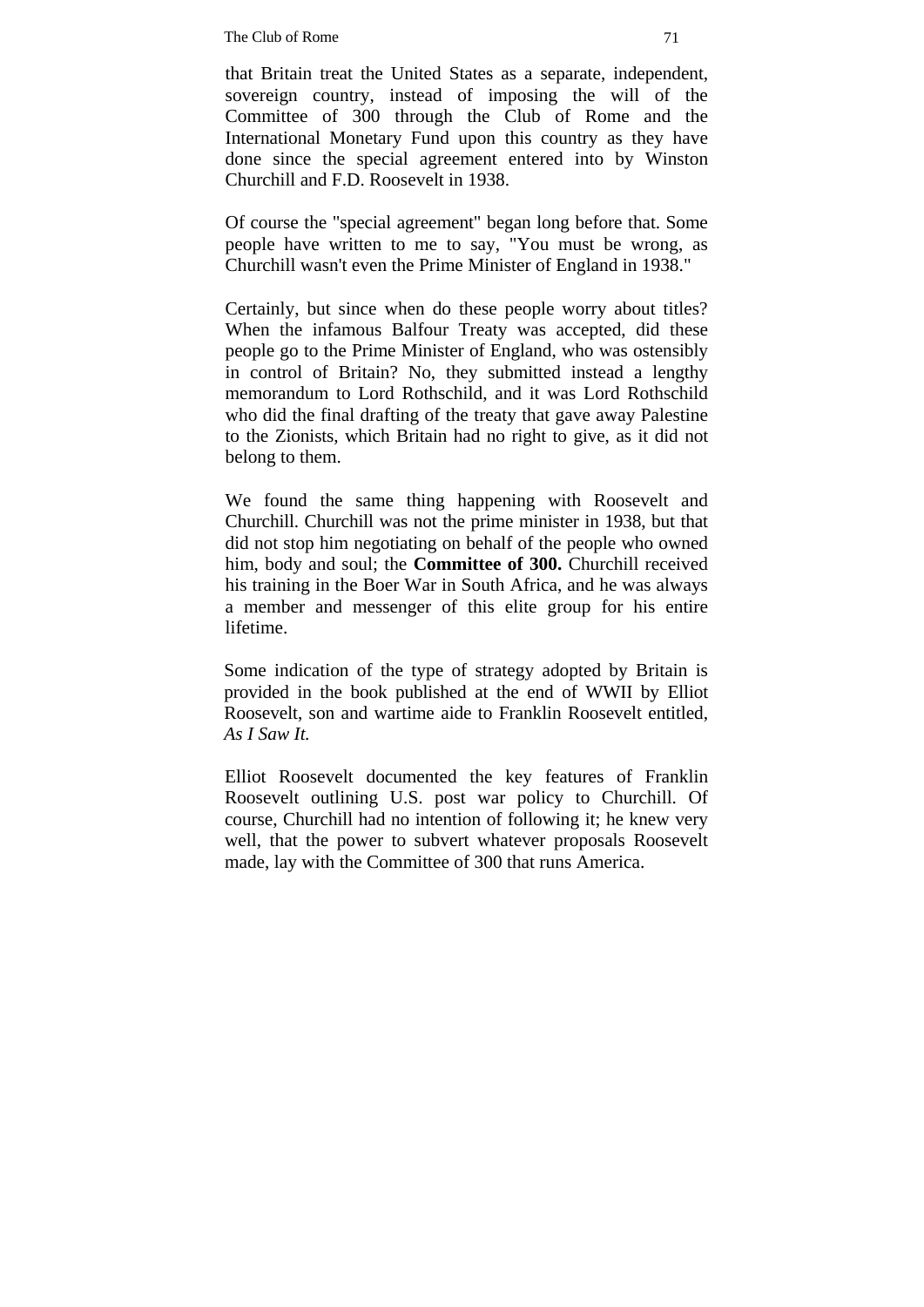British Socialist agents of change infiltrated the United States by the score, including Walter Lippmann, who was the top propagandist at Tavistock. It was Lippman who introduced Lord John Maynard Keynes, the "marvelous" economist to an unsuspecting America, and it was Keynesian economic that ruined the economy of the U.S.

It was Keynes who introduced schemes like special drawing rites, the "multiplier" theory, and other grotesquely immoral, wicked, vile injustices imposed upon almost the entire human race by the small minority that runs the world. And we need to realize that this is no empty phrase. These people do indeed run the world and it is useless to say, ". . . this is America and we have a Constitution and it can't happen here."

The Constitution of the United States has been trampled under foot and has been totally and thoroughly subverted, so that today it is almost of no force and effect whatsoever.

Rockefeller created the Foreign Aid scam. It is the biggest ripoff the world has ever seen outside of the Federal Reserve banks. It makes nations entirely dependent on the dole, on handouts from the United States, which has a two-fold purpose:

- **It keeps these nations subservient to the will of their masters in the Council on Foreign Relations.**
- **It taxes the United States tax payer beyond his capacity to pay and keeps him so busy earning a living just keeping his head above water, that he has no time to look around to see what is causing his misery. This scheme began in 1946.**

Kissinger introduced hooliganism into world politics. Julius Klein of the OSS gave Kissinger his army job as General Kramer's driver. Kissinger has acted like a hooligan in world politics ever since the British took him over and has cost the American image and the public dearly.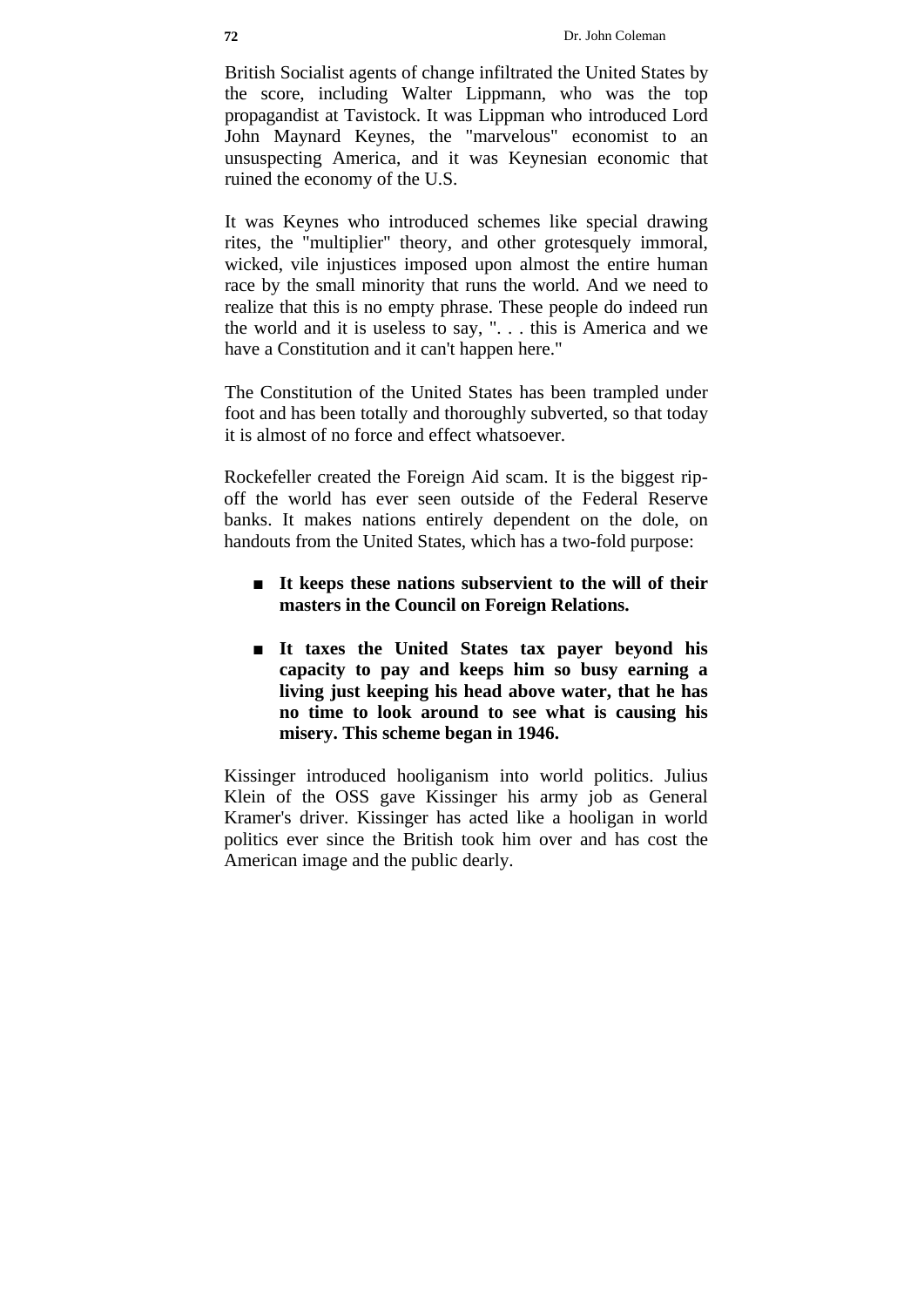It is mainly the work of Kissinger that brought on the agony of the starving millions in Africa and which has caused nations to bend and hand over their sovereign integrity.

It is amazing, and could never have happened three or four years ago, but it is happening right now, under our very noses in Brazil, Mexico and Argentina, where the IMF, the illegal organization of the One World Government, the bastard child of the Club of Rome, is forcing nations to bow the knee and hand over their sovereign integrity and their raw materials or be bankrupted.

This One World international bank was set up to rob, strip, and denude every weak country of its natural resources. This is what the IMF is all about. The IMF is one of the key factors in the Club of Rome's ability to dominate so many nations.

Now, I don't believe that I am better informed than those Senators and Congressmen in Washington and I don't earn anything like their salaries, yet these so-called representatives of We, the People, support unconstitutional funding of the bandit International Monetary Fund, which will eventually, take over the credit and monetary policies of the United States, thereby enslaving the people in a One World Government state.

Our representatives — *if they ever were our representatives*  could bring order and stability back to the United States by the stroke of a pen, if only we had even a handful of legislators who would be willing to obey the Constitution. We could begin a new industrialization of this country by abolishing the Federal Reserve Board; by deciding upon an equitable system of distribution and by bringing in nuclear power, not only into this country, but into all developing countries.

I believe we would embark on a period of Utopia for this world, such as we have never seen before. That, of course is entirely at variance with the plans of the Club of Rome, not only for this country, but also for the rest of the world.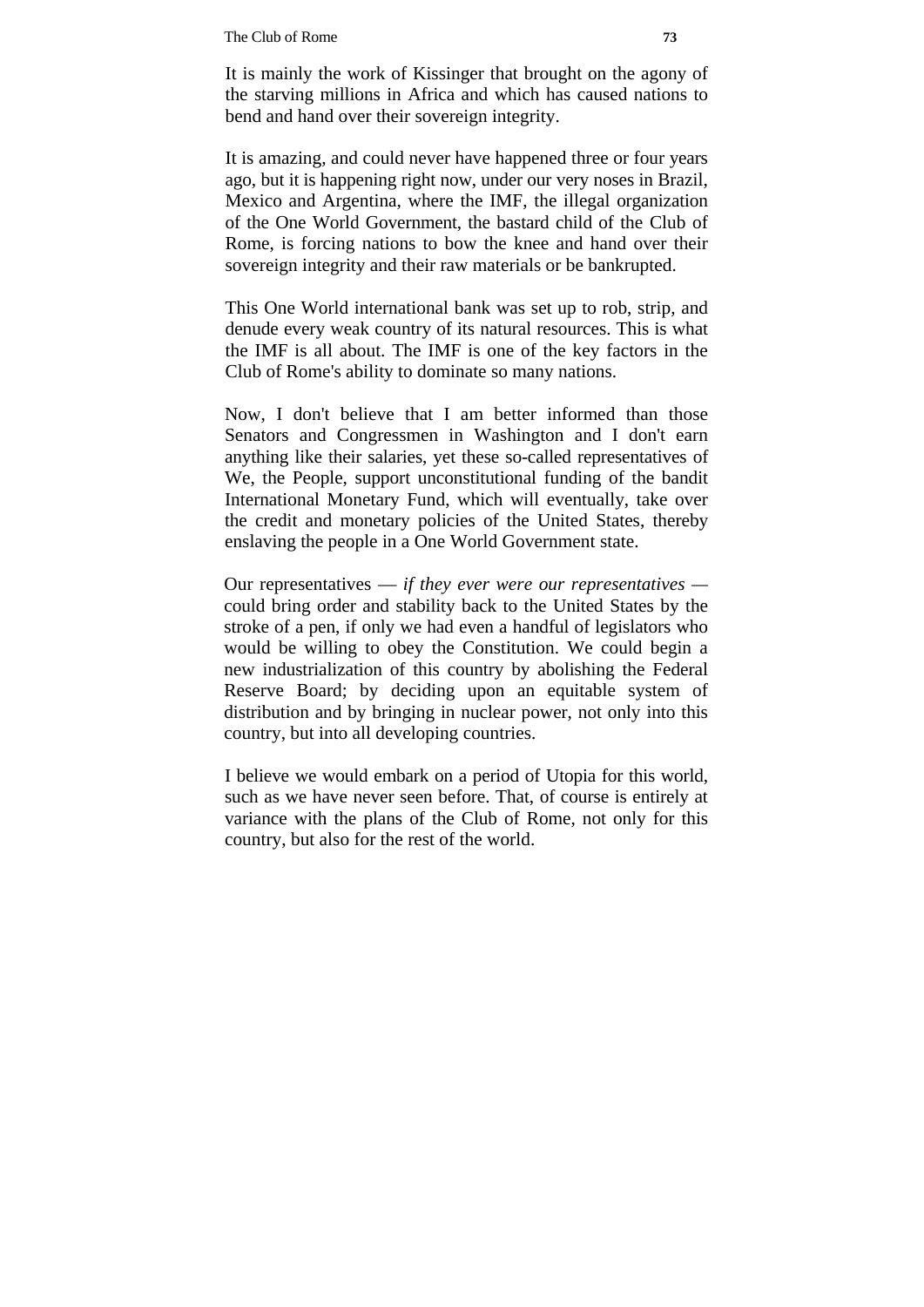There are several interesting aspects of the work of the Club of Rome, one, as I have previously mentioned, being the Global 2000 genocidal plan, which is based on the Draper Fund Population Crisis Committee report, supported by Gen. Maxwell Taylor and others in the military.

For those of you who have asked me about certain people in the military, I suggest you ask them whether they support the Draper Fund Population Crisis Committee's findings and the Global 2000 genocidal report.

Gen. Taylor starts from the ridiculous presumption from which the Malthusians all start, wealth being derived from natural resources. Gen. Taylor argues that the population of the developing nations consumes too large a portion of raw materials, which will be needed for the elite in the coming centuries.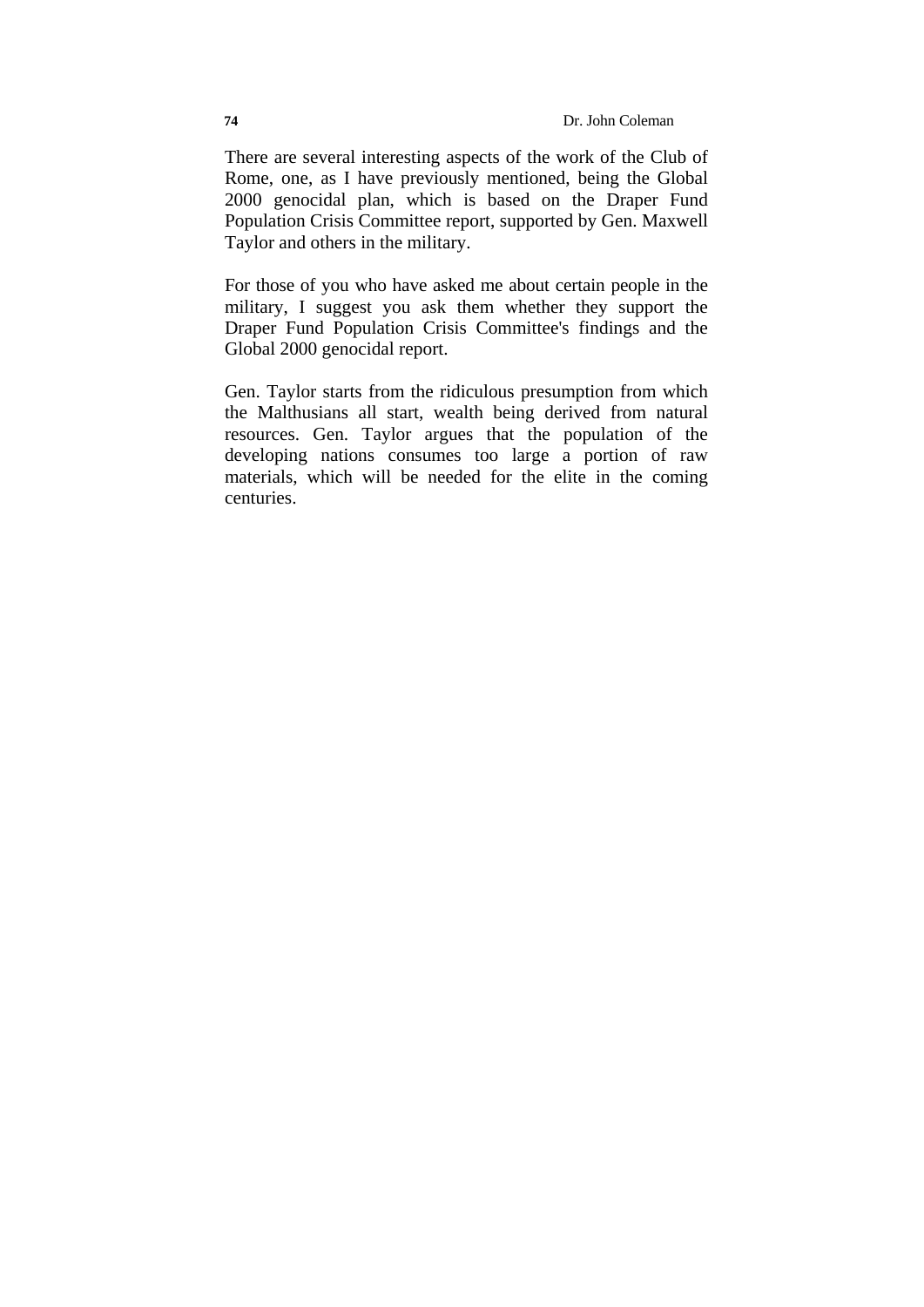## **CHAPTER 15**

## **GLOBAL 2000 REPORT**

Therefore, the argument goes, we must act now to keep consumption as low as possible by cutting off technology and keeping food in short supply.

We must be prepared to let Third World populations starve, so that their country's raw materials are not absorbed by their nationals, but are available for the rulers of the world.

That is the underlying premise of the Global 2000 Report and Gen. Maxwell Taylor's Draper Fund Population Crisis Committee. It is not surprising to find Robert McNamara was involved in that type of rationale.

After all, we know very well the role McNamara played in Vietnam and we know perhaps less well, the role-played by the Club of Rome in formulating a policy of genocide, which was carried out by the Pol Pot regime in Cambodia.

That plot was hatched and set in motion in Cambodia as an experiment. And don't think that the same thing couldn't happen in America; it can and it will. Taylor and McNamara were great proponents of deploying NATO outside of theater (Europe) in violation of its Charter to operate only in Europe.

In other words, using NATO troops, recalcitrant nations will be coerced into paying their usury-debts to the IMF, under threat of an invasion. That is really the bottom line of the whole thing, a threat against civilized conduct.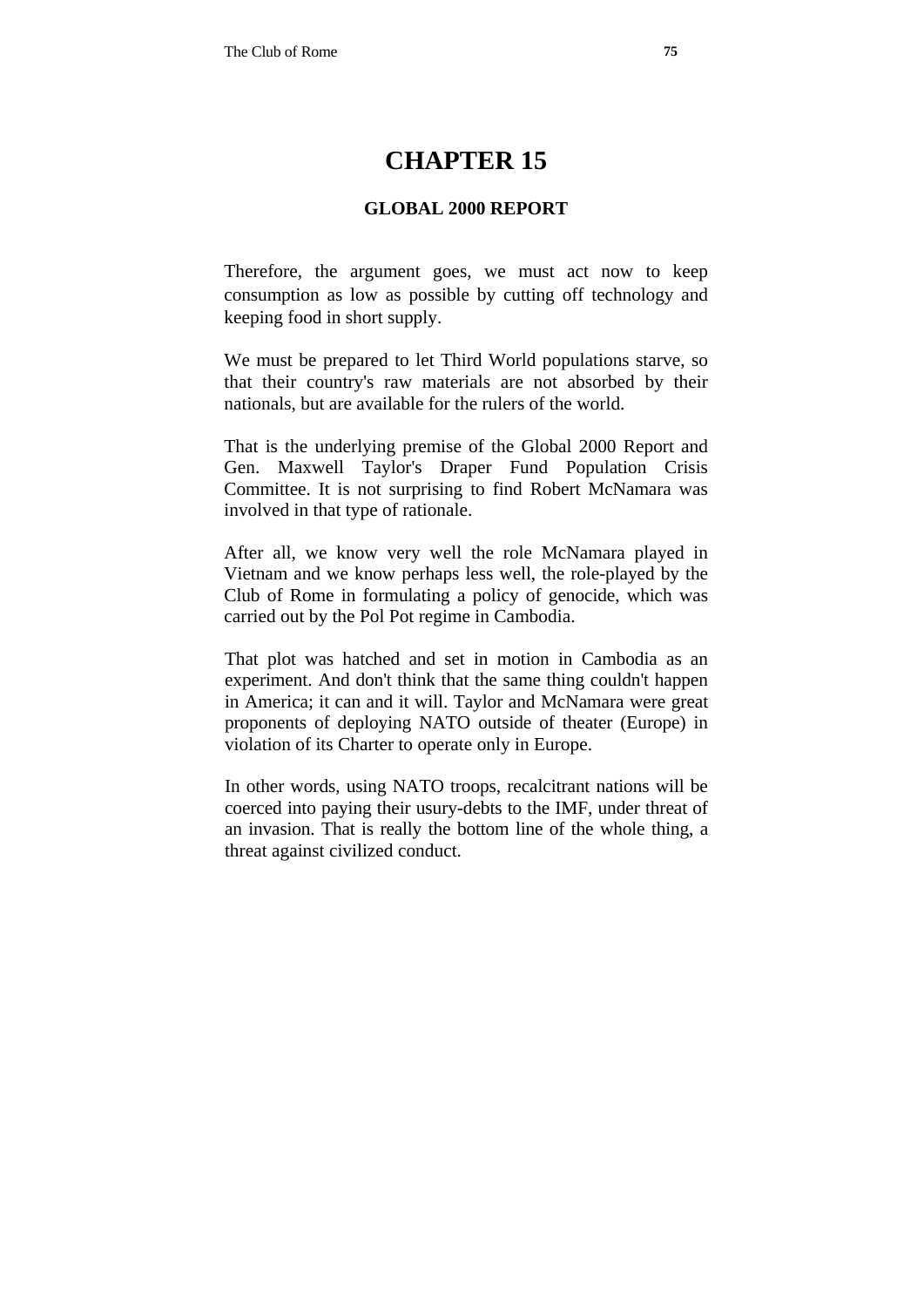Our civilization and our heritage are at stake; handed down by the solons of Athens and the Ionian city-state republics so that we can trace the impulse to govern, our Christian ideals, and two of the features of Christianity being central to this ideal.

We must govern ourselves by the book of Genesis, "be fruitful, multiply and fill the Earth and subdue it." We can increase and sustain human life and make it excellent and far better than it is now. Not for the few, who know the esoteric rules and the secret laws of cultism and occultism, but for the majority, the great majority whom Christ said He came to make free, and again I use this strictly in a non-religious context.

We must govern ourselves under the influence of the Christian principles, exemplified by Christ, by perfecting His rational powers of mind and expressing His faith in God, a living God, who will always treat human life as sacred.

We must not allow these occult black magic artists to trick us into believing that humanity is a mass of people. That is a lie. Humanity is not a mass; the very idea that each of us is an individual is brought out by the fact that we have individual sets of fingerprints.

There are no two sets of fingerprints alike in the whole world. Therefore, we are not a mass of people, we are individuals. We must gather technological information and put it to good use before the Club of Rome reduces us to a babbling troop of easily managed sub-humans, totally dependent on them for a hand-out and for our very existence, which promises to be very meager.

Any head of a nation who accepts the cult of the Club of Rome's Malthusian policies, which simply stated means that only a few must benefit at the expense of the many, has doomed himself and his people to a thousand years of slavery.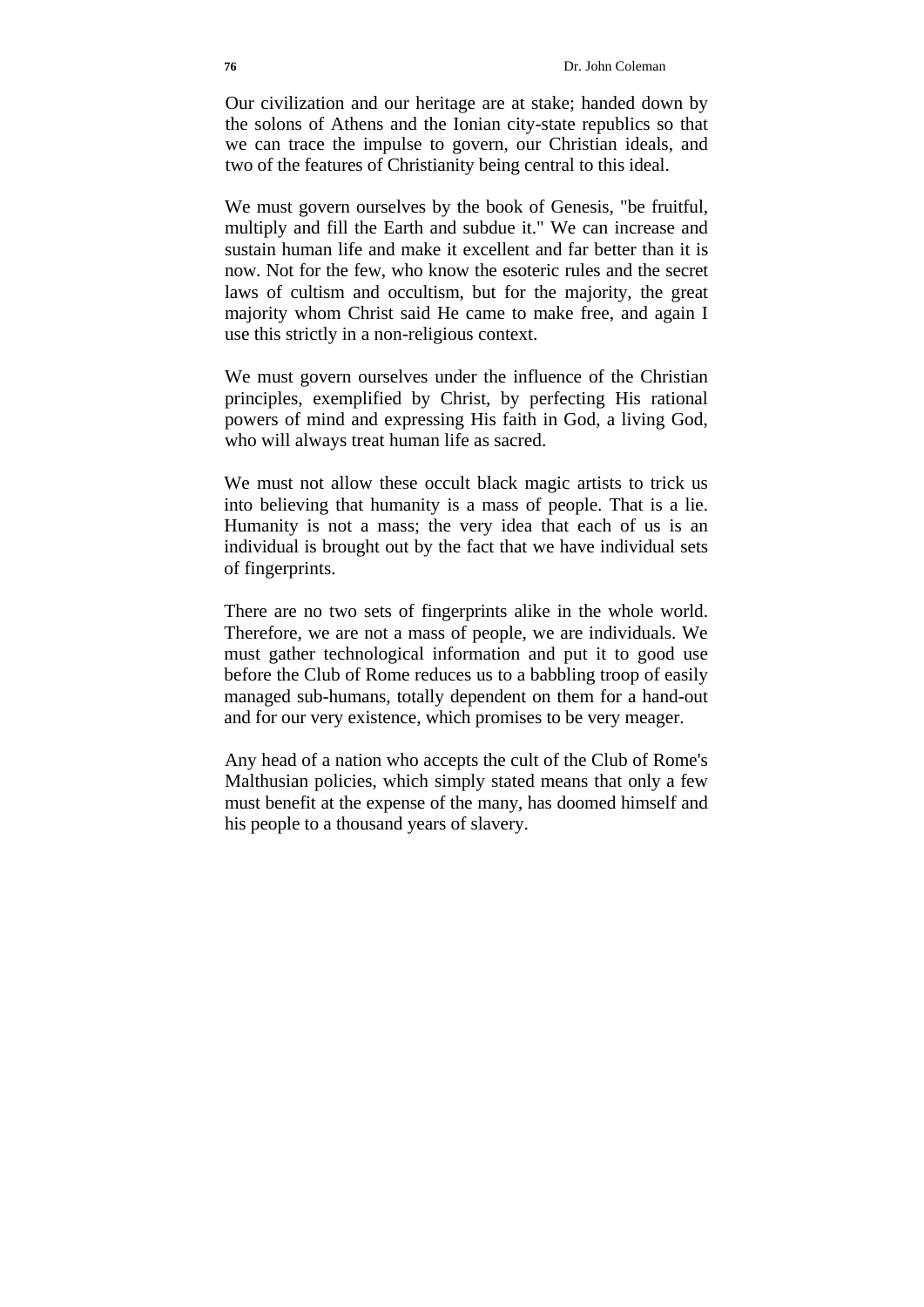Under Malthusian restraints, no nation can expand or grow because if it does, it will use up the natural resources that the Club of Rome says belong to the few, the ruling class. Such a nation is doomed to perish because the evil influences that follow such a policy cannot survive in the light of day.

This is what is behind the so-called "conditionalities" imposed by the IMF on Brazil and Mexico. The IMF actually wants those nations to remain poor.

Therefore, it makes conditions for loans so impossible to comply with, that nations burn themselves out simply trying to repay the interest. Thereby, they hand themselves over, body and soul, to the dictates and control of the IMF, which as I have said, is the financial arm of the Club of Rome. We must not stand by and allow these things to happen.

The Club of Rome is fully aware, even if our people are not, that every successful  $19<sup>th</sup>$  century industrial country except for Britain, was motivated by the American system of political economy and yet, no university in America teaches this today. They are afraid to teach it.

Socialists Professor Laski of the Fabian Society forbad it. But we see it before our very eyes — only in Japan is the American system still successfully applied. This accounts for the apparent superiority of the Japanese economy vis-a-vis that of America. We were forced to abandon our own American political economy system in favor of the Black Nobility's idea of how things ought to be run, which is world Socialism in action.

But Japan baulked. The performance of the Japanese economy is proof positive that the American system works if given a chance. But the U.S. has this cancer upon its society called the Club of Rome, which is blocking government, blocking our legislatures, blocking progress in the nuclear energy field, destroying our steel mills, our auto industry and our housing industry, while the Japanese are forging ahead. Of course, they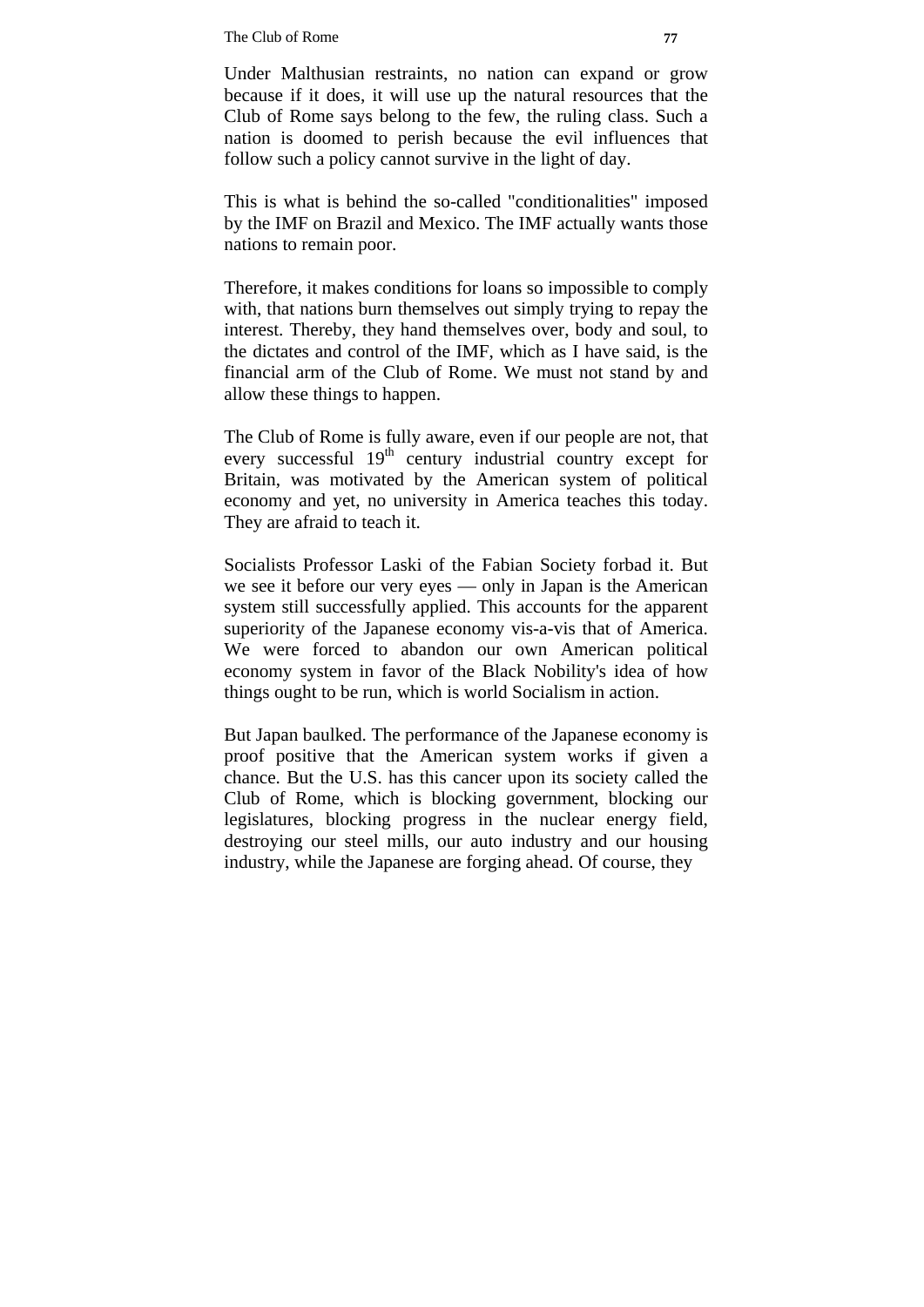too are slated for a big setback and as soon as the Club of Rome feels strong enough, it will turn its attention to the Japanese who will suffer the same fate.

We must not allow this to happen. We must fight to keep America a civilized, industrial nation. We must find leaders who will once again follow the policies of George Washington and in so far as political economy is concerned, cast out the likes of Keynes, Laski, Kissinger and the Bush family who have brought this country to the point of ruination, which is just about the point of ruination ". . .Yes! We're on the eve of destruction."

History teaches that Christianity emerged as an institutional force in opposition to the powers of darkness. Christ said, **"I come to give you light and freedom."**

He was speaking to the people who at the time were considered nothing but the scum of the Earth by the elite minority.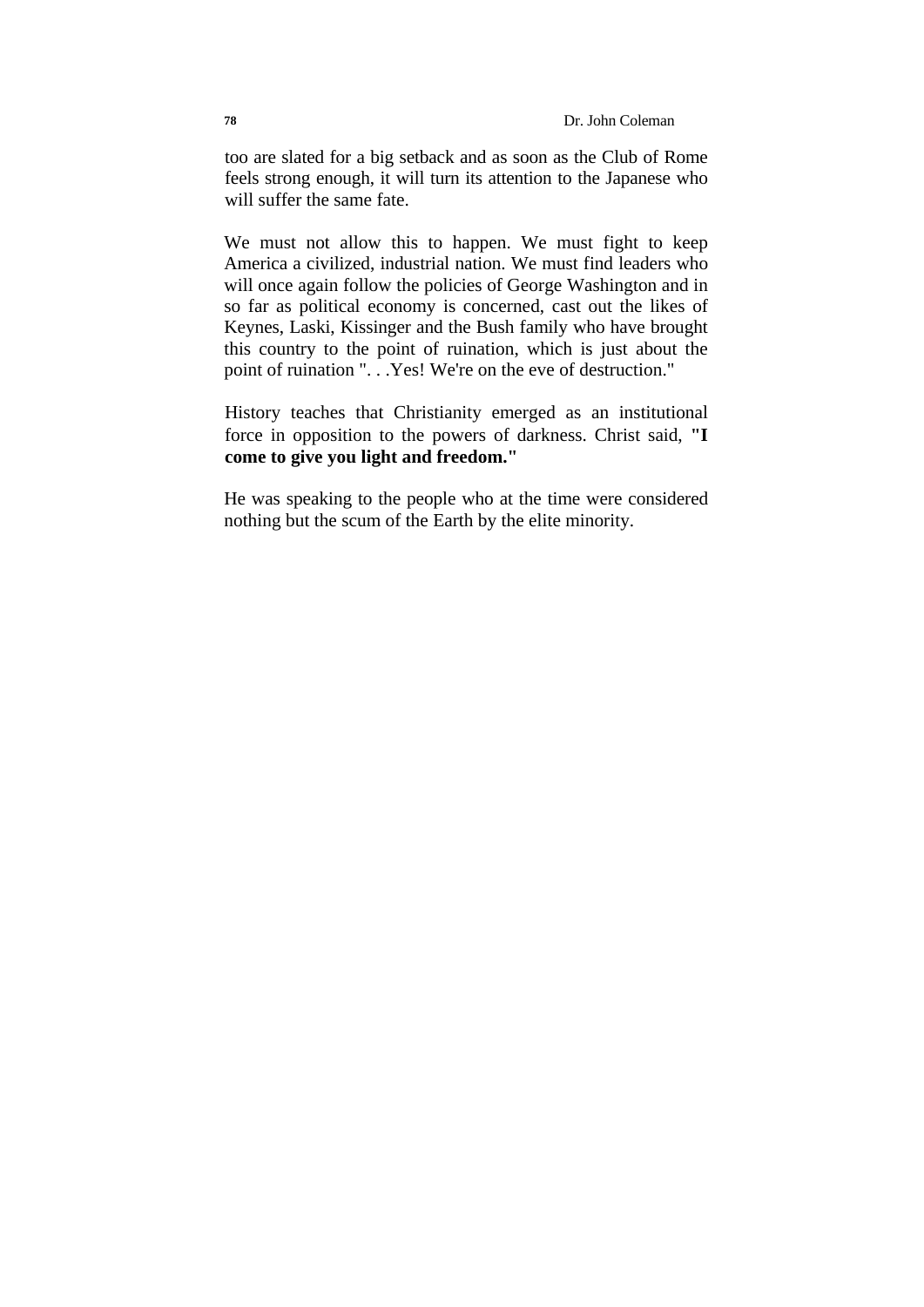## CHAPTER 16

## THE BLACK NOBILITY

Christianity produced the most powerful form of civilization in the matter of state policy and culture, which is why the Club of Rome is so bitterly opposed to the Christian doctrine. As far as I know the last effort to create a single state of Western Christendom was defeated around 1268 A.D. by the Venetiandirected Black Guelph who defeated the forces associated with Alighieri Dante, the great Italian poet.

Many attempts were made in Europe to make a new kind of state. The sovereign nation state republic is based on shared usage of common language, replacing dialects, which were prevalent at that time. Dante's design was good and it stood very well until it was defeated, which we know was as a direct result of crushing the republic forces in England through the 1603 establishment of the British monarchy under the direction of the Venetian puppet, James I. When I say James I, Venetian puppet, I am talking about the Black Nobility.

We know that because of this, every effort was made to crush this new form of nation state republicanism. That war is still going on today. The American War of Independence has never ended. It has been an ongoing "battle" from 1776, and since then America has lost two major battles:

In 1913 we were defeated by two acts of the Federal Government in the imposition of a graduated income tax - a Marxist doctrine - and the imposition of the Federal Reserve banks, a privately owned banking monopoly.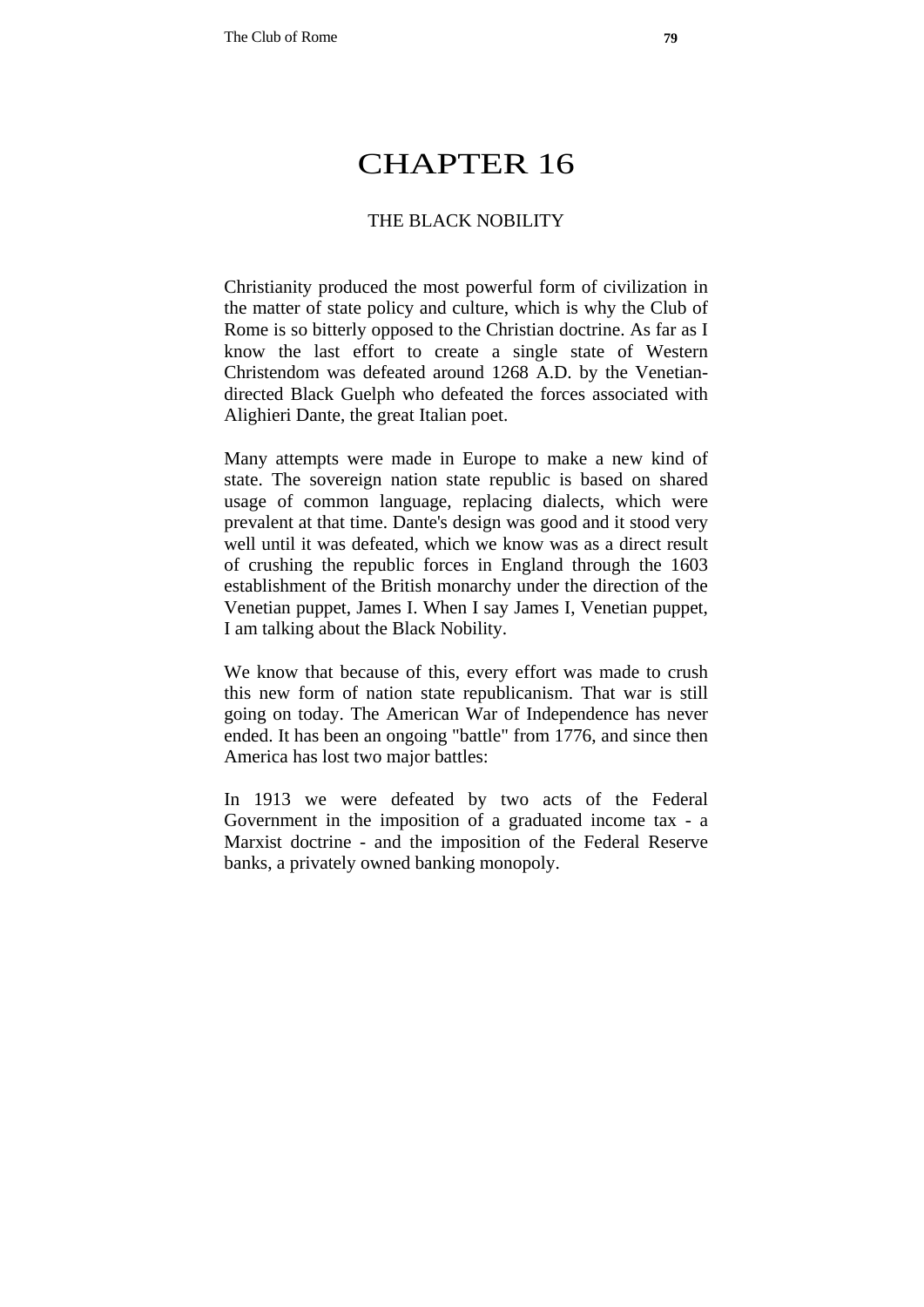But even before that, terrible blows were delivered to the American Republic through the passage of the "specie resumption act" in 1876-1879, when the United States surrendered its sovereignty over its national credit currency and debt policies and placed the monetary policies of the young Republic at the mercy of the international merchants of the gold exchange in London. Internal power over our monetary affairs was thereafter increasingly at the beck and call of the powerful agents of the British and Swiss bankers via August Belmont, a relative of the Rothschilds who sent him to the U.S. to front for their interests, and the J.P. Morgan dynasty.

Although the London gold exchange system itself collapsed in successive phases over the span between World Wars I and II, the Anglo-Swiss Venetian Fondi, that is to say the people with the funds, established a virtual dictatorship over the world's monetary affairs under the Bretton-Woods agreement, the swindle of the century.

The United States has the power to destroy all those chains that bind its people; it can, and it could, if only we could elect legislators who would place their country ahead of their own personal interests and set about destroying this monstrosity of Socialism, which has us by the throat, which we now call the Club of Rome.

Several people have asked me, "If what you say is true, why is it that our universities and schools don't teach the type of economics that you're talking about?"

Let me point out that lengthy centuries of dictatorship of London and the Swiss bankers over the world's monetary system and affairs is the absolute number one reason why no U.S. university's economic department or schools teach proper economics or uphold the bimetallism monetary system on which our Republic, the United States of America was based and which made the United States the richest and best run country in the world.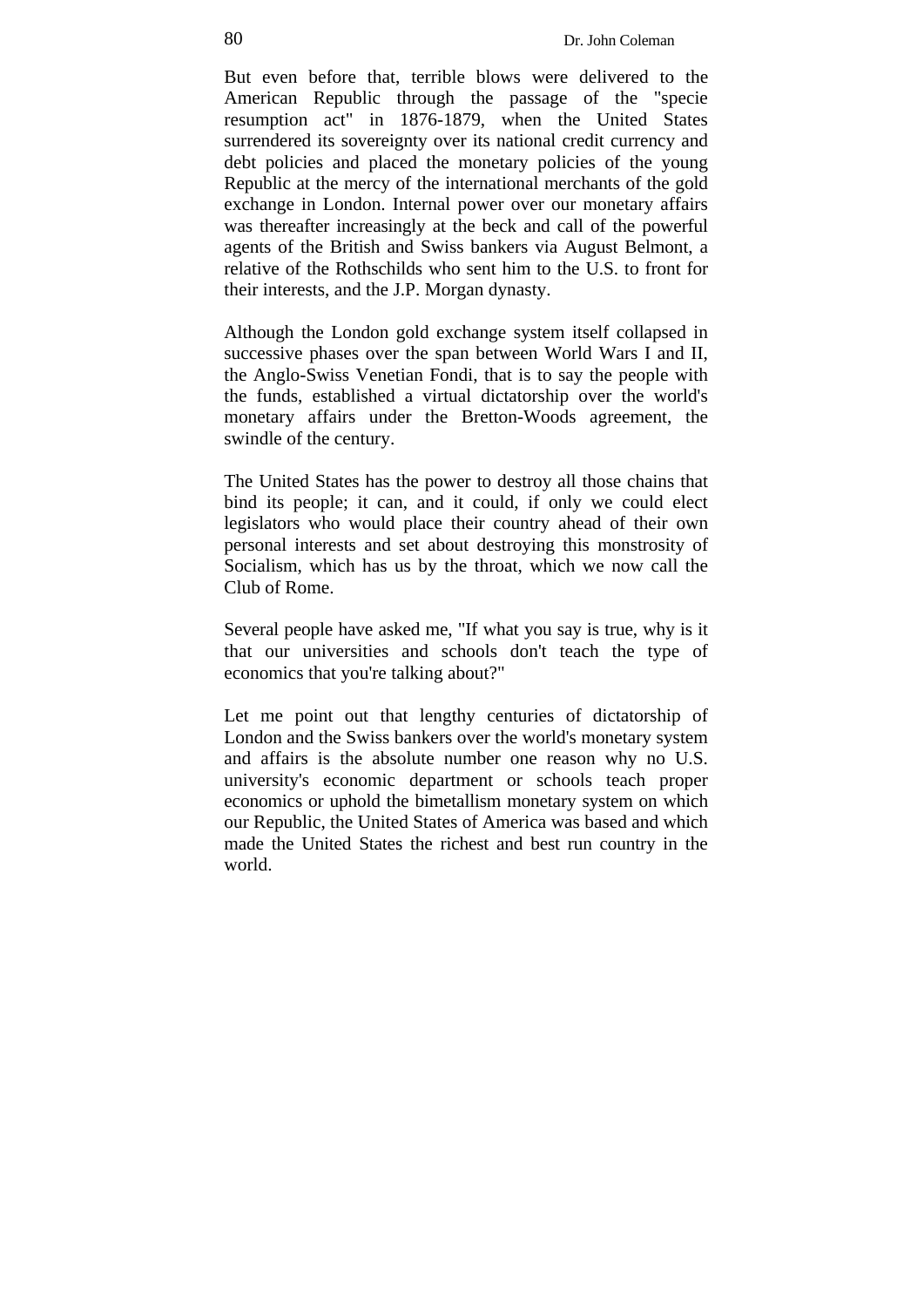If real economics were taught, Socialism would go out the window. Students would see exactly what is wrong with this country and begin to search for where to lay the blame.

As long as we, as a nation, allow unlawful subversion of our sovereignty through political and economic decision making and we subordinate ourselves to supranational monetary institutions such as the IMF and the Bank of International Settlements, as long as the American Bar Association, "our" lawyers, "our" government, "our" congressmen and "our" private sector economy continue to please these subversive monetary agencies, these supra national financial institutions, just as long will our country go to wrack and ruin.

We should not have to please any supranational institution, or play by the rules that they wish to dictate to us. Just recently, we have seen again how Congress has gone along with the evil scheme of bailing out this despicable Laski-Keynes-Socialist inspired institute called the International Monetary Fund.

We need to teach our people exactly what is going on with the IMF and the Club of Rome. Economics is not a subject that is really all that complicated. Once one grasps the principles, it is fairly easy to follow. Let me just give you some examples of how we have been betraying ourselves by allowing the dictates of the Socialist international supranational organizations that have imposed themselves upon our nation like a cancer.

Take the immediate post WWII war period; some 62 percent of our national labor force was employed in either the production of tangible goods or the transportation of those goods. Today, if we use the official statistics - which are highly unreliable at the best of times - less than 30 percent of our labor force is employed at this level. Unemployment is in the region of 20 percent. The shift in the composition of employment of the national labor force is the underlying cause of inflation. That is principally where the trouble lies.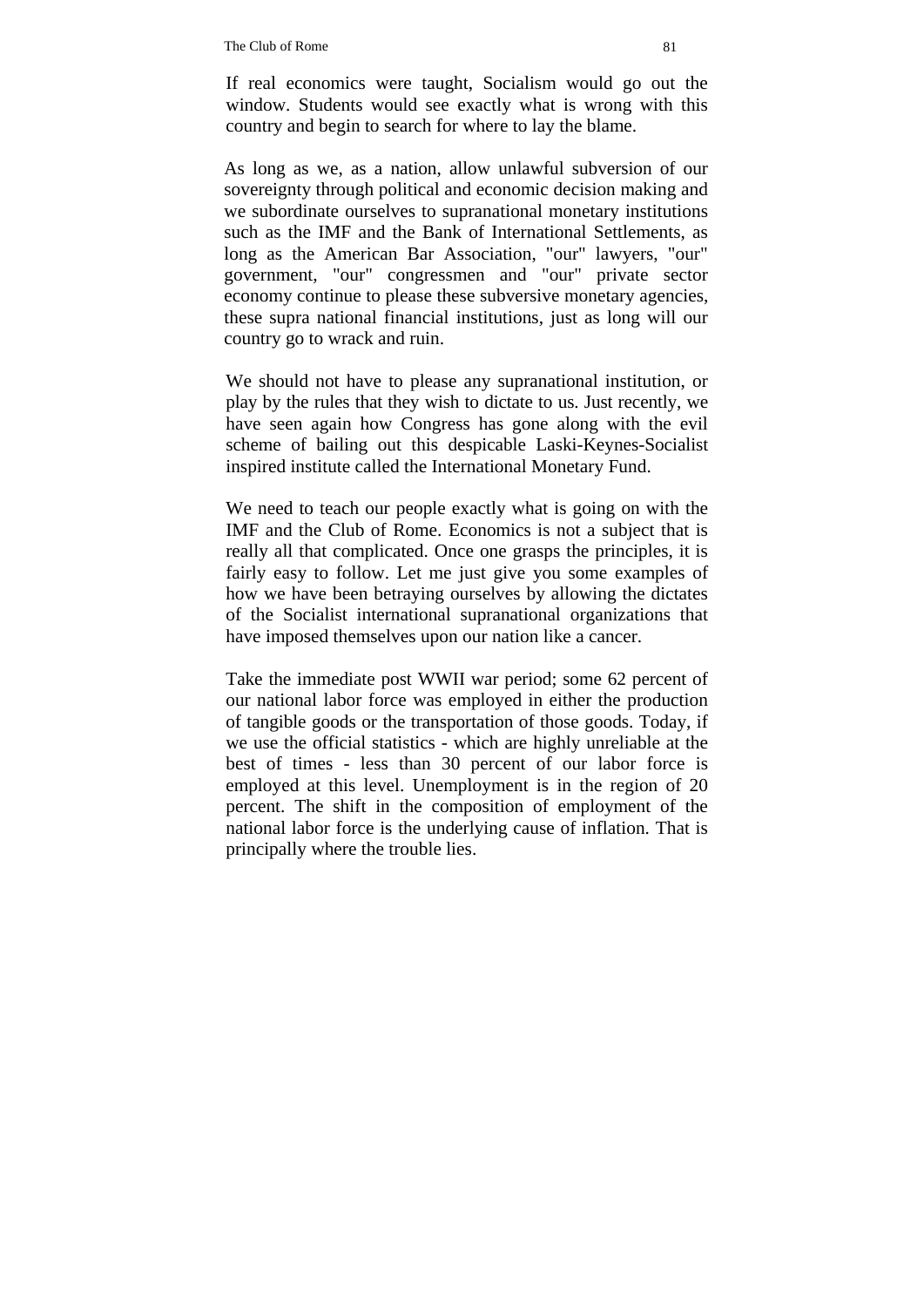If we look at history, especially of the 1870's, we observe a general lessening of costs of producing goods, a deflationary cycle in the advance of the production of wealth, caused chiefly by the influence of the American system of political economy, in fostering technological progress in the form of industrial progress and the rise in agricultural productivity. But from the take-over of the world's monetary affairs by the London gold exchange system held in the hands of a few during the 1880's, hideous depressions have followed one another in rapid succession and in between we have seen long spirals of inflation.

This has been a direct product of the Malthusian forces that control this world who were associated with the doctrines of John Stewart Mill, Harold Laski and John Maynard Keynes. The policies of so-called economic freedom of the market place do nothing but increase the speculative investments in fictitious rent capitalization's and renter financier forms of usury at the expense of investments in true technology and true progressive production of real and tangible goods.

That is why I tell all my friends, "stay away from the stock market." The stock market is a fictitious area of speculative investment, and it is not an area where money is invested in technological progress for the production of tangible goods in a progressive and orderly manner.

Therefore, the stock market must collapse. It cannot be propped up forever nor hold itself up forever. It is a bubble of hot air, which will be pricked and when that happens, many are going to be hurt.

The trick is to get people to listen now before it happens. At the behest of the Club of Rome, the flow of credit has shifted away from production of goods and agricultural production towards non-goods-producing forms of financial investment. Of course this has created tremendous problems for the country.